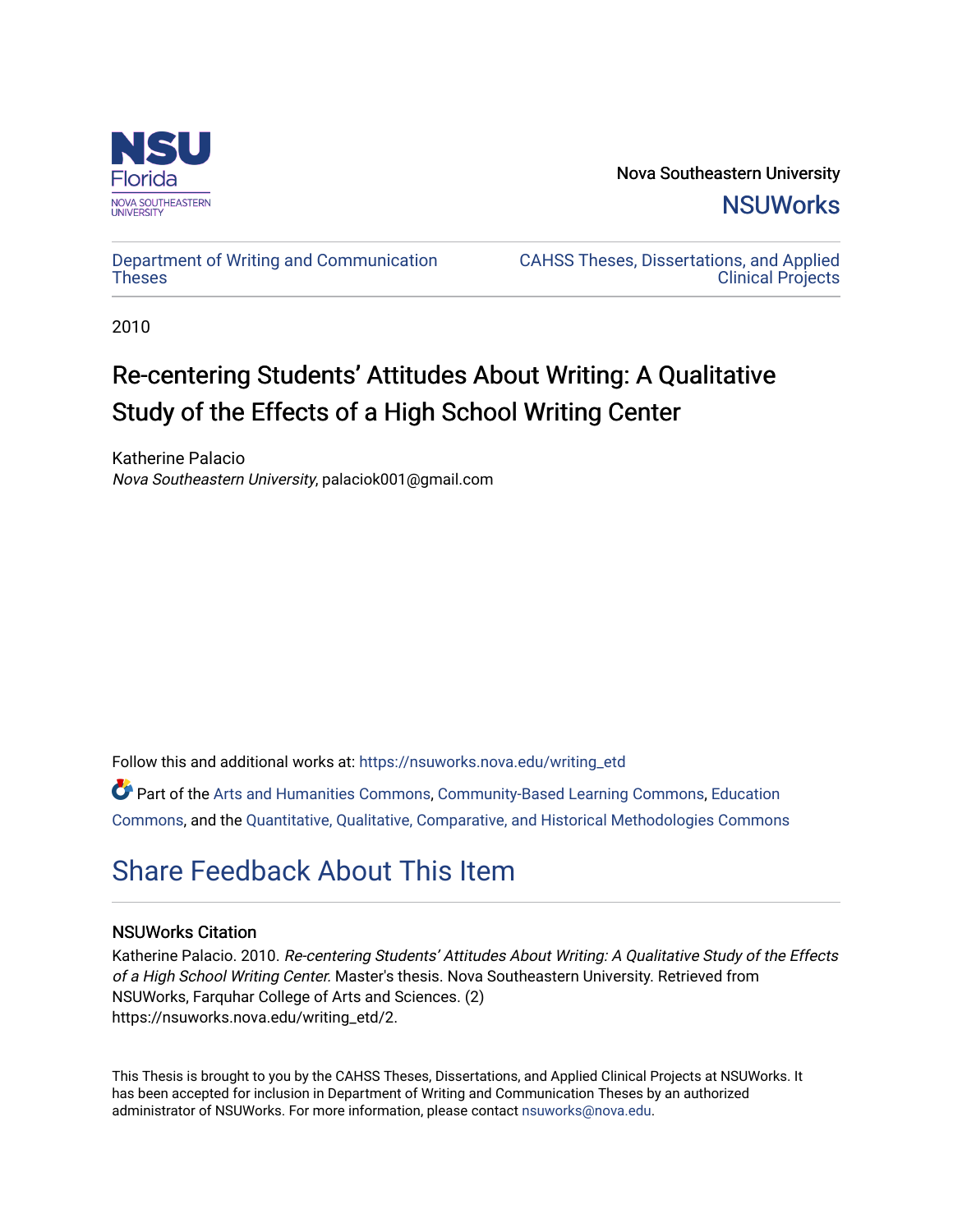# RE-CENTERING STUDENTS' ATTITUDES ABOUT WRITING: A QUALITATIVE STUDY OF THE EFFECTS OF A HIGH SCHOOL WRITING CENTER

A Thesis

Submitted in Partial Fulfillment of the

Requirements for the Degree

Master of Arts in Writing

Katherine Palacio

Farquhar College of Arts and Sciences, Division of Humanities

Nova Southeastern University

July 2010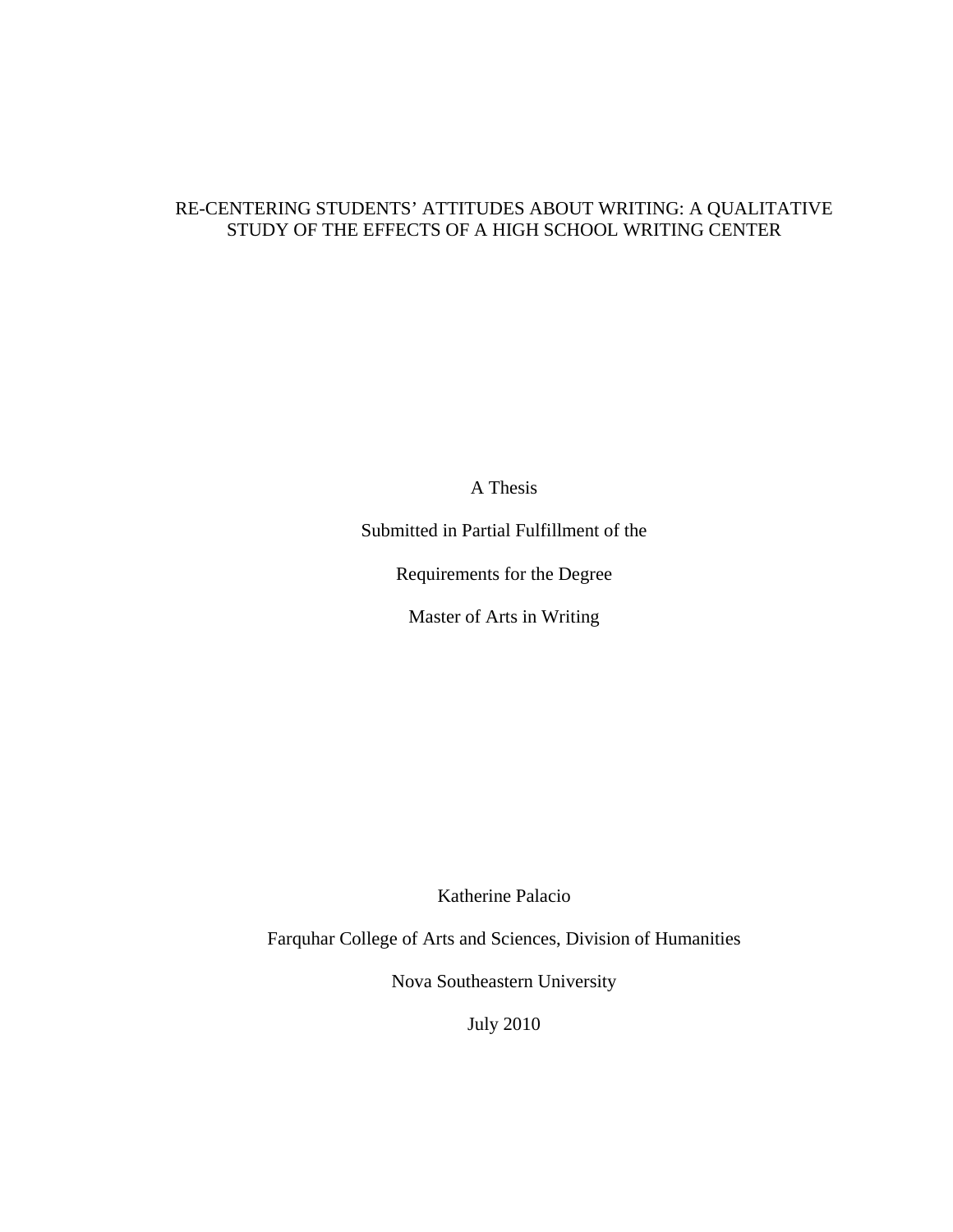© 2010 by Katherine Palacio

All Rights Reserved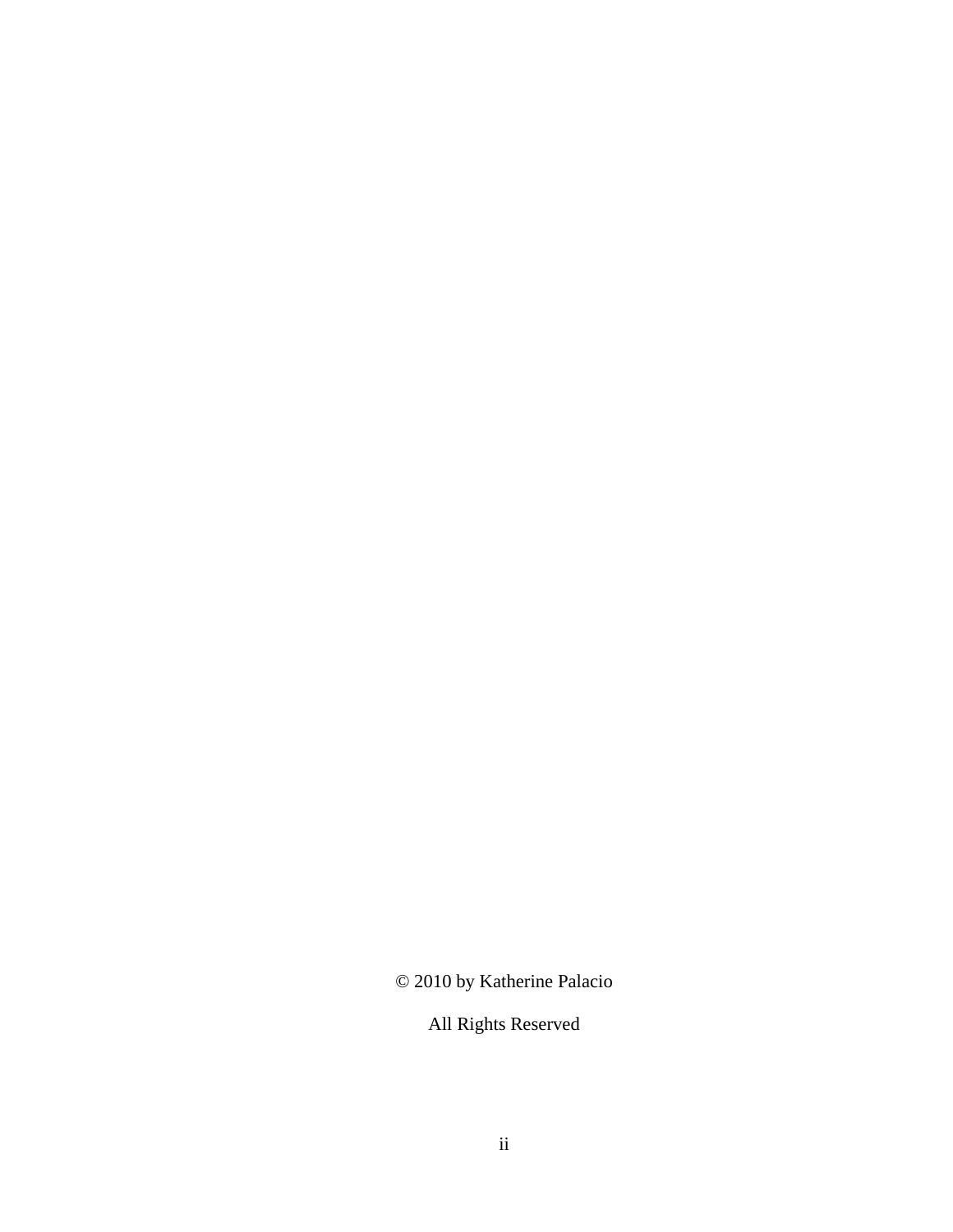Farquhar College of Arts and Sciences, Division of Humanities Nova Southeastern University

We hereby approve the thesis of

Katherine Palacio

\_\_\_\_\_\_\_\_\_\_\_\_\_\_\_\_\_\_\_ \_\_\_\_\_\_\_\_\_\_\_\_\_\_\_\_\_\_\_\_\_\_\_\_\_\_\_\_\_\_\_\_

\_\_\_\_\_\_\_\_\_\_\_\_\_\_\_\_\_\_\_ \_\_\_\_\_\_\_\_\_\_\_\_\_\_\_\_\_\_\_\_\_\_\_\_\_\_\_\_\_\_\_\_

\_\_\_\_\_\_\_\_\_\_\_\_\_\_\_\_\_\_\_ \_\_\_\_\_\_\_\_\_\_\_\_\_\_\_\_\_\_\_\_\_\_\_\_\_\_\_\_\_\_\_\_

Candidate for the degree of Master of Arts in Writing

Date Shanti Bruce, Ph.D. Associate Professor, Thesis Advisor

Date Allison Brimmer, Ph.D. Assistant Professor

ACCEPTED

Date Marlisa Santos, Ph.D. Director, Division of Humanities Farquhar College of Arts and Sciences Nova Southeastern University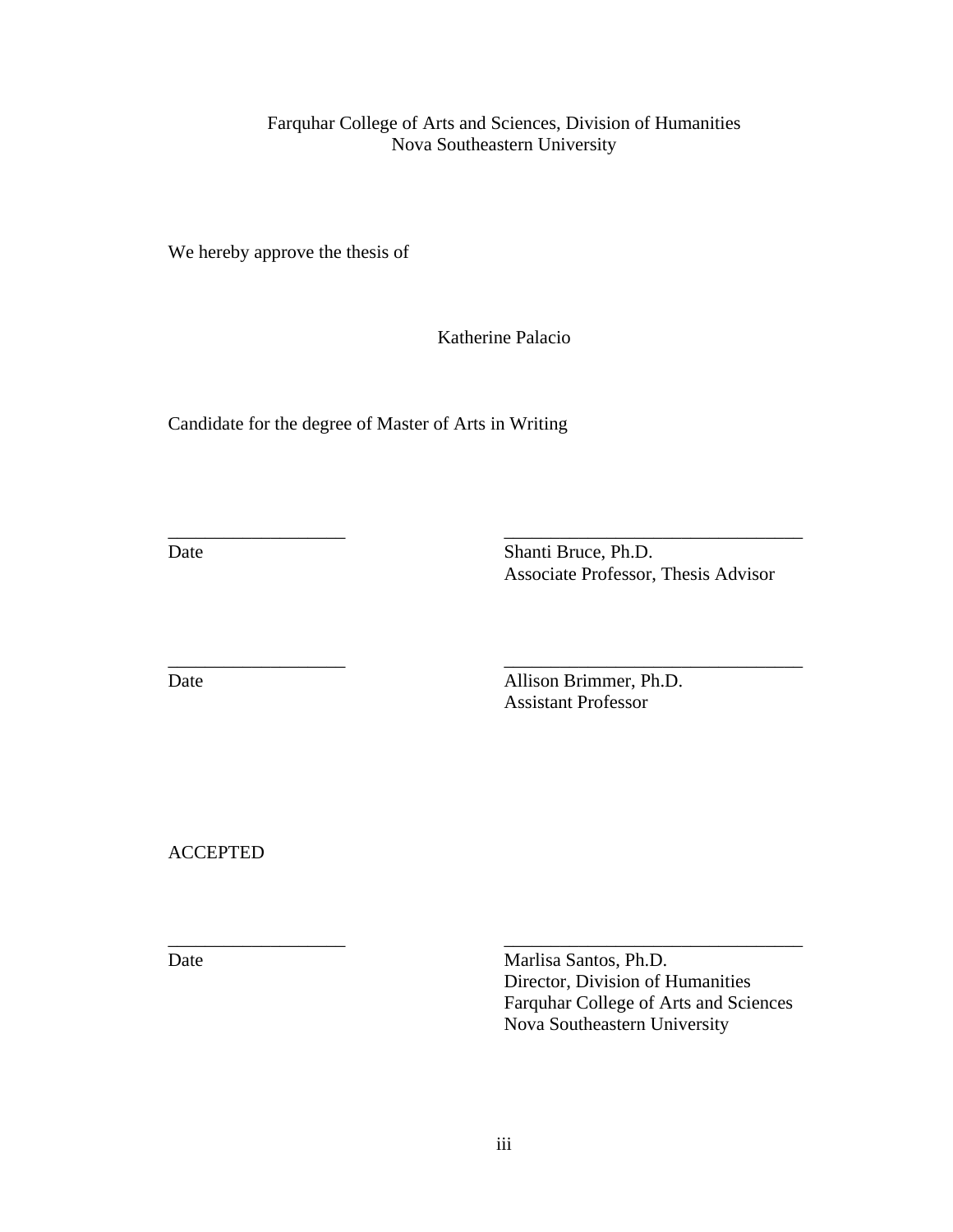# TABLE OF CONTENTS

| Chapter        |                                                                                                | Page |  |
|----------------|------------------------------------------------------------------------------------------------|------|--|
|                |                                                                                                |      |  |
|                |                                                                                                |      |  |
|                |                                                                                                |      |  |
|                |                                                                                                |      |  |
| $\overline{2}$ |                                                                                                |      |  |
|                |                                                                                                |      |  |
|                | Creating Writing Centers in Secondary Institutions 7                                           |      |  |
|                |                                                                                                |      |  |
|                |                                                                                                |      |  |
|                |                                                                                                |      |  |
|                |                                                                                                |      |  |
| 3              |                                                                                                |      |  |
|                |                                                                                                |      |  |
|                |                                                                                                |      |  |
|                |                                                                                                |      |  |
|                |                                                                                                |      |  |
|                |                                                                                                |      |  |
|                |                                                                                                |      |  |
|                |                                                                                                |      |  |
|                |                                                                                                |      |  |
|                |                                                                                                |      |  |
| 4              |                                                                                                |      |  |
|                | Student Participant Interviews Before Visiting the Center32                                    |      |  |
|                | Student Participant Interviews After Visiting the Center 37                                    |      |  |
|                |                                                                                                |      |  |
| 5              | DISCUSSION: ANALYZING STUDENTS' CONFIDENCE AND<br>ATTITUDES TOWARDS WRITING AFTER VISITING THE |      |  |
|                |                                                                                                |      |  |
|                |                                                                                                |      |  |
|                |                                                                                                |      |  |
|                |                                                                                                |      |  |
|                |                                                                                                |      |  |
|                |                                                                                                |      |  |
|                |                                                                                                |      |  |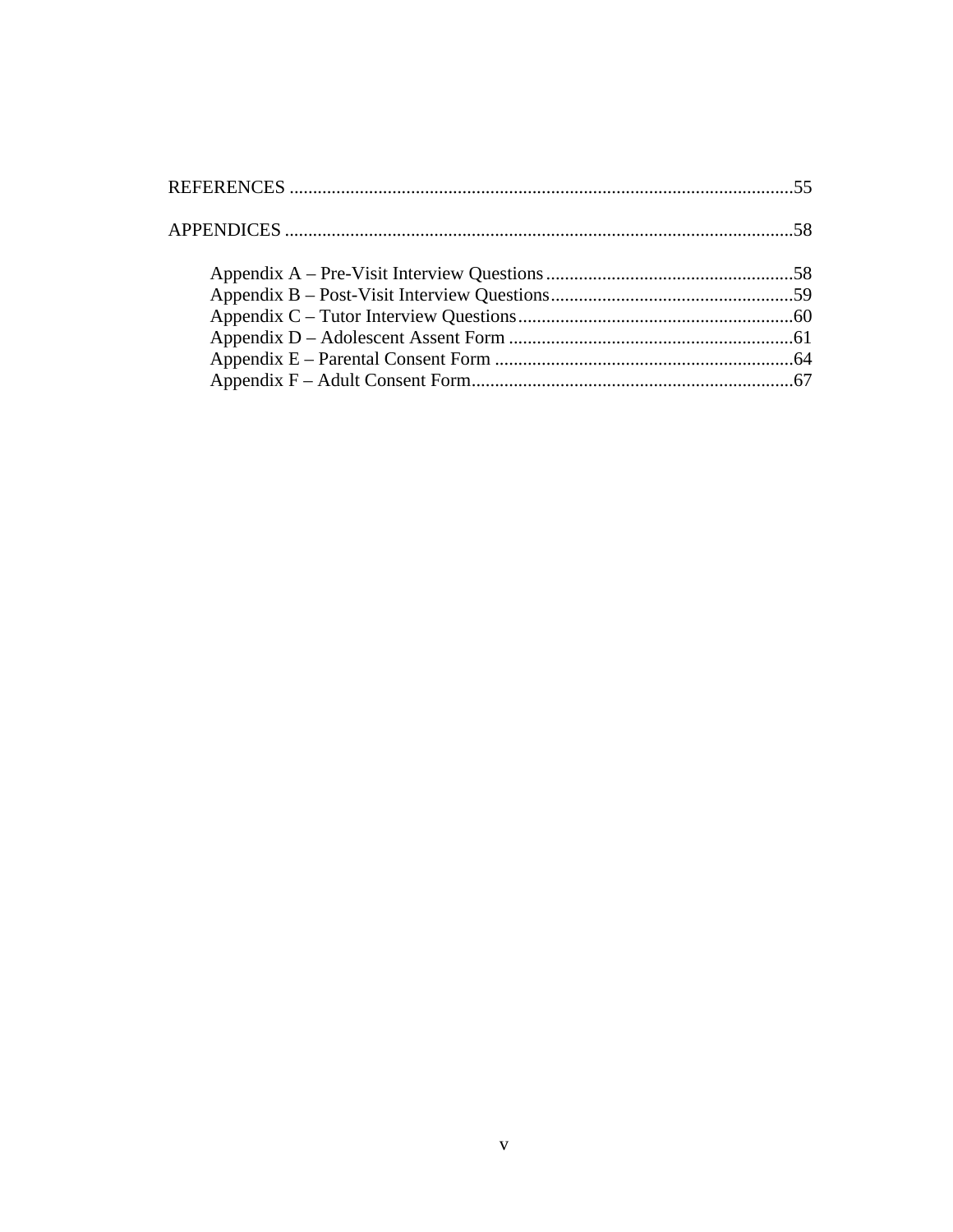# **ACKNOWLEDGMENTS**

I would like to extend my gratitude to a handful of people who helped me throughout this entire research process.

A special thank you to Dr. Shanti Bruce for all of her guidance and support. Her knowledge in the field opened my eyes to a world I was eager to learn about, and her advice and constant support made this an experience that I will continuously learn from. She was not only my advisor, but also my mentor.

To Dr. Allison Brimmer for joining us on this research study. Her advice and suggestions made me feel even more confident in my work, and I am grateful for her time and attention.

To Dr. Kevin Dvorak and Denise Pichardo for starting such a large project with me. Without Dr. Dvorak's advice and great leadership, the Pace Writing Center would not be as successful as it is today. And without Denise's enthusiasm and dedication to finding a school that would support her idea, this may not have been possible.

To Ana Garcia, Principal at Monsignor Edward Pace High School, who not only supported the idea of adding a writing center to the school, but she, along with her staff members, offered time and assistance in the creation and continuity of this project.

And finally, to my husband, Eric, my family, and friends who have supported me throughout this process. Without their love, patience, and words of encouragement, this process would have been far more difficult to complete.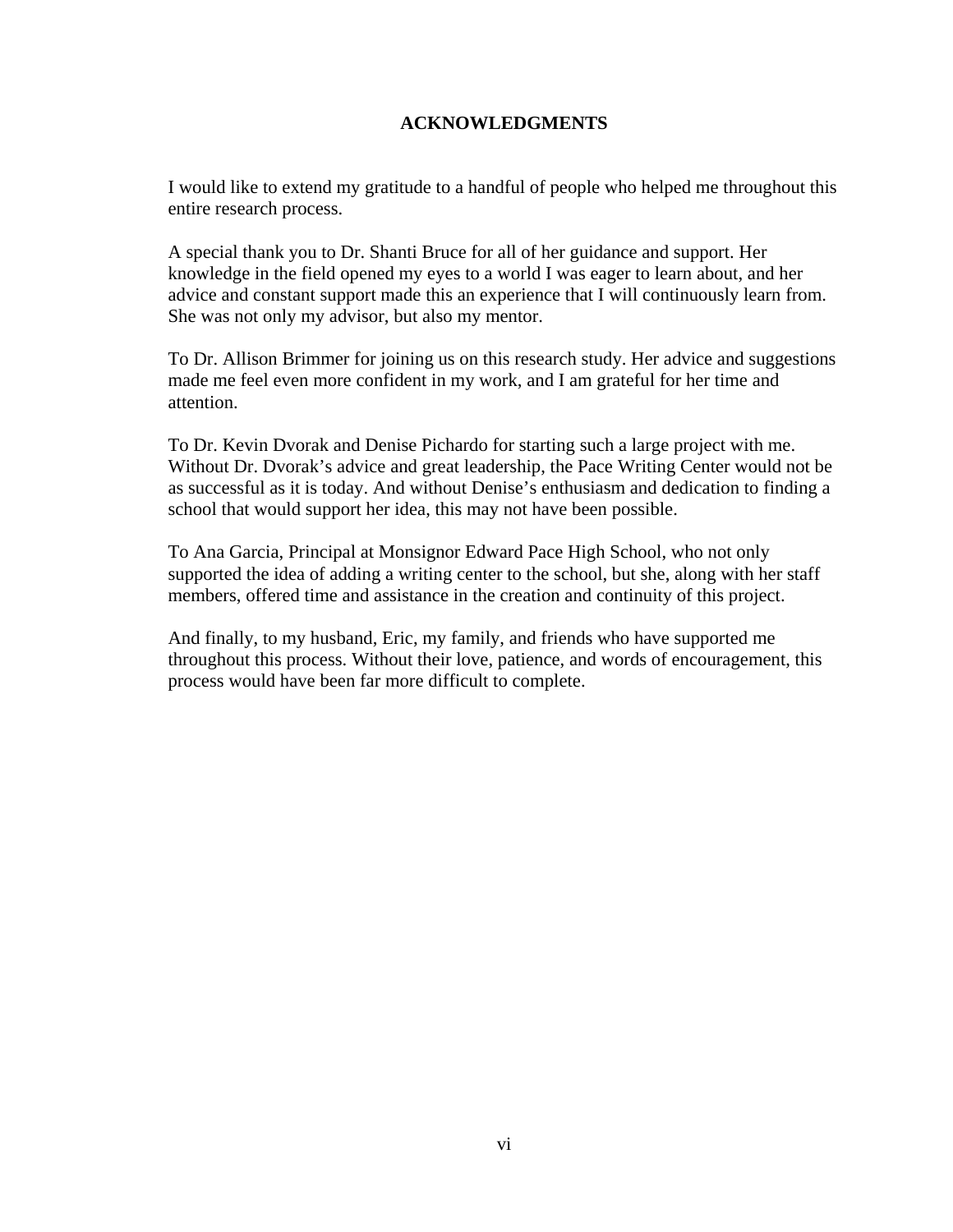#### **CHAPTER 1**

## **SIGNIFICANCE OF THE PROBLEM**

The first year of high school is the most challenging for many teenagers. Their progress that first year can determine how successful they will be throughout their remaining high school years. Confidence levels are tested as students receive passing or failing scores on their work, and attitudes can be greatly affected. Although confidence and attitude are different by definition, they share equal importance in terms of a student"s success in a secondary institution. According to the Merriam-Webster dictionary (2010), *confidence* is defined as "a feeling or consciousness of one"s powers or of reliance on one"s circumstances," while *attitude* is defined as "a feeling or emotion toward a fact or state." Thus, if a student has confidence in his or her abilities, then he or she should have a positive attitude about those abilities.

A lot of emphasis is placed on letter grades, and research studies show that receiving poor markings on an assignment such as a research paper can negatively affect a student"s self-esteem. In *College Writing and Beyond,* Anne Beaufort (2007) suggests that writing papers to earn a grade often leads to a "one size fits all" mentality that can in turn lead to a negative transfer of learning, meaning that this negative experience can affect the students' attitudes when learning a new task  $(p. 10)$ . The purpose of a writing center is to help students learn in a positive way, to "look beyond or through that particular project, that particular text, and see it as an occasion for addressing *our* primary concern, the process by which it is produced" (p. 438) as Stephen North (1984) asserts in his essay, "The Idea of a Writing Center."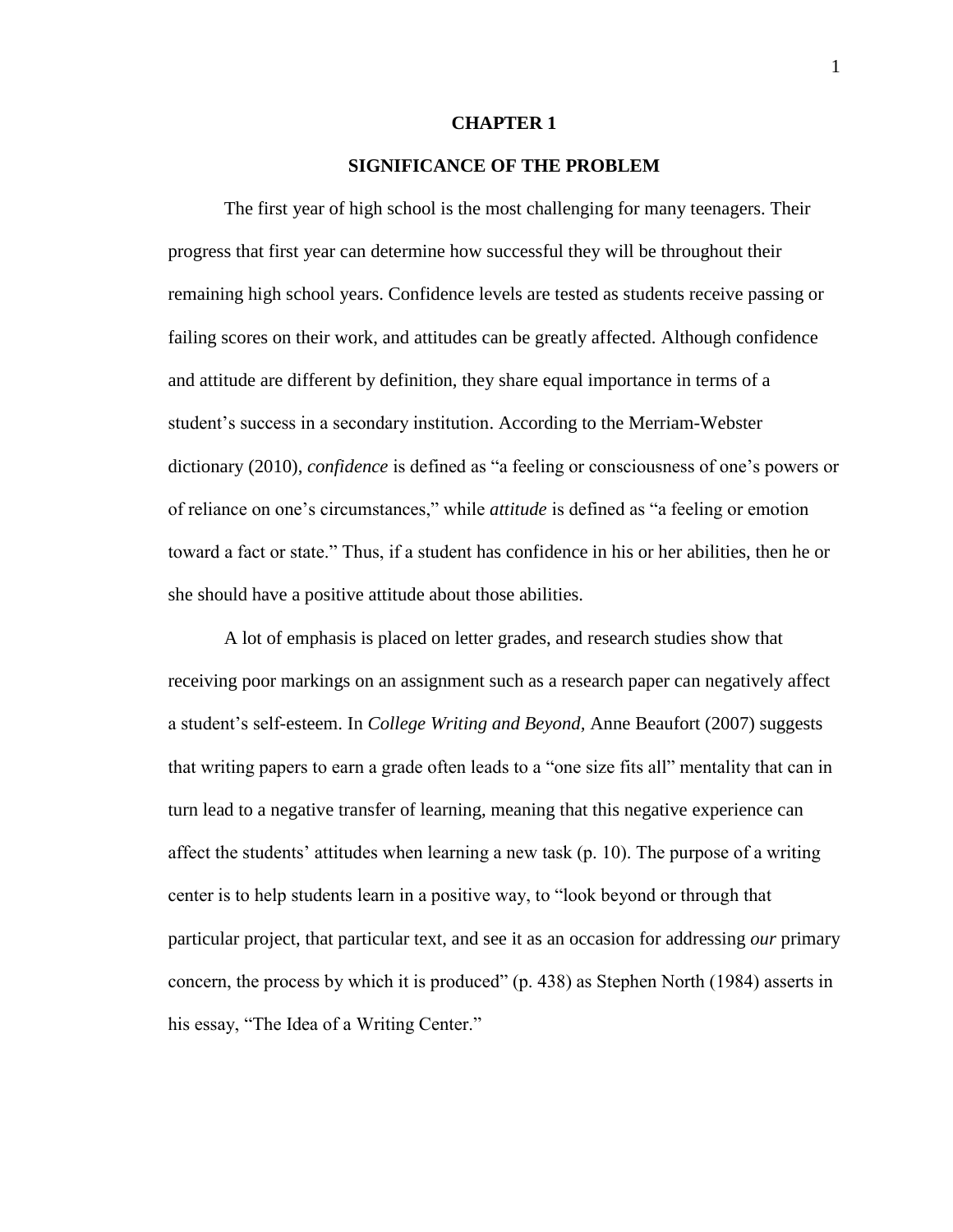A writing center can be an essential part of a secondary school because it can be invaluable to a student"s attitudes towards writing, such as Richard Kent suggests in Margaret Nagle's article "Write On! Peer Mentoring Encourages Students to be Authors" (2006): "Writing centers complement, support and enrich a student"s experience." On the other hand, tutoring centers are sometimes viewed as places where students can receive immediate help on one particular assignment, and once the assignment has been corrected and the student has received a better score, the student no longer needs the help. It is in a sense a one-stop shop. A writing center, however, is unique because the goal is not to give students a quick fix on an assignment. Instead, the tutors at a writing center work with the students to teach them not only how to correct a problem, but how to become better, confident writers. As North explains, the tutor's job "is to produce better writers, not better writing" (p. 438). However, students can be confident in their abilities and still have apathetic attitudes towards writing. If that attitude can become a positive one, then students can carry that positive attitude with them at the start of any assignment.

#### **My Personal Interest in Writing Center Research**

I have been a writing teacher at Monsignor Edward Pace High School for four years. At Pace High School, Writing I is a course that all incoming students must take because every subject has a writing component, and this class prepares them for those other courses. My students are freshmen, and they are testing the waters of independence for the first time. These students have stepped out of the middle school grammar class where they have participated in several drills and tests where emphasis has been placed on parts of speech, sentence structure, and other standardized-test inspired material, and entered a writing workshop where peer editing and positive feedback is encouraged.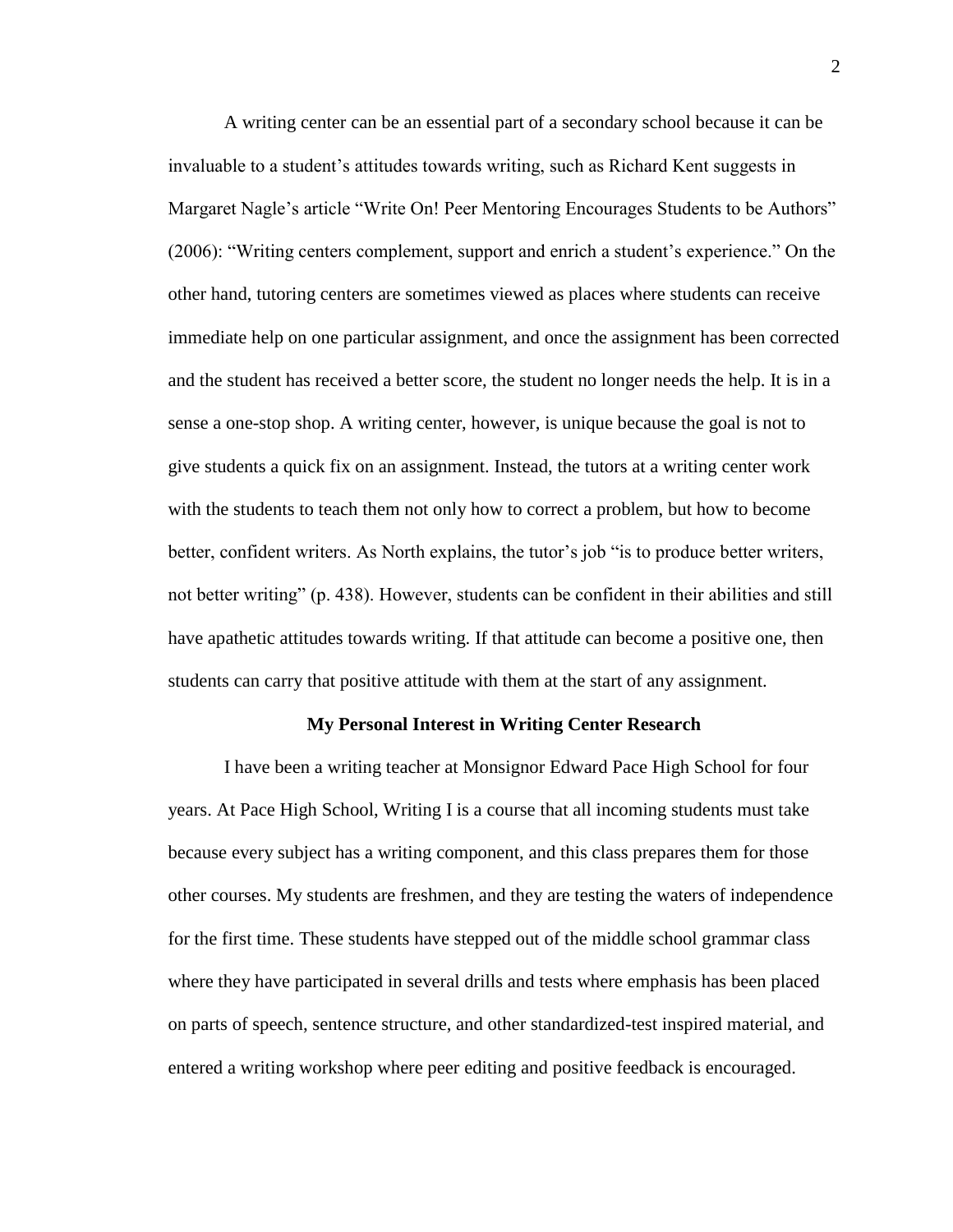My interest in helping students gain confidence in their writing started when students immediately assumed they were no good at writing because they had received such poor markings in their previous English and grammar courses. To these students, the letter grade at the end of a paper was all that mattered because that was the only letter written in a sea of red markings. Beaufort acknowledges this same situation occurs in college writing courses: "Writing papers is perceived by students as an activity to earn a grade rather than to communicate to an audience of readers…and papers are commodified into grades, grades into grade reports, grade reports into transcripts, etc." (p. 10). This single letter had shaped their attitude about writing. When I graded their essays, some students were surprised that they received a good grade despite their grammar errors. They saw the terminal comments and immediately assumed that the more I wrote, the worse their essays were. I had to encourage them to read the comments, so they could see that those comments were positive and focused on the positive aspects of the essay as well as areas for improvement.

In the summer of 2009, I met Dr. Dvorak, the director of the University Writing Center at St. Thomas University, a Catholic university that has a long-term relationship with Pace High School, and I asked him if he had suggestions on how to improve writing at the high school level. This led to a conversation about a venture one of his University Writing Center tutors was attempting. This particular tutor, Denise, was trying to find a school that would allow her to open a writing center that would permit college tutors to work with high school students. I immediately jumped on this opportunity to manage the writing center because I thought it would be the perfect way to show my students that writing was about so much more than a letter grade written with a red pen. After getting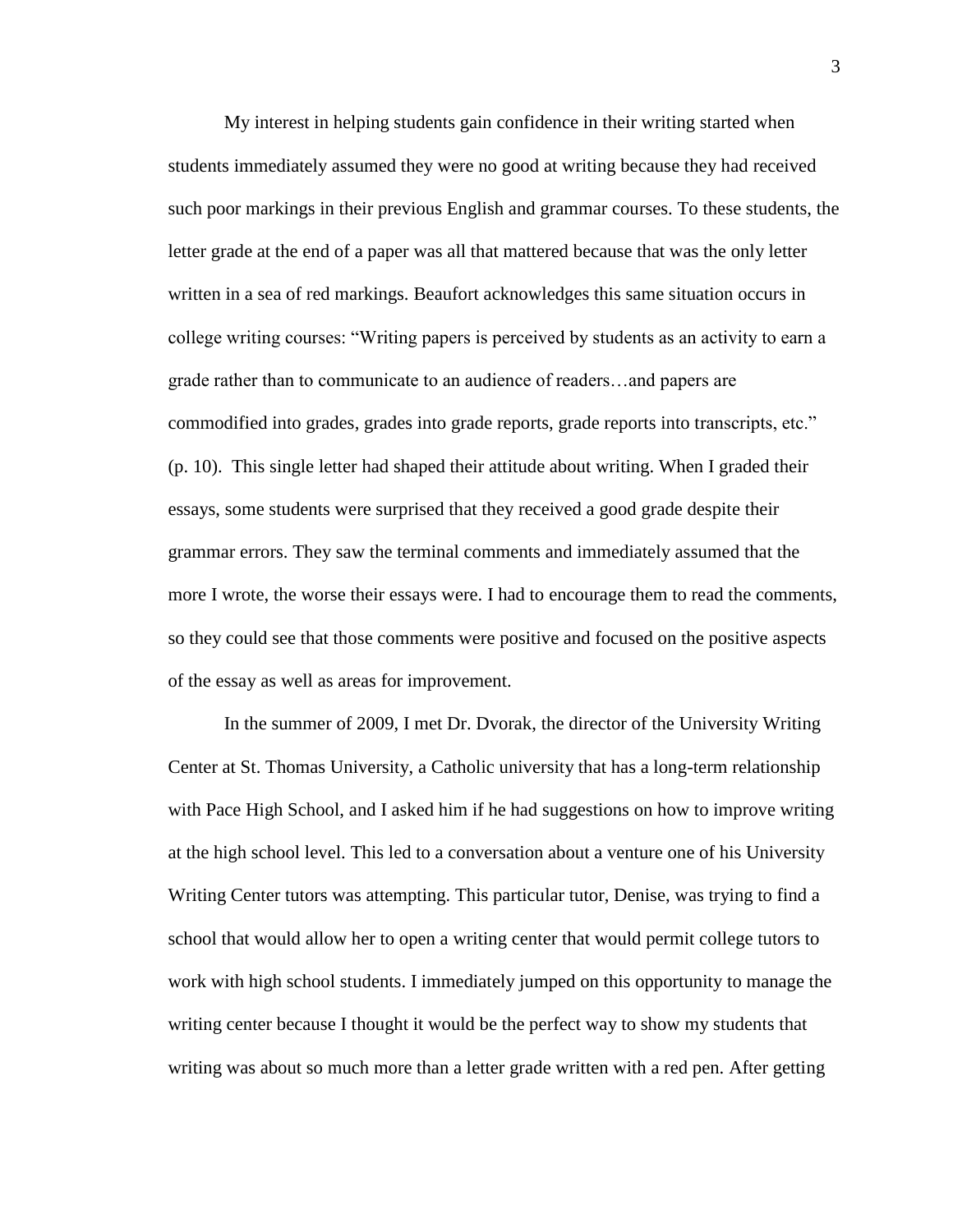the approval from my principal, Dr. Dvorak and I set up a workshop day where his tutors would work with my summer writing students. In those three workshop hours, my students had gained new insight into the meaning of writing, something that I alone wouldn"t have been able to do in a classroom setting in just one day. I knew that starting a writing center was the right choice for my school, and when the school year began, the university tutors started their weekly visits to the Pace High School campus after school for writing center sessions.

There has been much discussion on the importance of writing centers, such as Amy Levin"s article, "Goals and Philosophies of High School Writing Centers," (1989), and various studies have been conducted in the past to measure the effectiveness of writing centers, such as Pamela Childers' case study in "Bottom Up or Top Down: A Case Study of Two Secondary School Writing Centers" (2006). But students" attitudes towards writing didn"t seem to be as important as other areas of research, so my goal for this research study was to add to current writing center research by focusing my study on how a writing center can affect students' confidence levels and in turn influence their attitudes towards writing.

#### **Overview of the Study**

While attitudes are difficult to assess, a qualitative research study can produce results to give insight into how a student feels a writing center has improved his or her confidence and attitude towards writing. This study reviews the minimal discussion of students' attitudes towards writing in past and current writing center research and builds upon the conversation by following three students" journeys in the writing center and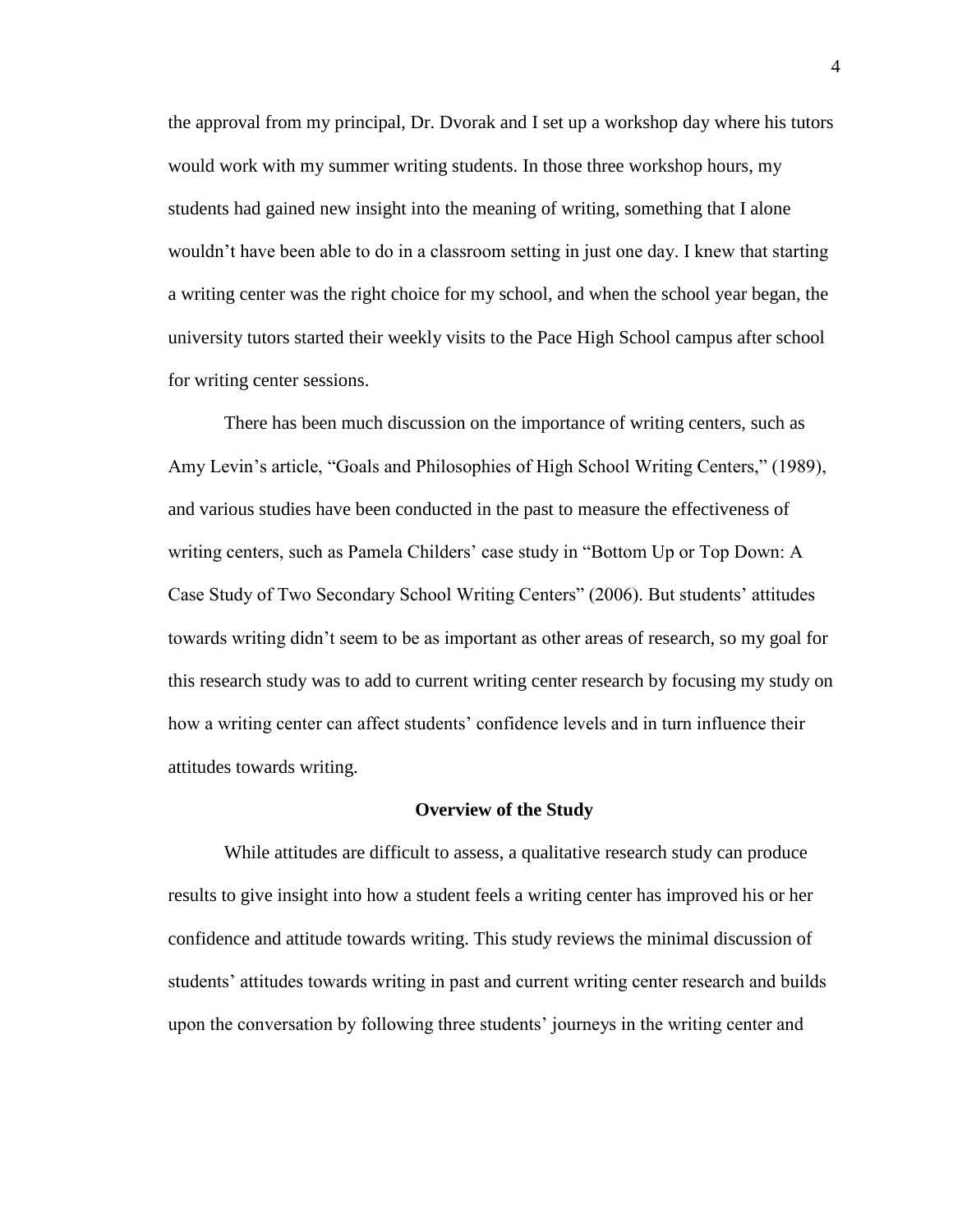discussing whether their experiences with the tutors has improved their attitudes about writing.

## *Data Collection*

In order to collect data, I reviewed past and current writing center scholarship, and I interviewed students who visited the writing center and the tutors who worked with them.

#### *The Interviews*

The three students I chose were currently enrolled in my Writing I course, and these students were comfortable talking to me and working with me. All three were ninth grade students. After I chose them, I interviewed them. The purpose of the interview was to see how they currently viewed writing.

Following the interviews, the three students scheduled times when they were going to visit the center. The center was open twice a week for one hour after school. The students were allowed to choose the assignments they wanted to work on, whether from my Writing I course or from another subject area, and they had the option of working anywhere from 30 minutes to one hour.

After the students visited the writing center and worked with the writing center tutors, I interviewed them a second time. This time, the purpose was to let them discuss their experiences in the center and to attempt to assess if their confidence towards writing had changed.

I interviewed the writing center tutors after the sessions were completed. The two tutors were college students at St. Thomas University who were participating in the university"s new Professional Writing internship program. This program required the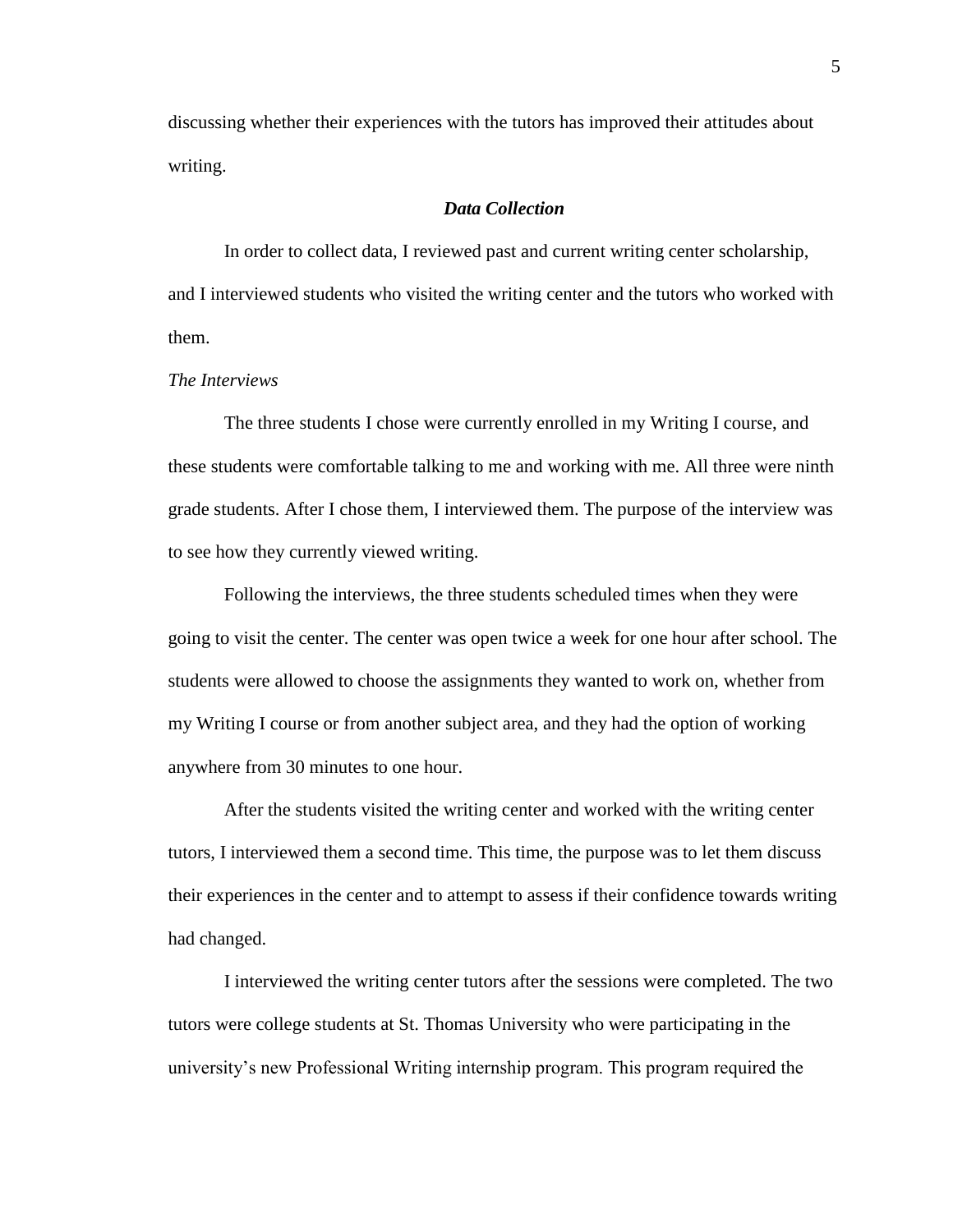college students to work for the University Writing Center and Pace High School"s writing center. The two tutors began their service from the start of the school year until the last month. They had previous experience tutoring, and both looked forward to working with high school students.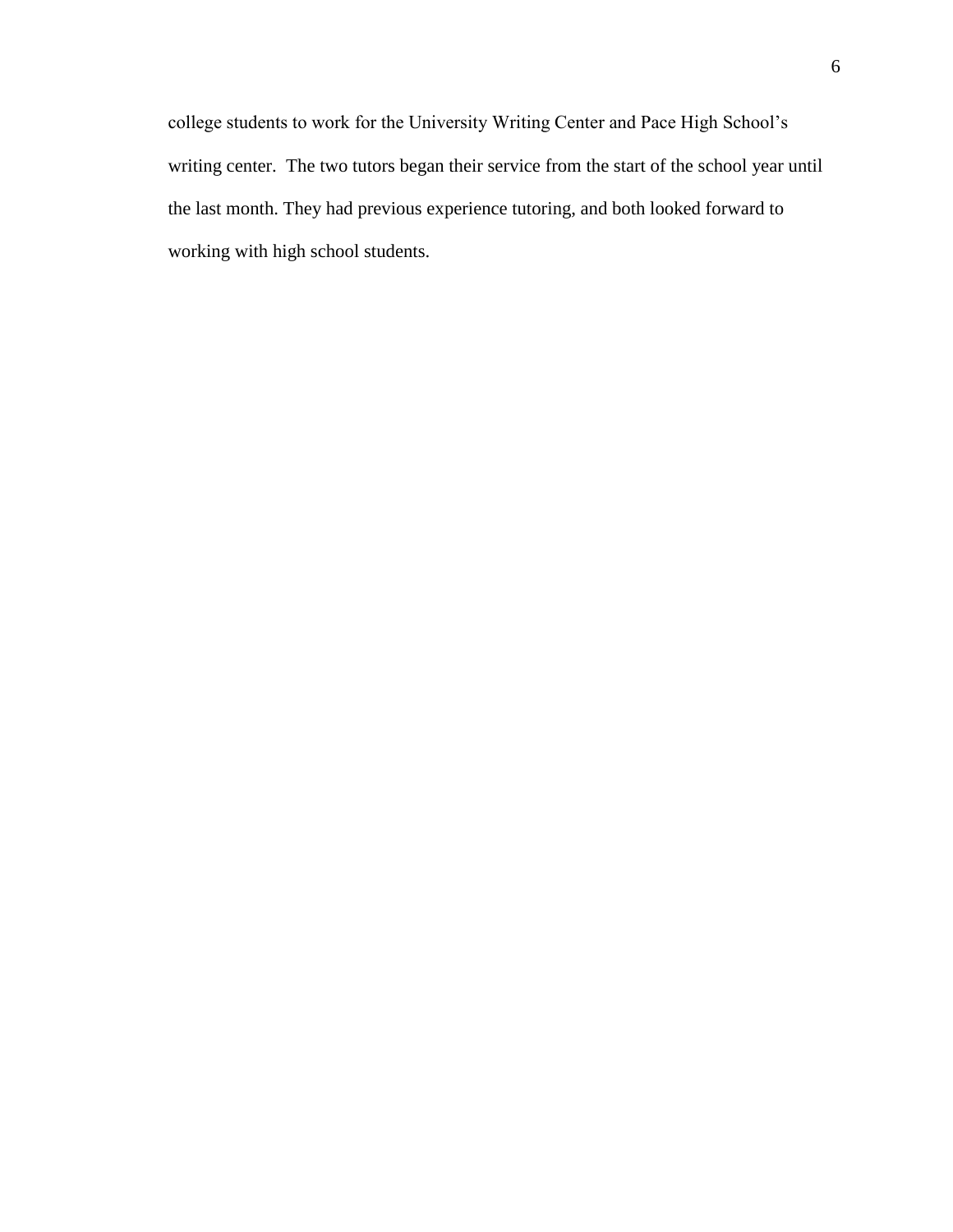#### **CHAPTER 2**

### **REVIEWING WRITING CENTER LITERATURE**

My review of high school writing center literature revealed that students' attitudes towards writing were not addressed as a prevalent issue. Writing center scholars have published guides on creating and staffing writing centers, theories and practices in the high school writing centers, and evaluating the need for writing centers. This chapter explores the need to address students' attitudes towards writing in secondary institutions.

#### **High School Writing Center Literature**

#### *Creating Writing Centers in Secondary Institutions*

Guides and articles have been written on how to create and staff a writing center, and all of them stress the importance of training staff members and faculty members in order to ensure that students get the most help with their assignments. But I found that addressing the students" self-esteem and confidence was missing from most of the earlier texts. In a secondary institution, a student"s self-esteem is being shaped and his or her confidence fostered by teachers and classmates, so a writing center can offer a space where students can work together and build up their self-confidence.

In *The High School Writing Center: Establishing and Maintaining One* (1989), Pamela Farrell opens the book with a dialogue between Farrell and William Speiser, a high school writing center director. The conversation was about the set-up of the Rumson-Fair Haven Regional High School writing center and the questions Speiser had to address in this process. Administrative goals and teacher-student policies were discussed throughout the article, and finally towards the end of the dialogue, Speiser stated: "And be sure to include a survey that measures attitudinal changes toward writing.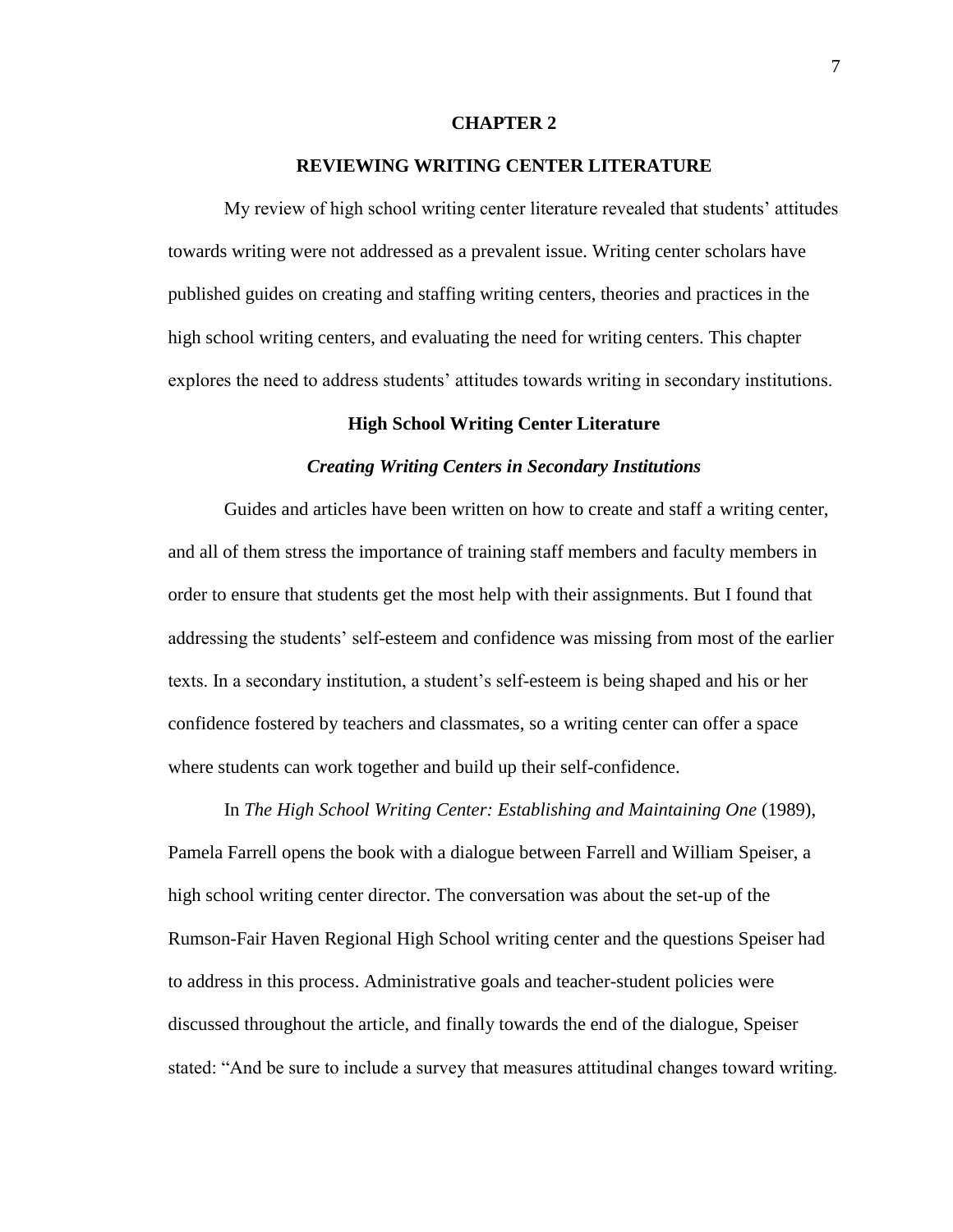In all cases, your evaluation should involve something besides a head count or points on statewide writing tests" (p. 22). While Speiser is very informative and seems to be right on with the important steps in establishing a high school writing center, this idea of creating a survey to measure the students" attitudes seemed to be an after-thought instead of an important aspect of a writing center"s mission. A survey may not be sufficient to measure a student"s attitudes about writing. Students may be rushed to complete the questions, and they might have a hard time explaining their responses on paper as opposed to in face-to-face interviews where they have the opportunity to speak about their feelings.

In "Creating Student-Staffed Writing Centers, Grades 6-12," Richard Kent (2006) discusses the steps he took in creating a writing center, along with obstacles he had to overcome. Before starting his own writing center in a secondary institution, he visited an already operational writing lab at another secondary school to better understand how this entity would work best since his experience was in college centers. Kent describes how the principal was supportive, along with the faculty, and the tutors had over 2,000 students visiting the center that year alone. Soon, the student-staffed writing center now had faculty members involved in the supervision, and the writing center was operational every day of the week for eight hours a day. This writing center was now working not only with students but with administrators and community members as well. Kent offers great advice in starting a writing center by stating that two important steps are "getting your classroom teaching practice in order" and "come to know your new colleagues, students, school, and community." He mentions how positively the writing center impacted his teaching abilities. He was able to construct formal writing assignments for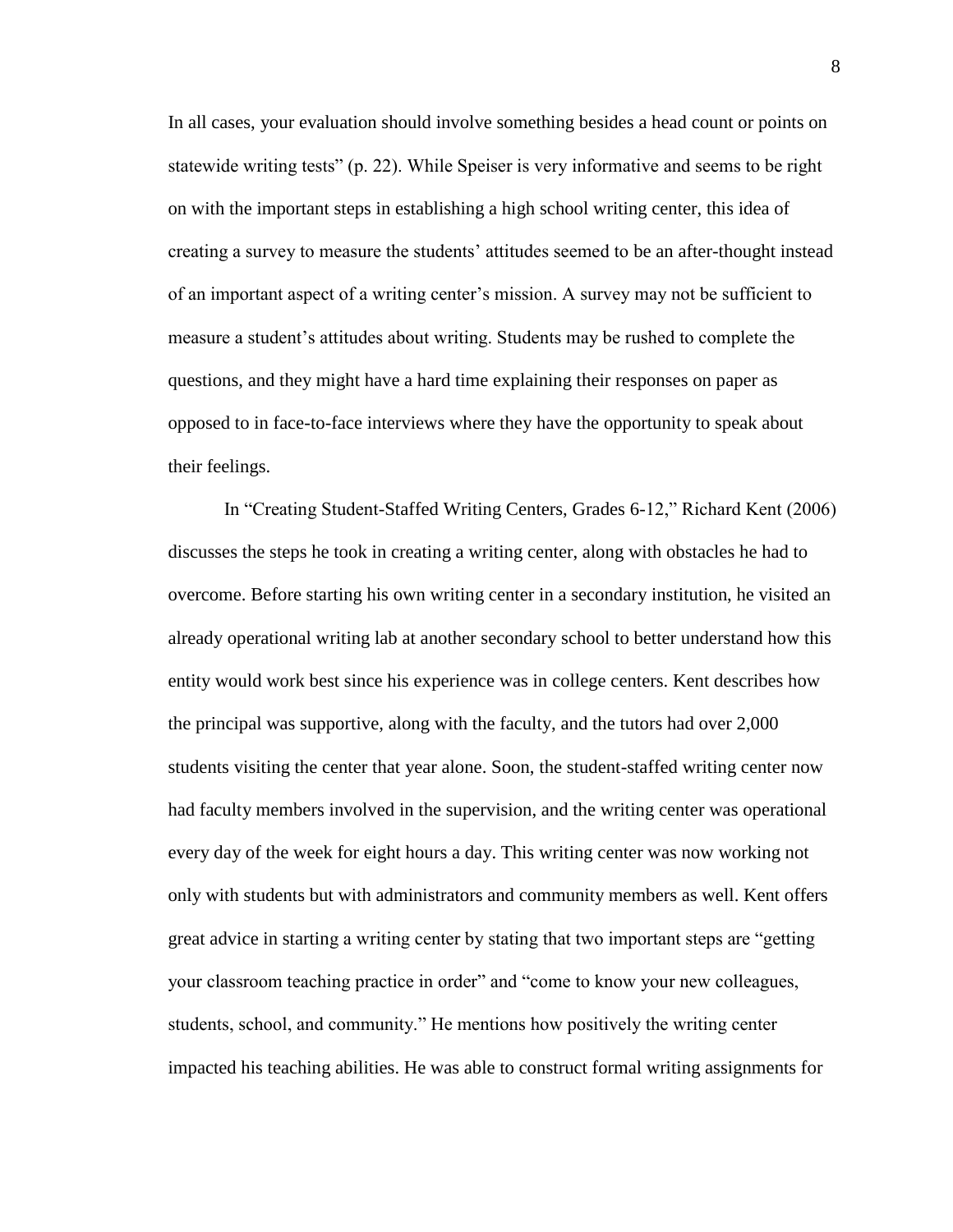his students and not have to worry about an overload in grading because the students were used to visiting the fully staffed writing center and their papers needed fewer markings thanks to the tutors. This literature mentions the benefits that a writing center has for the teachers, but it fails to mention how this change in students' work impacted the students" attitudes about writing.

Pamela Childers discusses a case study in "Bottom Up or Top Down: A Case Study of Two Secondary School Writing Centers" (2006). In the early 90s, Childers sought to create her second writing center at a public high school, Red Band Regional. She felt that because she had successfully opened one writing center, this second venture would be just as successful.

Childers made a speech to the faculty, in which she had to convince the school that this writing center was going to be more than just a space where she would correct the students' mistakes:

The Caldwell Writing Center is not a remedial facility; it is here to serve the entire student body, faculty, staff, and administration. We do not perform bandaid surgery on student papers, and we are not responsible for their grades. Instead, we ask questions to help writers discover ways to improve their own papers and help them become better lifelong writers, thinkers and learners. (p. 382)

After Childers gave this speech to the faculty, students and faculty began to understand what type of center this really was. Childers staffed her center with both student and faculty volunteers because there was not enough money to pay them and not enough hours in the day for her to do it alone. Despite the problems, however, there was a positive impact: "Over the years at Red Bank Regional, students became the backbone of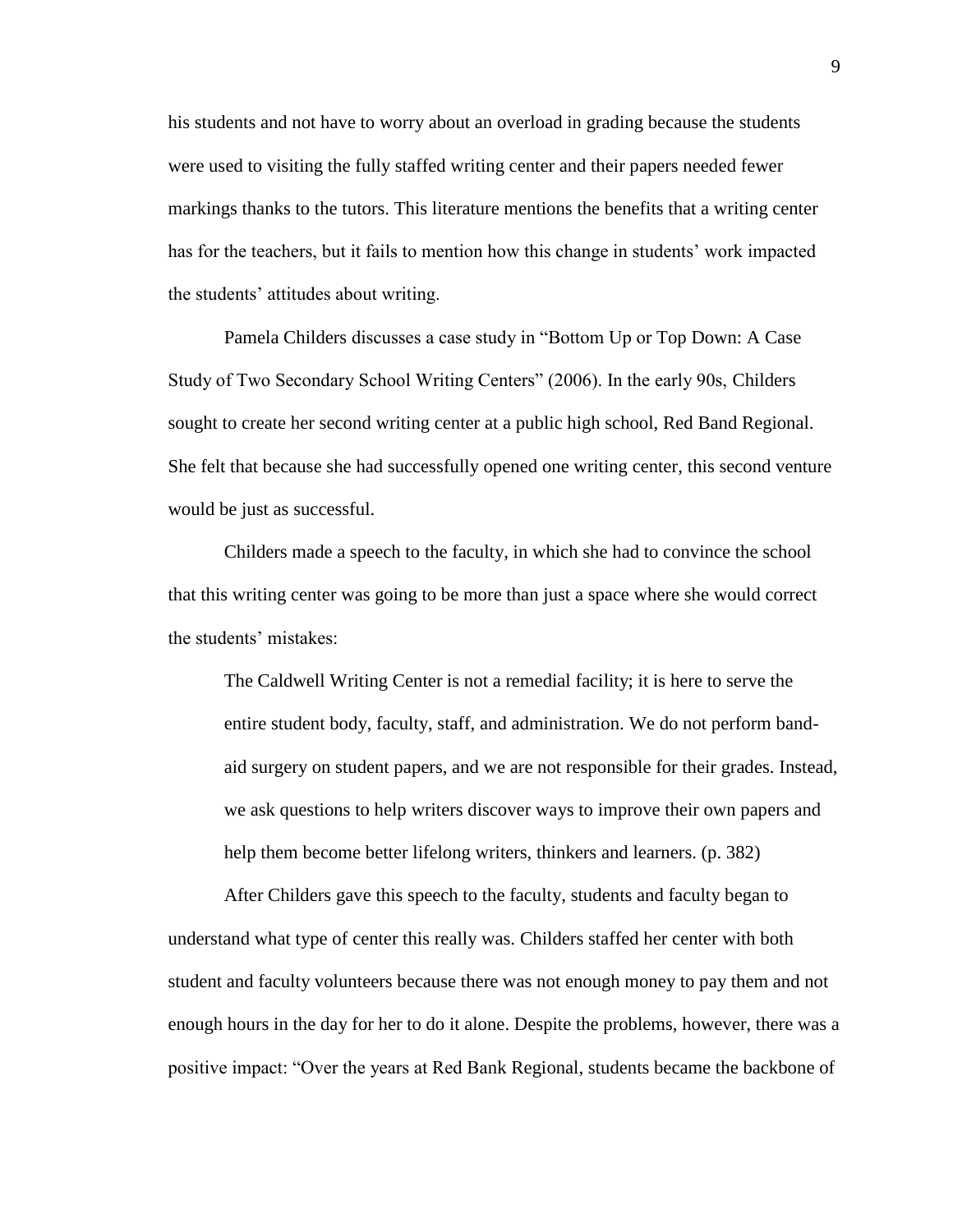the writing center; they trained new volunteers, and included students of all academic levels" (p. 386). Creative writers were encouraging students to write for the literary magazine and faculty began attending readings and workshops. She states that the writing center had a positive impact on the students, but it does not tell readers how it did this. It offers results without information on how it happened.

#### *The Need for High School Writing Centers*

There has been much debate about the need for high school writing centers, and this debate is discussed in "Is There a Need for Writing Centers in Secondary Schools?" a round table discussion in *The English Journal* (1987)*.* Jerilyn Carter and Finlay McQuade would agree that yes a center is important for a high school. Their center is studentstaffed with juniors and seniors who have received exceptional grades in their English courses. While they have some down time, the student-staffers work together on their own writing, and they have created, in a sense, a community of writers. This positive environment is important in a secondary institution, as Carter and McQuade briefly yet indirectly discuss how this community of writers results in a boost in confidence for these teenagers. While it is encouraging that these writing center directors are briefly touching on this issue of confidence, the article lacks information such as how this confidence was created, and my research study can offer current information on this issue.

James Upton (1987) uses his writing center, "The Write Place," as a space where students learn to "see writing as an important means of communicating and of learning in all areas of education rather than as a skill needed only in English classes" (p. 69). Ellen Brinkley (1987) also argues that secondary schools are more in need of writing centers than colleges: "Secondary teachers usually don"t have office hours or classes staggered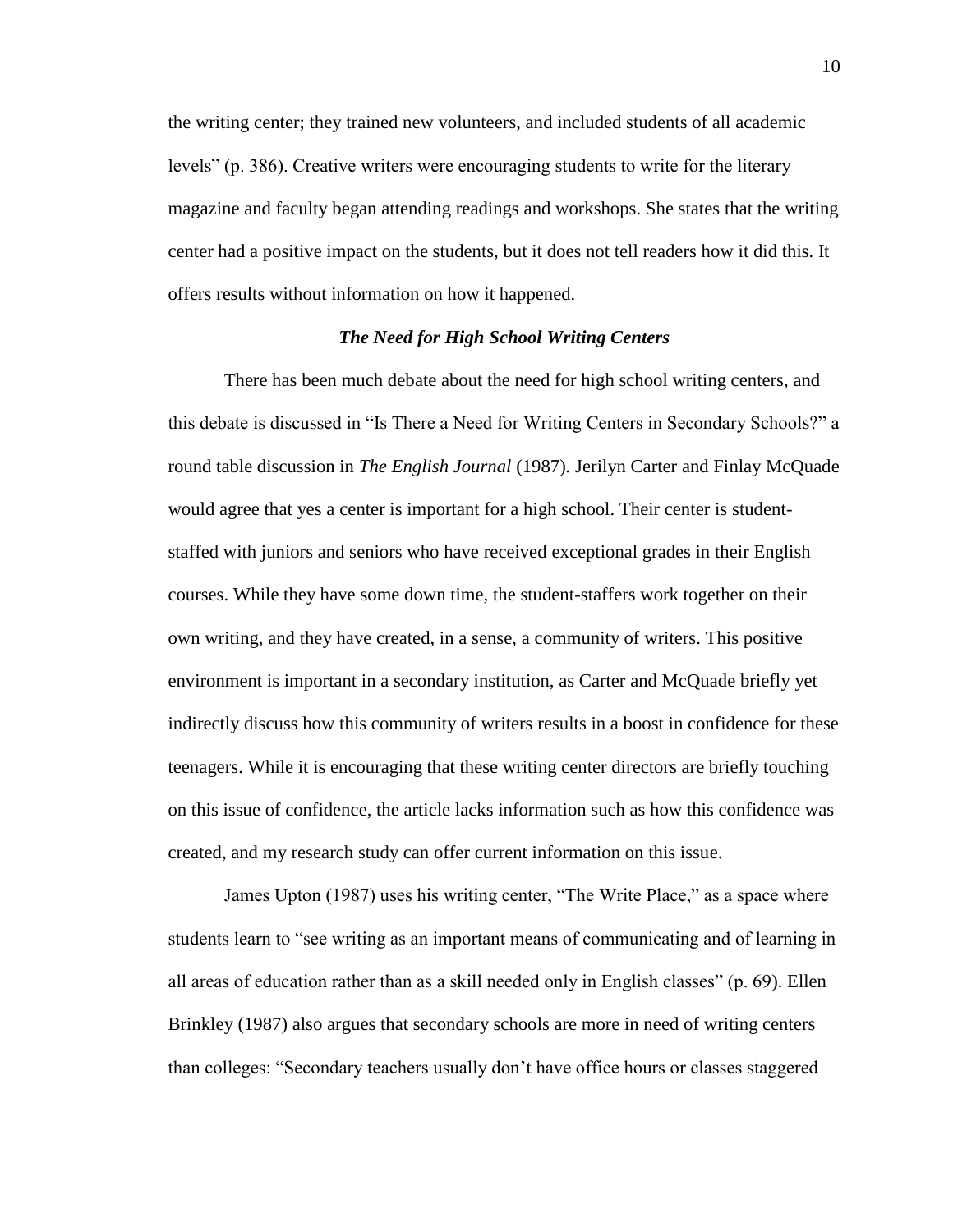on alternating days. Instead, they are locked into a schedule that allows precious little, if any, time for individual conferences with students about writing" (p. 70). She states that there are several purposes to the writing center at her school in Ohio in the form of conferences: prewriting, pre-revision, and editing conferences. There are also sessions known as "teacher comments" sessions and "tutoring" sessions. Unfortunately, all of the sessions address issues with the writing process that can serve as temporary fixes for lower-order concerns, i.e. what Donald A. McAndrew and Thomas J. Reigstad (2001) define as "the features within a sentence, at the level of individual words and punctuation…grammar and usage, and spelling" (p. 25). The higher order concerns, such as clarity, focus, and tone are not central to those particular sessions and may not offer long-term solutions for the students.

Carol Mendenhall (1987) of San Antonio does see the need for secondary writing centers, but she also feels they have all been misused and therefore should be done away with. She has experienced writing centers where students are "dumped" at the door while the teacher disappeared and left the writing center to teach students grammar using computers, and once those sessions were over, the teacher would begin what she called "the serious part of English." "This kind of writing center we don"t need," Mendenhall added, "so, ultimately, if primary writing centers in a school are successful, there really is no need for another" (p. 70). Her frustration, I"m sure, is shared with many others in secondary institutions, but that is why it is so important to address the need for students' confidence and positive attitudes towards writing. A writing center cannot simply focus on lower order concerns because students will only see the center as a quick fix to an assignment they are forced to complete for a good grade.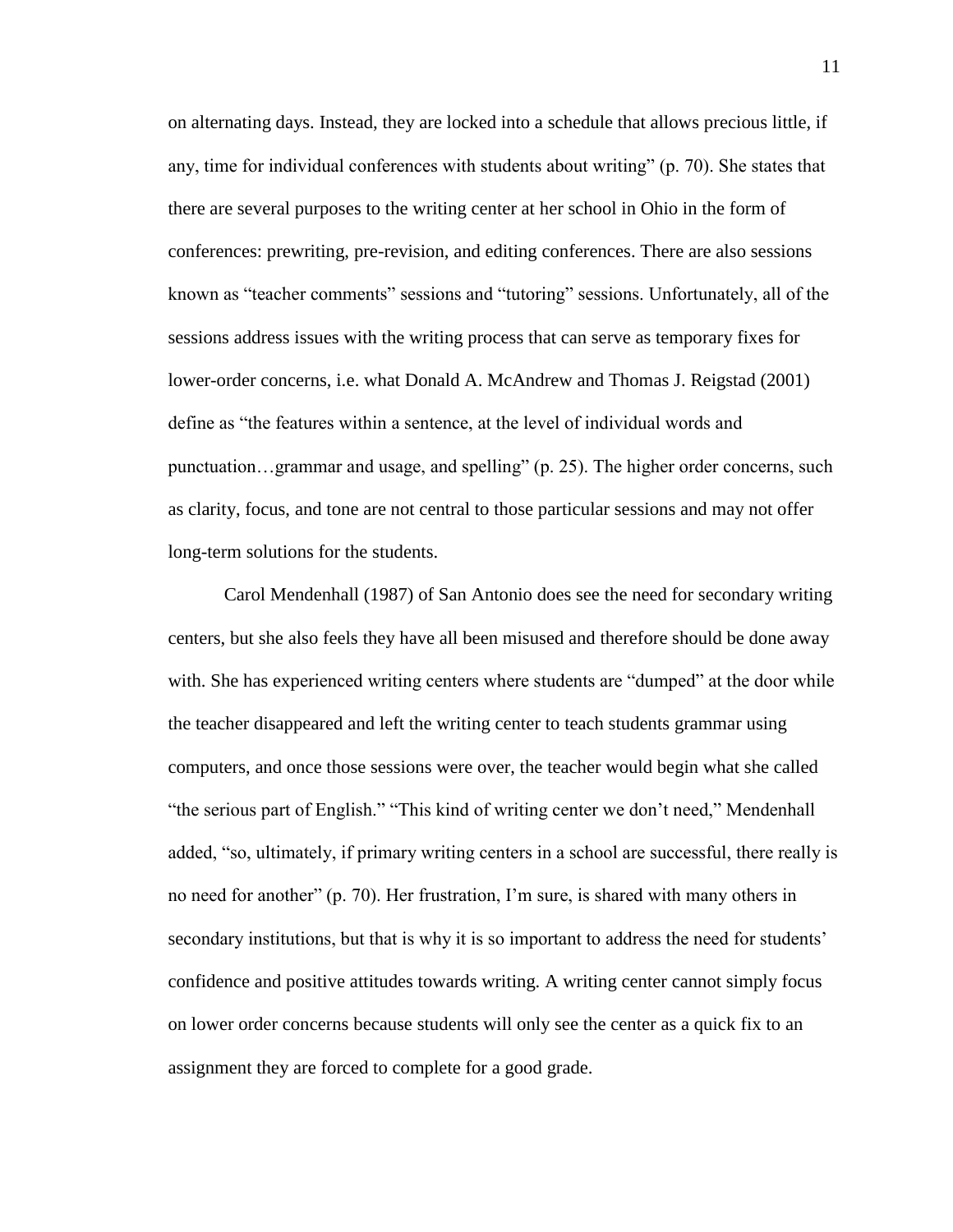#### *Theory and Practice in the Writing Center*

It seems that the late 80s brought about a surge of high school writing center literature; however, it wasn"t until the last few years that writing center directors turned their attention to students" attitudes in the writing center as the focus of writing center practice. As Kent states in Nagle"s "Write On!" article, "At a writing center, those generative conversations that take place over time don"t start with the mechanics of writing, but with the writer, the text, and the promise of the text."

Pamela Farrell-Childers addressed the importance of changing students' confidence towards writing in her article, "A Unique Learning Environment" from *Intersections: Theory-Practice in the Writing Center (1994). Although this book* discusses college and university level writing centers, there are points that may be relevant to high school writing centers. Farrell-Childers explains that while the classroom"s atmosphere may be positive and conducive to learning, the presence of a teacher can alter that, so a writing center with peers is beneficial because there it is lacking the presence of someone who must evaluate the student"s performance with grades. She states that it is a learning experience for both the tutor and the student, and that experience can elevate levels of confidence. If the initial experience in a writing center is a positive one, even if the students were required to make that first visit, they will return on their own because these students have "found people who will listen to their ideas and actually read their work" (p. 113). Farrell-Childers also claims that a writing center will teach the student to take charge of his or her own work and master every level of the writing process, thus giving the student the confidence needed to complete future assignments. She concludes her article with a statement that directly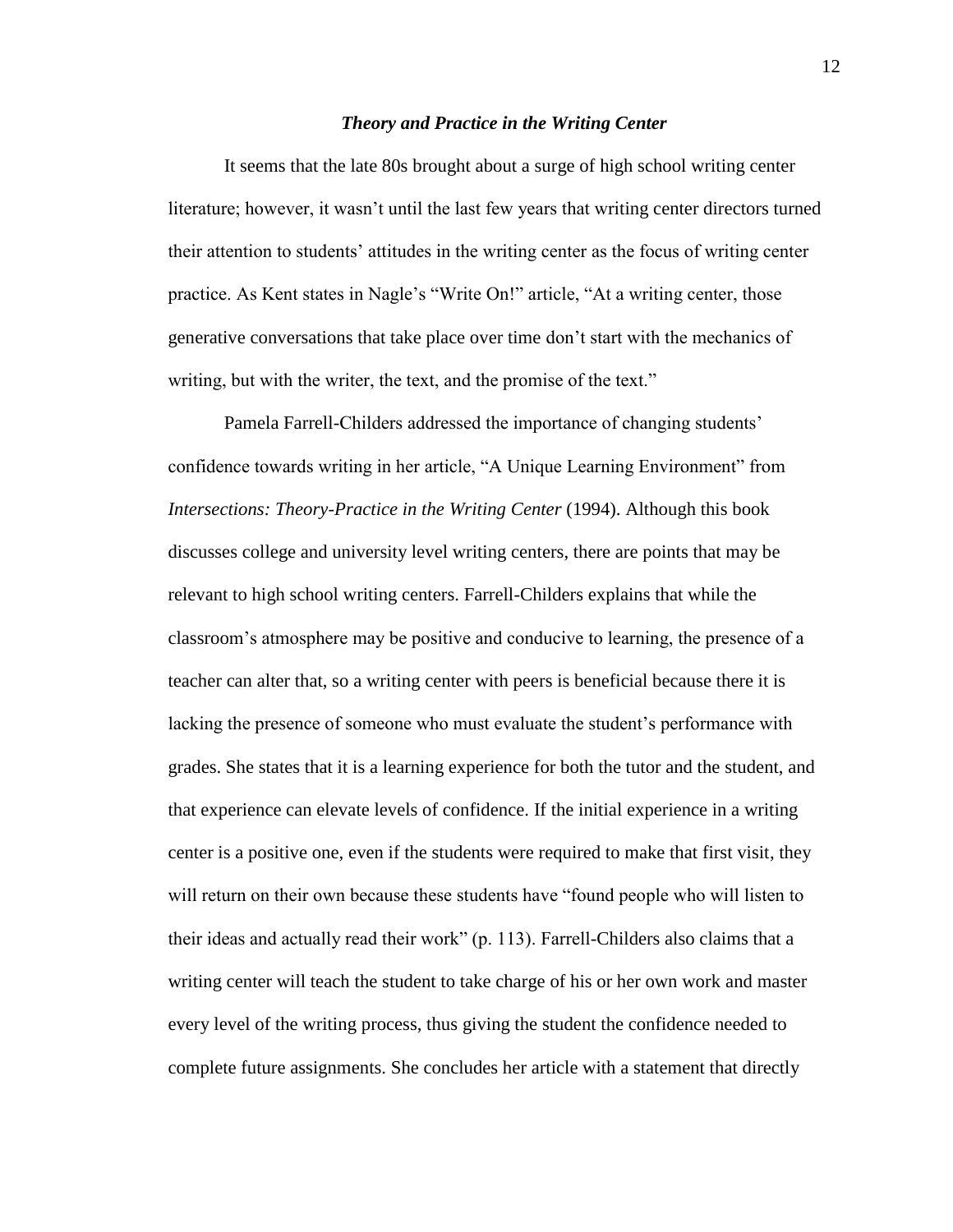relates to my research study: "Attitudes are hard to assess, but those of us who have become part of a writing center atmosphere know that this place is full of fertile minds with 'what ifs'" (p. 117). If the slightest boost in confidence is evident after a student's first visit to the writing center, then continued visits may make lasting changes in attitudes about writing, and we can talk about it as more than just a theory.

Amy Levin (1989) states several objectives in regards to starting a high school writing center in her article, "Goals and Philosophies of High School Writing Centers," found in Pamela Farrell"s *The High School Writing Center: Establishing and Maintaining One*. Levin explains that writing centers in secondary institutions have several goals, among them "providing individual assistance for under-represented populations" and modeling "relationships among students that administrators might well wish to foster" (p. 24). In terms of affecting students" attitudes, Levin does mention that Scarsdale"s writing center attracts students who either need help or just need encouragement with their writing. She states that tutors and students alike receive a boost in self-esteem when working together: "The exhilaration of the tutor and the other student in this case reminds us that the tutors are not the only students who benefit from the collaborative setting of a writing center" (p. 27). Levin recognizes that tutors receive a boost in self-confidence when they see that students are coming to them for help, and students also gain selfconfidence when they realize how to fix a problem. She continues to discuss that the oneon-one attention given by the tutor to the student is a benefit that the teacher cannot always provide. Levin argues that "Cognitive development is promoted as writing skills are enhanced," when discussing how a good writing center tutor will work with the student to show him or her how to make changes instead of just editing work. Through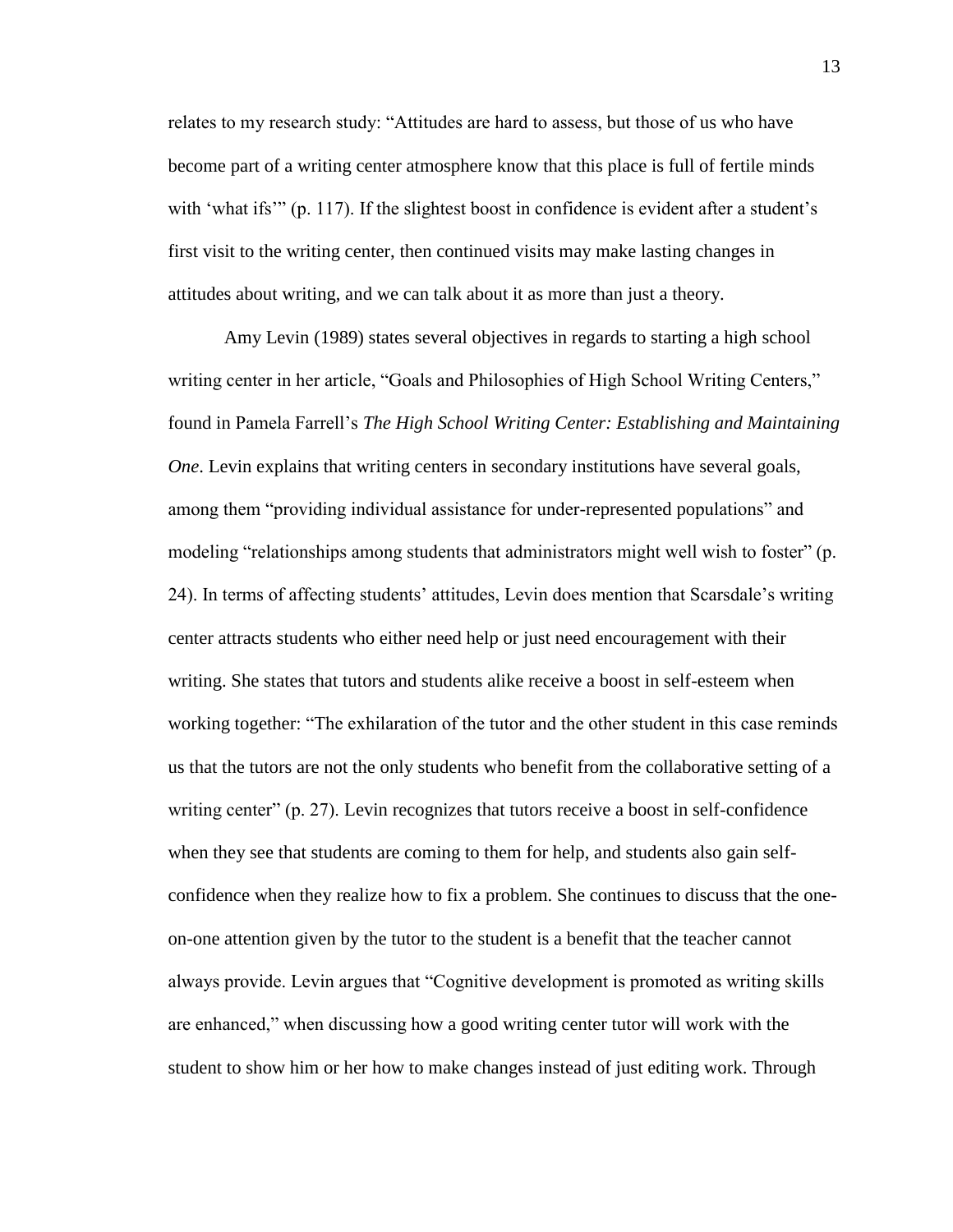working together, Levin states that students achieve the "necessary realization that [writing] can be done" (p. 28). This signifies a boost in confidence and hopefully a change in attitude towards writing. Levin concludes the chapter by asserting, "a writing center will foster a positive attitude toward writing and encourage students to feel more confident about engaging in the essentially human act of communication" (p. 29). The text, however, lacks concrete examples. My research will provide data of either a change or no change in the student"s attitude towards writing after visiting the writing center.

North details his philosophy on what the goal of a writing center should be in his essay, "The Idea of a Writing Center" (1984). He begins by discussing how faculty members sometimes categorize students as "the talented, the average, and the others" (p. 435) and that a writing center mainly deals with "the others." I have encountered this similar predicament in my own school, where members of the English department feel that their most talented students have no use for the writing center, and they send over the "average" students who need to redo a research paper. This turns a writing center into a "skills center" or "grammar and drill center" as North suggests.

Instead, North states that a writing center:

represents the marriage of what are arguably the two most powerful contemporary perspectives of teaching writing: first, that writing is most usefully viewed as a process; and second, that writing curricula need to be student-centered. This new writing center, then, defines its province not in terms of some curriculum, but in terms of the writers it serves. (p. 438)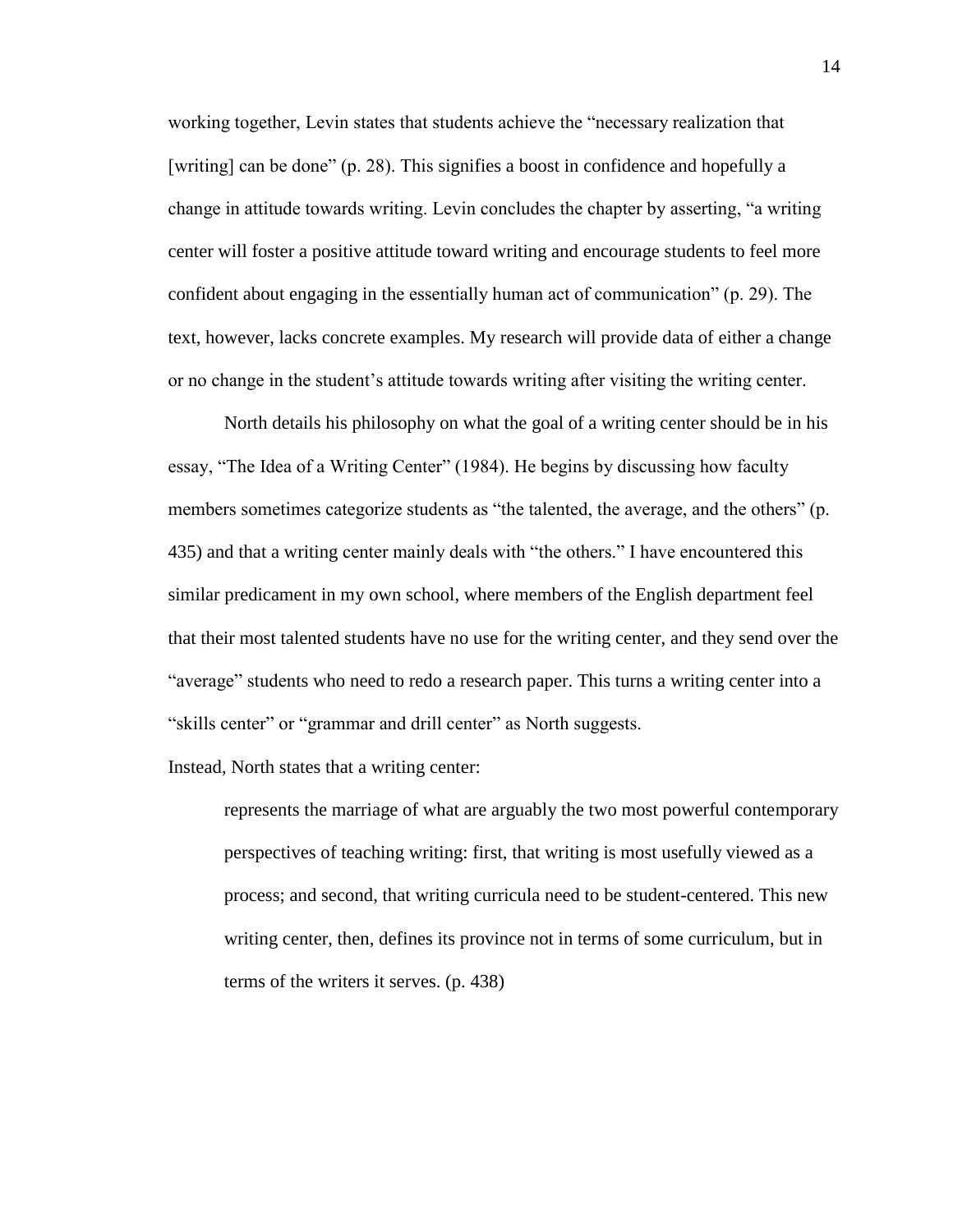Although North paints a wonderful picture of how a writing center should function, he himself questions the practicality of running such an ideal center. He offers a few suggestions, but examples of these suggestions in motion are missing.

Ellen Brinkley"s article, "Writing Centers in Secondary Schools: An Idea Beyond the Puberty Stage" was published in 1986 in *Writing Lab Newsletter*. At the time, Brinkley"s mission was to start a high school writing center for Madeira High School that modeled college writing centers in their successes through learning from the failures. She decided that the major purpose of the writing center should be to "offer a place where writing is treated as a process, a process which can benefit from intervention by, and discussion with, a trained reader-responder-advisor" (p. 5). She felt that a teacher could act as a "writing consultant" to "mirror" how the writing process worked for all ability levels. To Brinkley, staffing the center with teacher-tutors worked just as efficiently as college writing centers that were staffed with peer-tutors. She quotes one nameless student who shares joy from the fact that the student"s teacher-tutor was able to help put the student"s ideas on paper in an organized fashion that would best suit the assignment. Concluding the article, Brinkley states that she looks forward to a time when incoming college students have already experienced a thorough learning of the writing process in their high school writing centers. To Brinkley, measuring how well a student grasps the writing process is vital to the success of a writing center.

Judith Fishman would disagree with this sentiment, stating in her article "The Writing Center: What is its Center?" (1980), that the focus should be the writer and his or her writing. She explains how so many centers begin without establishing a purpose because there is a demand to increase college entrance exam scores or to improve basic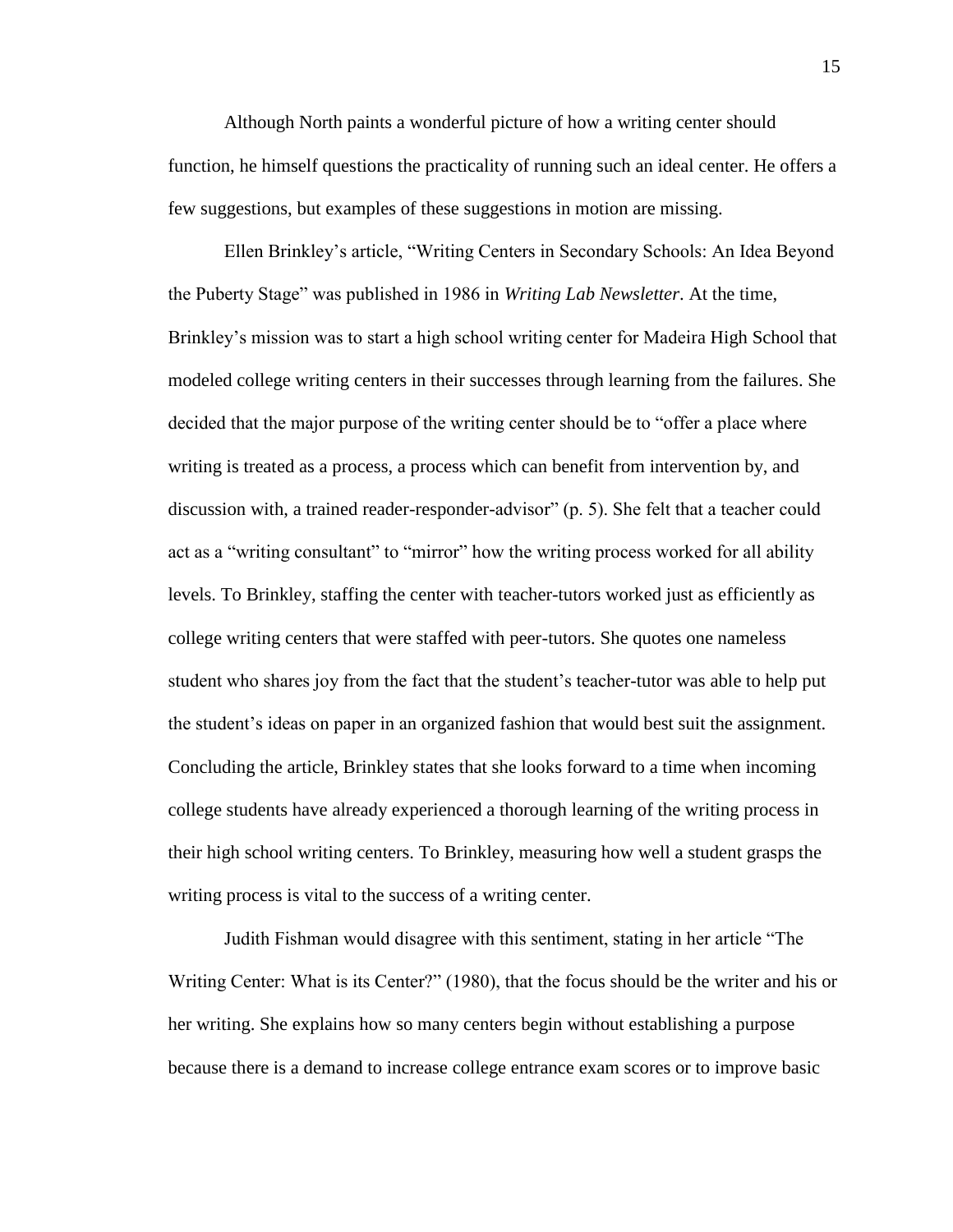writing skills: "We often become operative without knowing who we are, and once in motion, we find it nearly impossible to discover" (p. 1). Fishman also states that during the ten years prior to her article, writing center directors and teachers had learned more about "writing and the teaching of writing," and this article was written in 1980. Since then, discussion of what the "center" of a writing center should be has changed, and only a few leaders feel that student confidence is that center.

Three distinguished leaders in the writing center field, Pamela Childers, Dawn Fels, and Jeanette Jordan (2004), published, "The Secondary School Writing Center: A Place to Build Confident, Competent Writers", to discuss how the goal of high school writing centers should be to build confident and competent writers, a belief that Brinkley and Fishman shared. "Whether we are talking about students who need to fine-tune excellent papers," they state, "or students who need to discover what they really want to say, a writing center can be a safe harbor within the sometimes stormy seas of the school day." This article discusses what my research is out to discover. I wanted to find out if students really do feel that the writing center can be that "safe harbor" where students feel confidence in their own voice.

#### *Ethnographic and Qualitative Research*

In 2002, a group of writing center directors and professors in the composition field set out to further research and discussions on writing centers. Included in their collection titled *Writing Center Research: Extending the Conversation* is the research study, "Insider as Outsider: Participant Observation as Writing Center Research," by Neal Lerner. Lerner discusses the research project he took on when he was completing his dissertation and how difficult it was to complete ethnographic and qualitative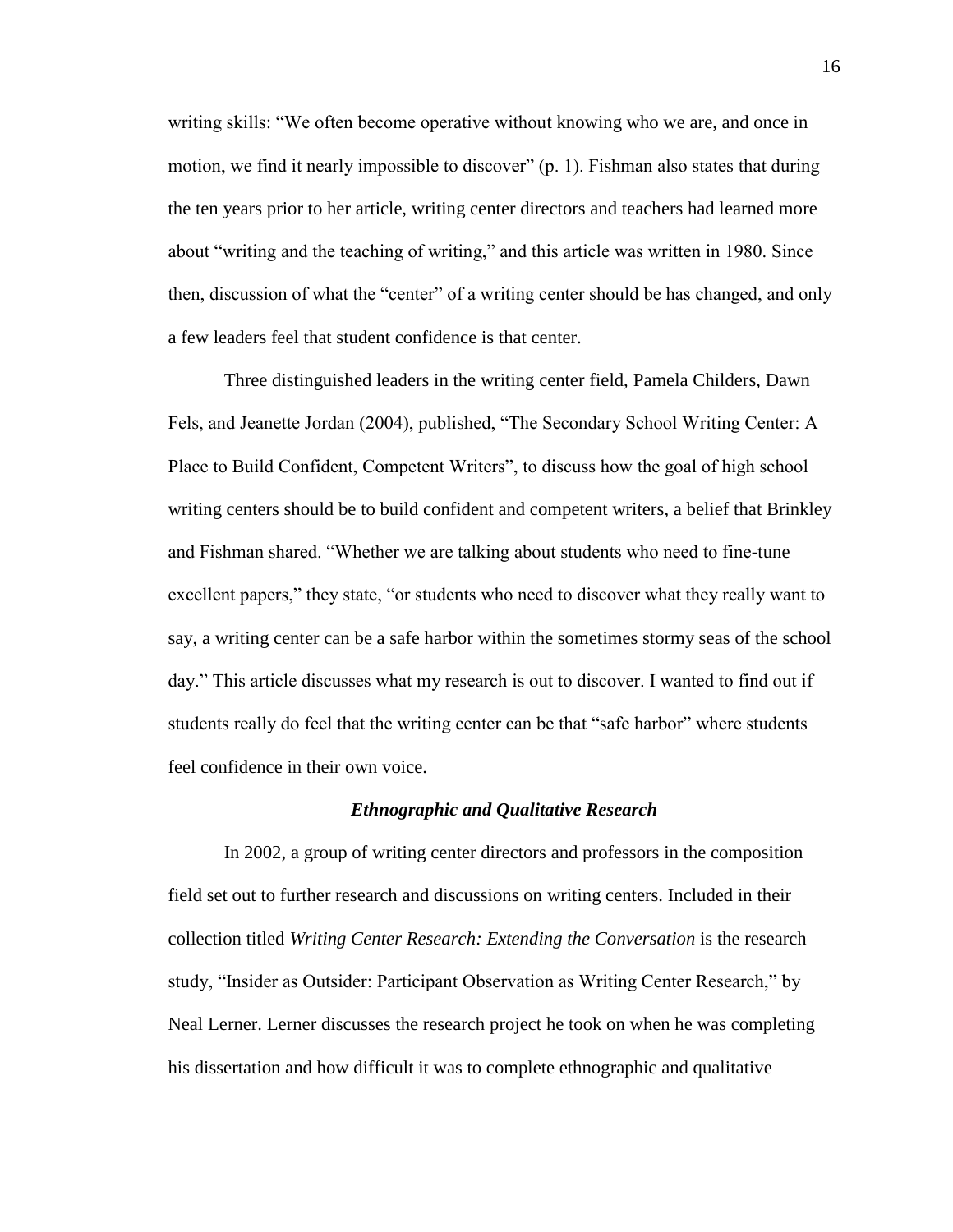research. His goal was to discover what went on in a writing center session, "to simply investigate what my colleagues did when they tutored, what motivated those actions, and what students would perceive to be their own roles in tutoring sessions" (p. 57) and he thought his research study would be simple. But Lerner encountered difficulties along the way, such as noncompliance from the tutors due to fear that taping sessions would taint the sessions. Eventually, Lerner discovered that his initial research question of what went on in the writing center was far more complicated to answer: "While my experience as an insider with an outsider's research agenda was filled with dilemmas, exploring those dilemmas – examining and countering my biases, making clear my expectations and their origins, establishing working relationships with my participants – was at times valuable as any answers I might have discovered" (p. 68). Instead, he questioned the very questions that were being asked by both the tutors and students during the session, and this discovery encouraged him to call for further research and discussion. I also found out about the difficulties in qualitative writing center research with my study, and that led me to rethink the way I conducted the study for a future study.

Also in *Writing Center Research: Extending the Conversation* is a second research study, "Student-Centered Assessment Research," conducted by graduate students, Dawn Arthur-Moyer, Chester Bateman, and Adelia Falda, who were completing a project for their anthropology course, and they chose to evaluate "the relationship between the image that the Writing Center conveys to the public and other factors that influence perceptions of its role in the community" (p. 117). Their ethnographic study consisted of interviewing two writing center administrators, six writing center tutors, and six student writers. They conducted surveys and observations and had discussions with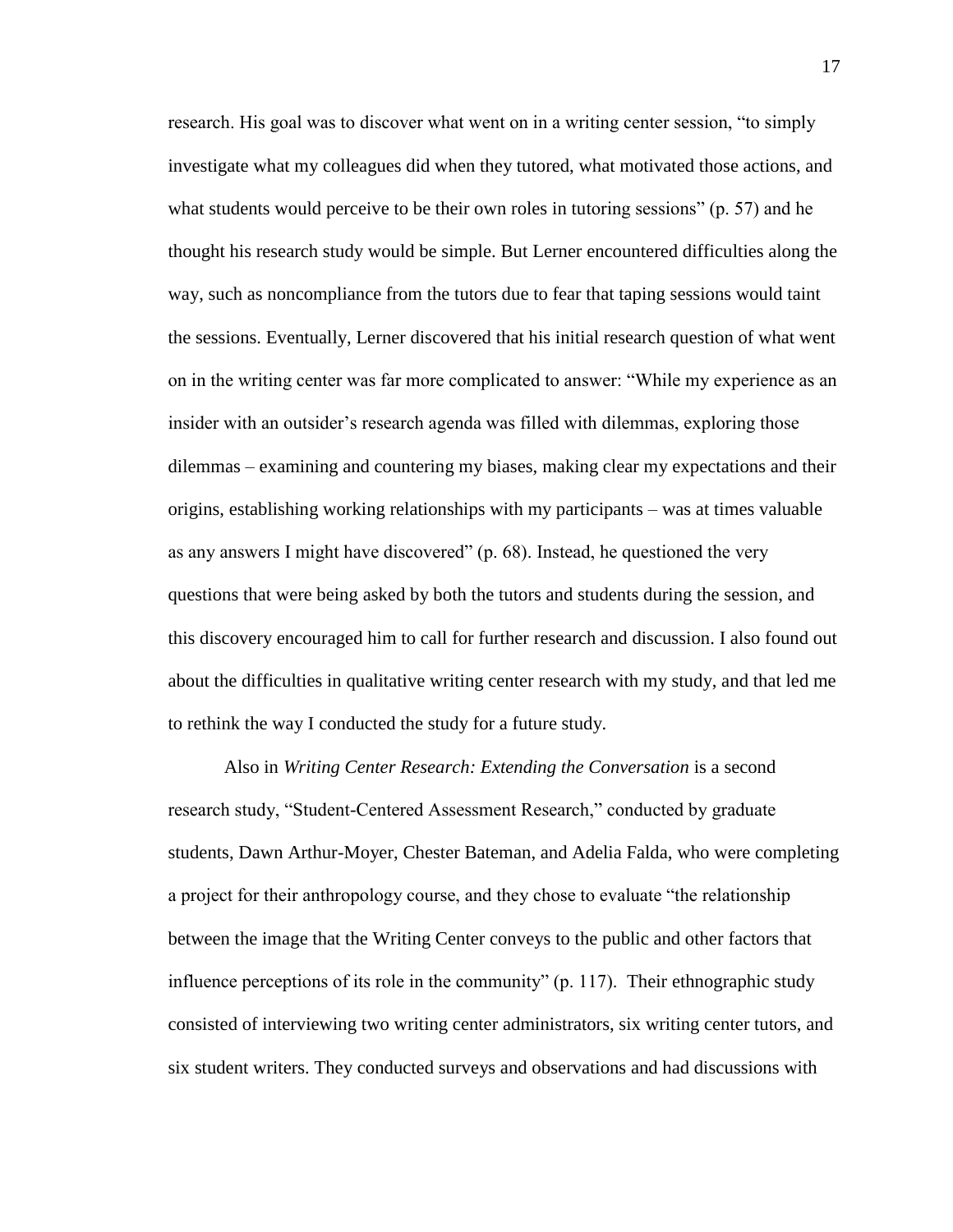faculty and students about the center. These graduate student researchers discovered that there was a discrepancy between what the writing center wanted to portray and the actual portrayal to students and faculty. After making a handful of recommendations, the Writing Center Coordinator responded positively to each one and either made a change or continued to consider the recommendation. The graduate students admitted two disadvantages: 1. Data was lost shortly after the research was conducted, and 2. The university feared that students would give the center a bad reputation if negative characteristics such as double-negatives to express a positive result were found in the research results, such as the following statement: "The research "did not find that the Center was not presently beneficial to the community"" (p. 124). The students, however, found more positives than negatives in their research study, and they continue to "urge writing program administrators to consider using student-centered research to assess their programs" (p. 128). While I am conducting my study at a high school, I also feel that there is value in asking students to evaluate a tool that is made specifically for them, and my interview questions asked both students and the tutors to reflect on their experience and discuss what could be improved. And, like Arthur-Moyer, Bateman, and Falda, I have found difficulties in working with this age group and the time constraints of their busy schedules, and there were difficulties with the data collected because one of the three students who volunteered did not follow through with the participation.

"How Was Your Session at the Writing Center?" an article written for *The Writing Center Journal* in 2003 by Julie Bauer Morrison and Jean-Paul Nadeau attempted to assess just how much students valued what they learned in the writing center months after their visits. They immediately noticed that although the initial response was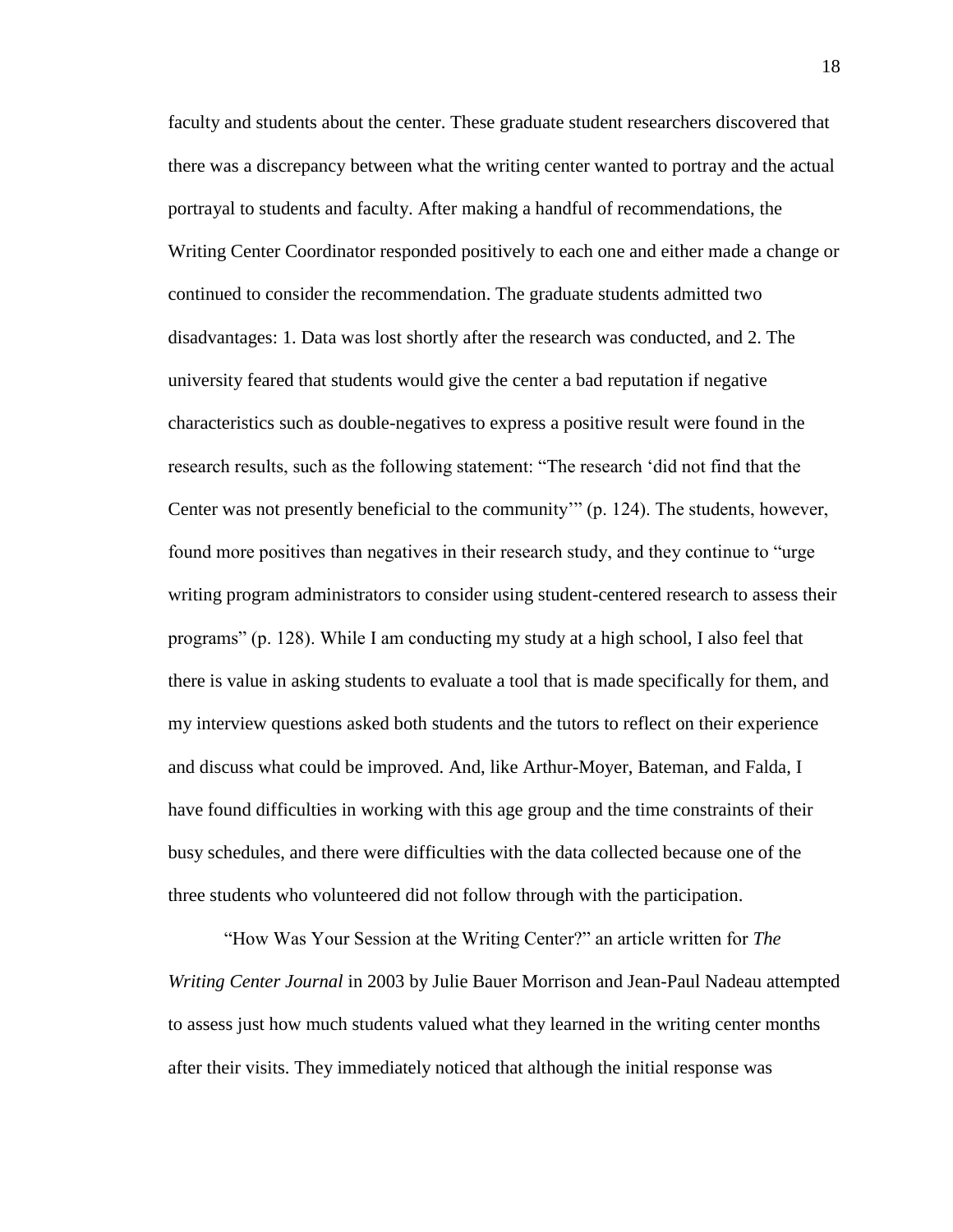positive, when the grades on their assignments were not as high as the students expected, the feedback about the writing center turned negative. Morrison and Nadeau knew that the undergraduate students were concerned with passing grades: "Although we both know that the goal of a writing center session is not simply to increase a student"s paper grade, we are grudgingly aware of the hold grades have over students" (p. 26). They were also aware that writing center administrators did not try to "predict" grades that the students might earn, and they understood that while the ideal situation was working with students who yearned to learn, the reality was they were working with students who needed to get an A: "The fact is, however, that if students weren"t so worried about the grades they would earn on their papers, we might be talking amongst ourselves instead of with our students" (p. 26).

After Morrison and Nadeau reviewed the negative feedback students gave after receiving a low grade on their assignments, they realized that "grades did influence students' level of satisfaction with the writing center" (p. 26). For their data collection, they created a questionnaire for students to complete after their writing center visit, and the results confirmed the importance of earning high grades. Students were less satisfied with the writing center when they did not receive the high grades they were expecting, although their initial response was a positive one. This study explored a very important area in writing center research, one that has not been at the forefront of much discussion. This study can be tied in with attitudes and confidence about writing because a student"s satisfaction with the session can suggest how confident the student is in his or her ability to write well.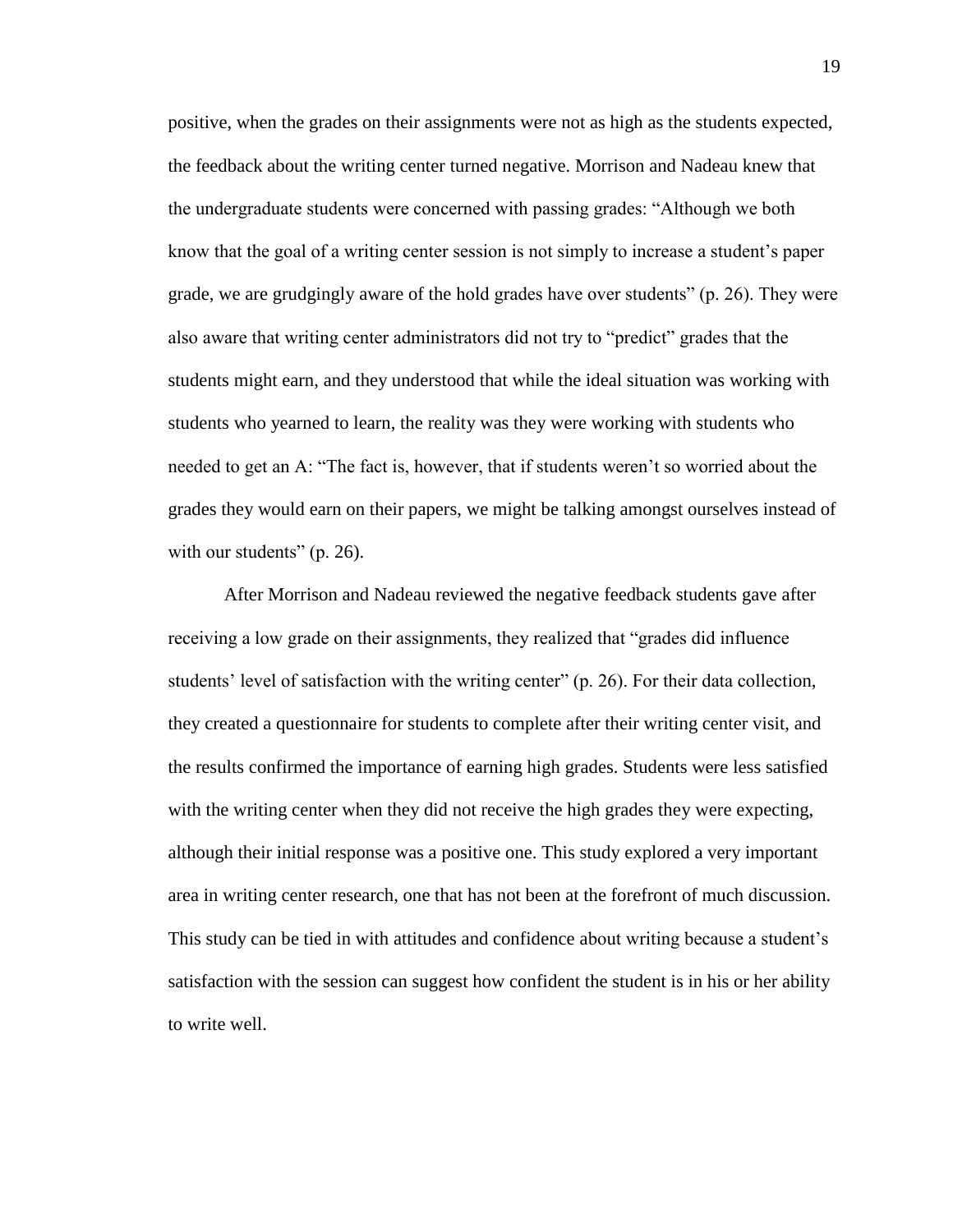#### *Teacher Assessments and Student Attitudes*

There has always been debate about what makes a *good* piece of writing. As a teacher, I have witnessed the lasting impression that the notion of "good" and "bad" writers can have on adolescents, and how this label can affect their confidence and attitudes towards writing.

Beaufort (2007) uses an analogy to explain the problem with expectations of "good" writing skills: "it is as if there were a course in general ball handling that were intended to teach skills applicable to playing jacks, tennis, baseball, and soccer" (p. 11). The expectation that all students can acquire the same skill level is unreasonable, and putting this pressure on students of all different learning levels can negatively impact them. This idea relates back to North"s argument that a writing center should be a place where all skill sets are invited and celebrated so that students can feel proud of their work instead of disappointed.

Maria Ornella Treglia, an assistant professor in the English department at Bronx Community College, begins her article, "Feedback on Feedback: Exploring Student Responses to Teachers' Written Commentary" (2008) by stating that writing "is an act of confidence" (p. 105). She refers to leaders in writing research such as Peter Elbow who claim that positive and dynamic interaction is "necessary to give students the confidence to take charge of their writing" (p. 105) and questions how this theory works. Treglia continues to discuss different theories on how to achieve this confidence, and she explains that teachers must step back from their authoritative positions because if they assume this role, "students then have no or little chance to explore their own opinions of inquiries" (p. 108).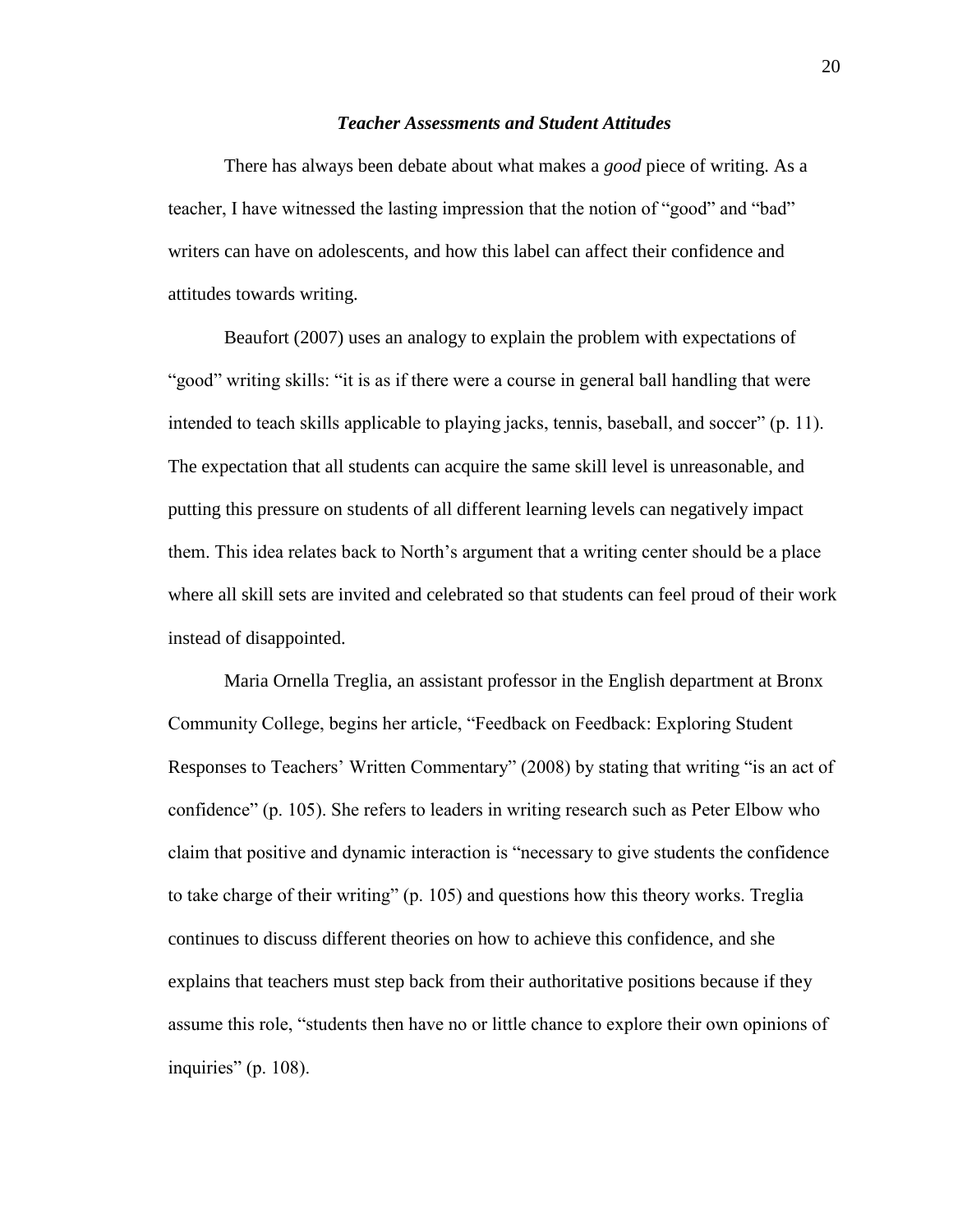Treglia discusses a research study conducted by Lil Brannon and C. H. Knoblauch (1999) that focused on teachers" grading styles and their effects on students" attitudes. They found that teachers who make extensive corrections on papers cause students to "shift their motives and try to match their writing to "expectations that lie beyond their own sense of their intention and method"" (p. 108). This in turn can cause students to become disinterested in the act of writing.

After interviewing students for her own research study on the impact of assessment strategies on students" attitudes towards writing, Treglia discovered that fourteen out of the fourteen students she interviewed all relied on teacher commentary to revise their papers. The students felt that positive feedback followed by a suggestion on how to improve gave them a sense of confidence. While this situation may be unique to certain teachers, specifically those who choose to use positive terminal comments instead of marking grammatical errors, a writing center"s goal ought to be to create this same situation with face-to-face interaction so that all students" confidence and attitude levels improve by the time the session is over.

In "Across the Drafts," Nancy Sommers (2006) claims that a problem teachers face while grading is that they "often neglect the role of the student in this transaction, and the vital partnership between teacher and student, by focusing, almost exclusively, on the role of the teacher" (p. 249). She explains that feedback plays a very important role, a "social role, especially in large lecture classes, to help students feel less anonymous and to give them a sense of academic belonging" (p. 251). Sommers discusses one student"s reaction to an instructor's harsh critique and how it helped him: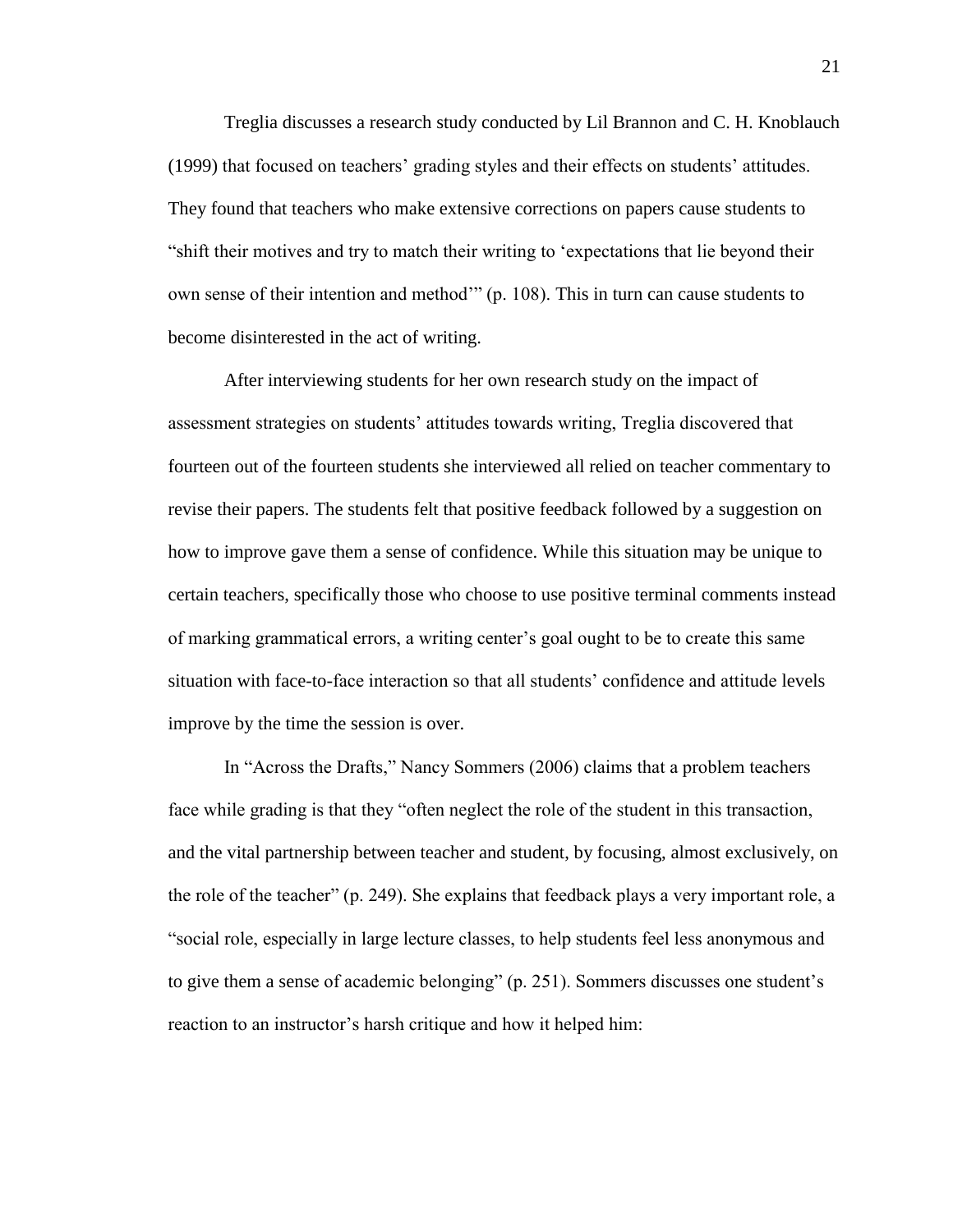Although tough in her assessment, Ellery"s instructor treated him as a colleague, someone capable of great things, even if not yet achieved. This kind of intellectual partnership created through feedback showed Ellery that he was part of an academic community…Criticism is not enough; like praise, it has to be paired with instruction. (p. 252)

Sommers argues that for first-year students, feedback is "*monumental*, their most personal, most intimate and direct interaction with their college writing culture," (p. 253), and I will argue that the same may be said about first-year high school students and their writing scores because students are stepping into an environment that should prepare them for that same teacher-student exchange in college.

My findings confirmed the importance of my study on writing center research. While there exists a vast array of writing center literature covering a variety of issues, what seems to be lacking are current studies on students' confidence and attitudes towards writing through the use of a writing center. There is great literature on theories of how a writing center should work, but the concrete examples are few and far between, and I hope my study can offer up-to-date data on how much influence a writing center session can have on students' confidence and attitudes.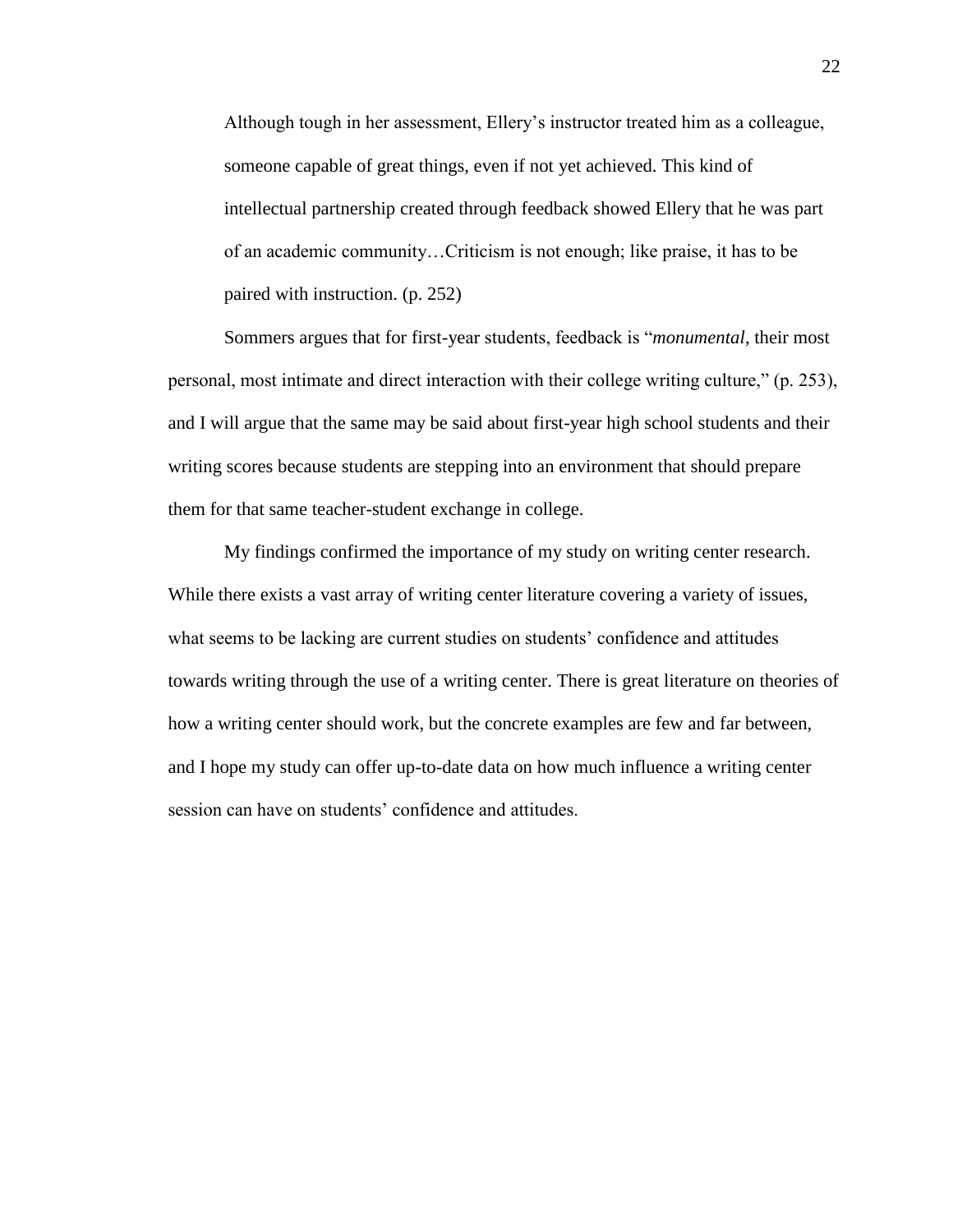#### **CHAPTER 3**

# **DATA COLLECTION**

#### **Purpose**

The purpose of this study was to discover if students who had apathetic or negative attitudes about writing would have positive experiences during their writing center visits and working with the writing center tutors that would lead to positive attitudes towards writing.

#### **Methods of Data Collection**

Three student participants were chosen based on my observations of their coursework throughout the semester. The three participants were interviewed about their feelings towards writing. Similarly to Lerner"s (2002) and Arthur-Moyer"s (2002) studies, this study encountered a few difficulties and did not go as originally planned. All three students were going to visit the writing center on three different occasions, but one student chose not to continue in the study. After the interviews, two of the three students visited the writing center: one student visited two times, and the second student visited three times. After the two student participants completed their visits, they were interviewed one last time. The writing center tutors were also interviewed about the sessions after the sessions were completed.

#### *Observations*

Throughout the spring semester, students worked on a variety of writing assignments, as well as grammar packets, in accordance with the writing curriculum. As students completed each assignment, I observed their reactions and willingness to complete the assignments. Midway through the course, I asked students to complete an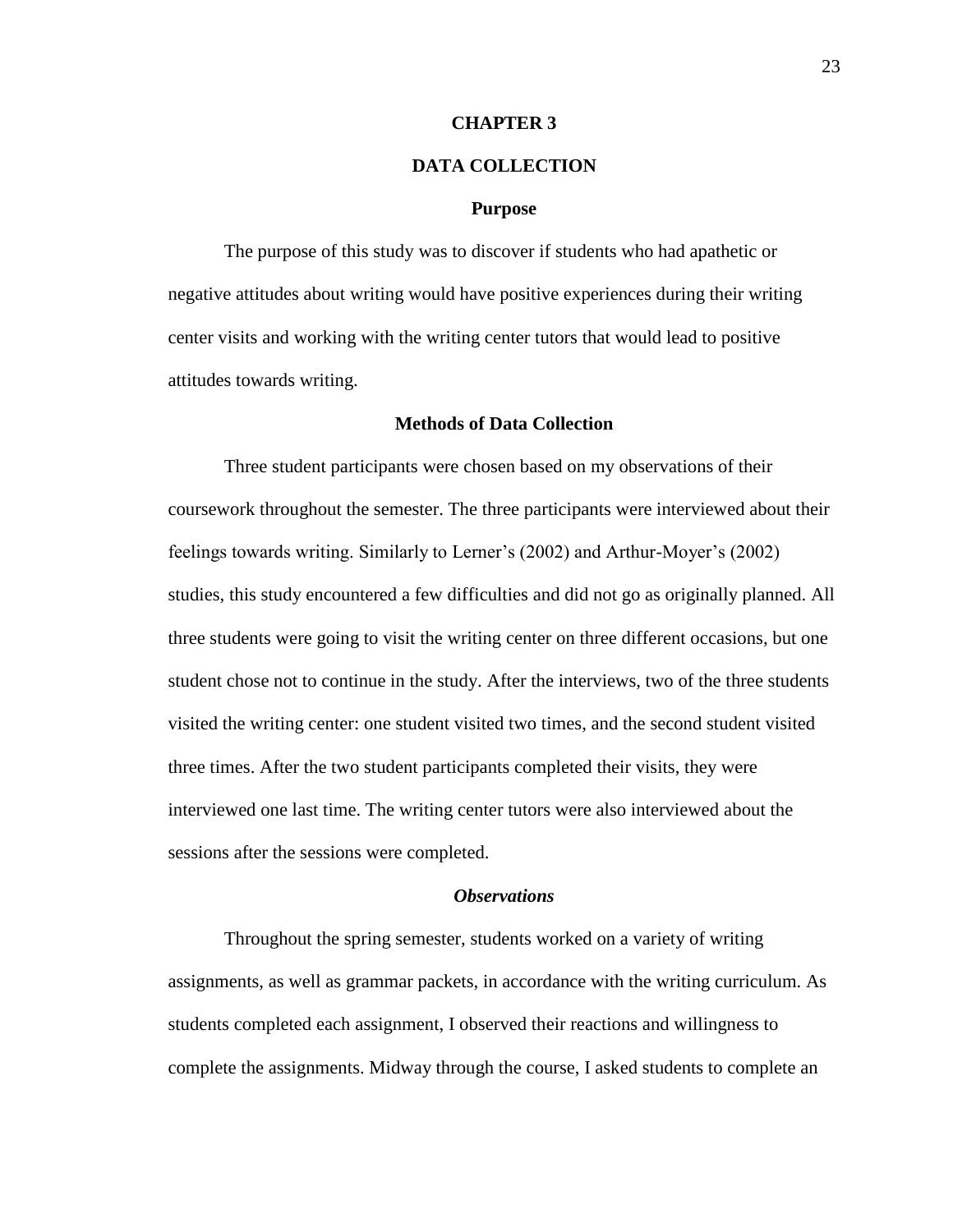evaluation of themselves as writers. They were asked to spend twenty minutes exploring one question: How do you feel about writing? Many of them seemed to struggle to respond to the question, but those who did said they did not like writing and did not feel comfortable completing writing assignments. Their effort and interest in their classwork confirmed what they had written down in their responses. When it came time to begin my research study, I knew based on these observations that the students I would invite to participate in the study would be the students who had negative responses in that particular assignment.

#### *Interviews*

Interviews with the student participants were included in the study to see if there would be a change in attitude after the visits to the writing center. The interviews were a vital part of this study as they gave students the opportunity to express their feelings about writing both before and after they used the writing center services. During the initial interview, the students were asked what problems they had with writing and how those problems could be resolved. They were also asked how, if at all, a writing center could benefit them. The post-visit interviews also served as an opportunity to evaluate the writing center and its role in a secondary school by seeing what aspects were helpful to these particular students and what, if anything, could be done to build students" confidence. It was also necessary to interview the writing center tutors after the sessions had been completed. The tutors provided insight into the sessions and the overall experience, and their perspectives were important as they were the ones students came to for help. Their input was going to provide another perspective on the students' improvement in their work and confidence.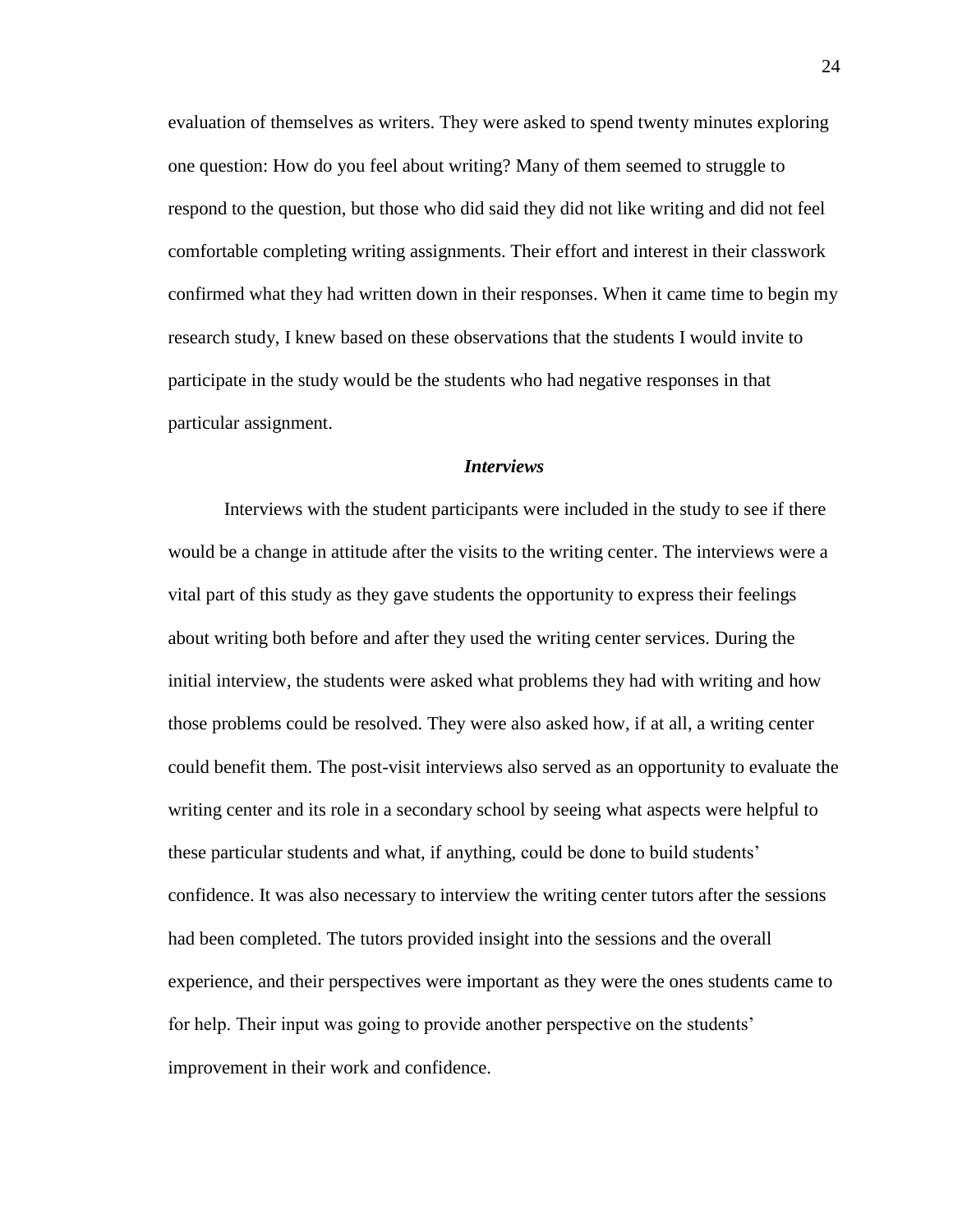#### *Participants*

I worked with three students and two college writing center tutors in my study. The student participants were selected based on my observations of their work, responses to the evaluation, and attitudes during class, and the two college writing center tutors make up the writing center staff at the high school. I did not want to choose students I currently did not teach for a few reasons: In my experience as a teacher, students who already knew me would feel more comfortable sitting through an interview and working with the tutors; it would also be easier for the students to contact me with any questions they had throughout the process; and finally, I had established a relationship with all of my students" parents prior to the study, so parents would take comfort in having their son or daughter work with me as opposed to a teacher they had not yet communicated with. All three student-participants were freshmen in high school. Having incoming students was important to me because that first year of adjustment is crucial to building confidence in students, just as Sommers purposely chose first-year college students for her research study. The three students chosen all had unique personalities and opinions about writing. Alexa\* was chosen because she was eager to learn new things and generally put a lot of effort into her work. She strived to get straight A"s and was a student athlete. Ronald\* was quite the opposite. He would often get distracted by classmates and was considered a "class clown" by his peers, but contrary to his reputation for not taking school seriously, Ronald was very intelligent. He claimed that his boredom from most assignments stemmed from struggling to find a challenge. He often questioned the importance of assignments because he needed to see the relevance of writing in the real world and how he could apply writing skills outside of academia in order to give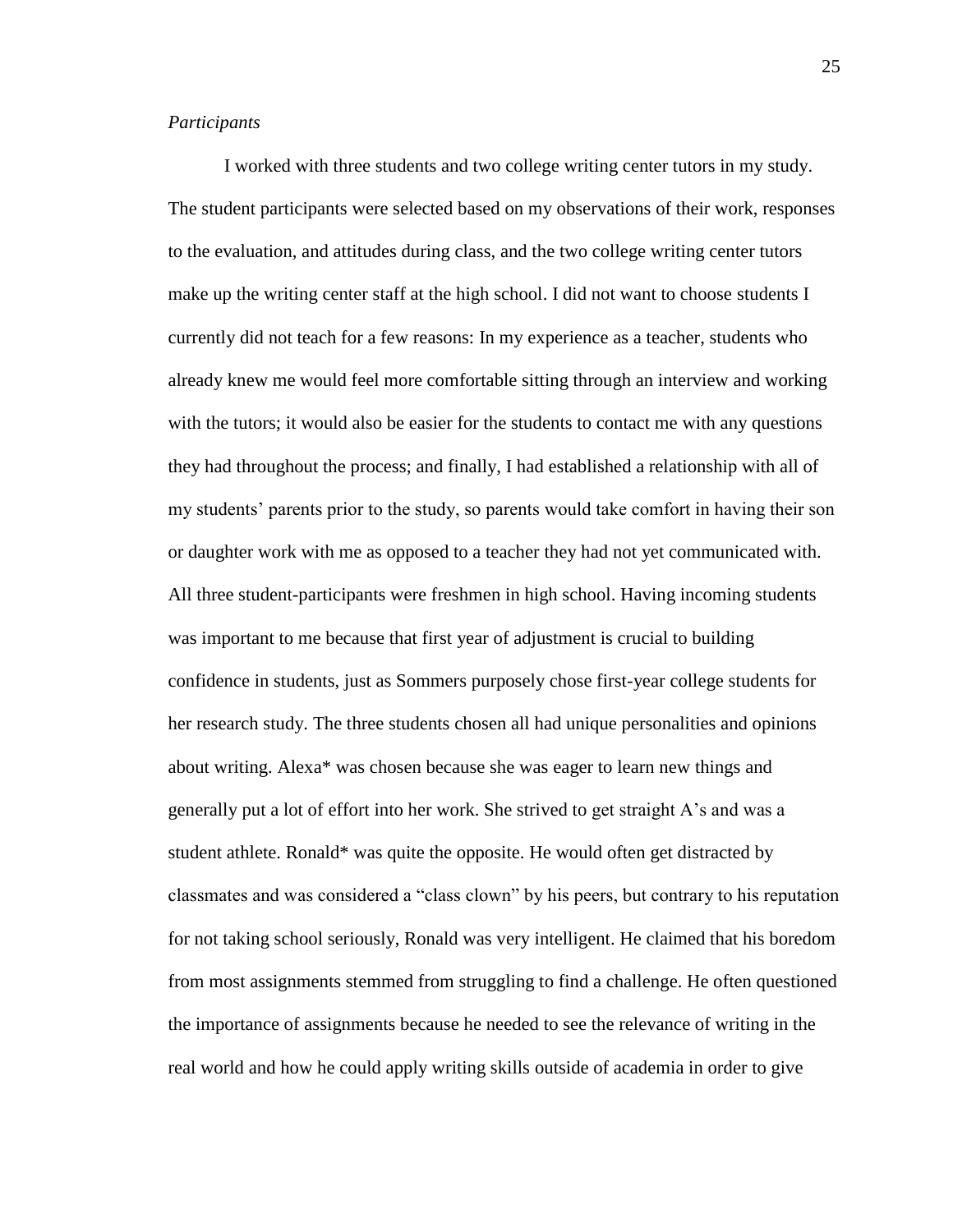writing any importance. Mike\* was the third student participant, and he typically struggled with different aspects of writing such as forming and organizing ideas. He was involved in basketball and liked spending time with his friends after school. While grades weren"t his biggest concern, he did express joy when receiving high markings in his course work. All three students were currently enrolled in my writing course at the time of the study and understood that their grades would not be affected if they chose to stop participating in the study.

The two tutors who also participated in this study were college students and writing center tutors at St. Thomas University. These tutors had previously worked with the students on assignments, so they were all familiar with each other prior to the start of this study.

#### *Preparation*

The first part of preparing for this study was complying with Nova Southeastern University"s Internal Review Board. The IRB first mandated that another trusted adult in the school, such as a teacher, would have to be the one to invite the students to participate in the study. So a fellow teacher spoke with each student and invited them to participate in the research study. This way, the students would not feel obligated to participate because I was asking them as their teacher. They knew who this other teacher was and felt comfortable asking her questions about the research study before accepting her invitation. The three students who were interested came to see me, and following IRB protocol, I emailed the parents for their consent. Two of the parents had a few questions about the study before they consented, and once I explained the study in further detail, I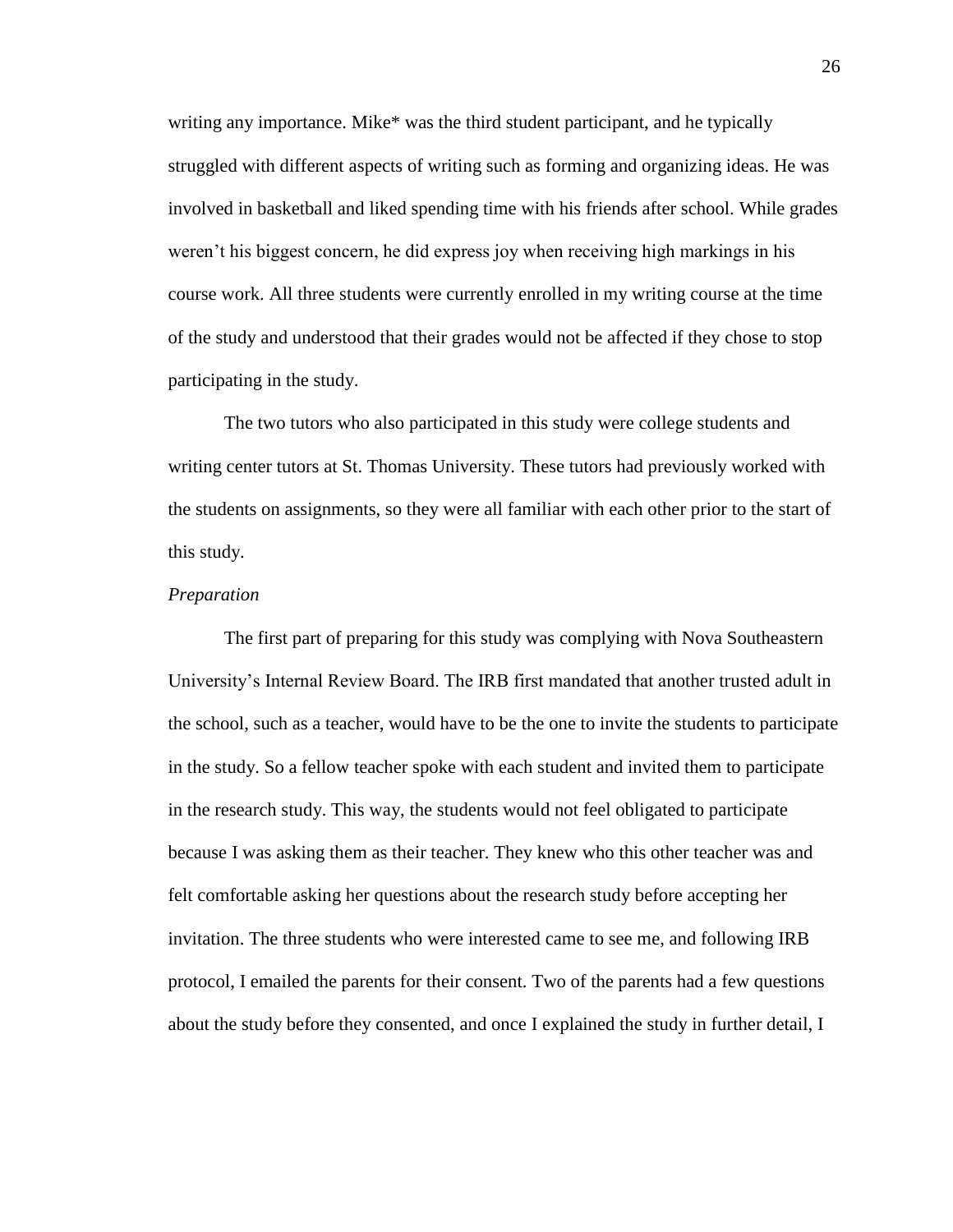sent the consent forms home with the students. After the forms were reviewed and signed, I informed the students that they would be interviewed by me.

In preparation for the scheduled interviews, I met with each student individually to inform them about what to expect from the interview and the research study. I went over the assent forms section by section and asked the students if they had any questions. They seemed to fully understand what was expected of them. Only one student questioned what I would interview her about, and her mother also emailed me the following day to ask about the interview as well. She stated that she wanted to make sure her daughter was prepared to answer the questions. All three students seemed eager to participate, including the student who did not continue in the study. They were also happy to hear that they could work on their research papers during the sessions because their deadlines were quickly approaching. After their questions, I informed each participant of my motives and intentions, and they knew that their information would remain private as the interview was transcribed and the results of the study were shared, and pseudonyms would be used to protect their privacy.

I prepared six guiding questions for the interview that took place before the writing center visits, but I also knew that I should ask questions based on their responses and allow them to explain without interrupting. Though I told students that interviews would last between thirty minutes and one hour, I was aware that each interview would vary. The interviews lasted approximately 25 minutes each. The guiding questions asked students to explore how they felt about writing. The questions invited students to talk about past writing experiences and how that may have affected their attitudes today. See Appendix A for a list of the pre writing center visit interview questions.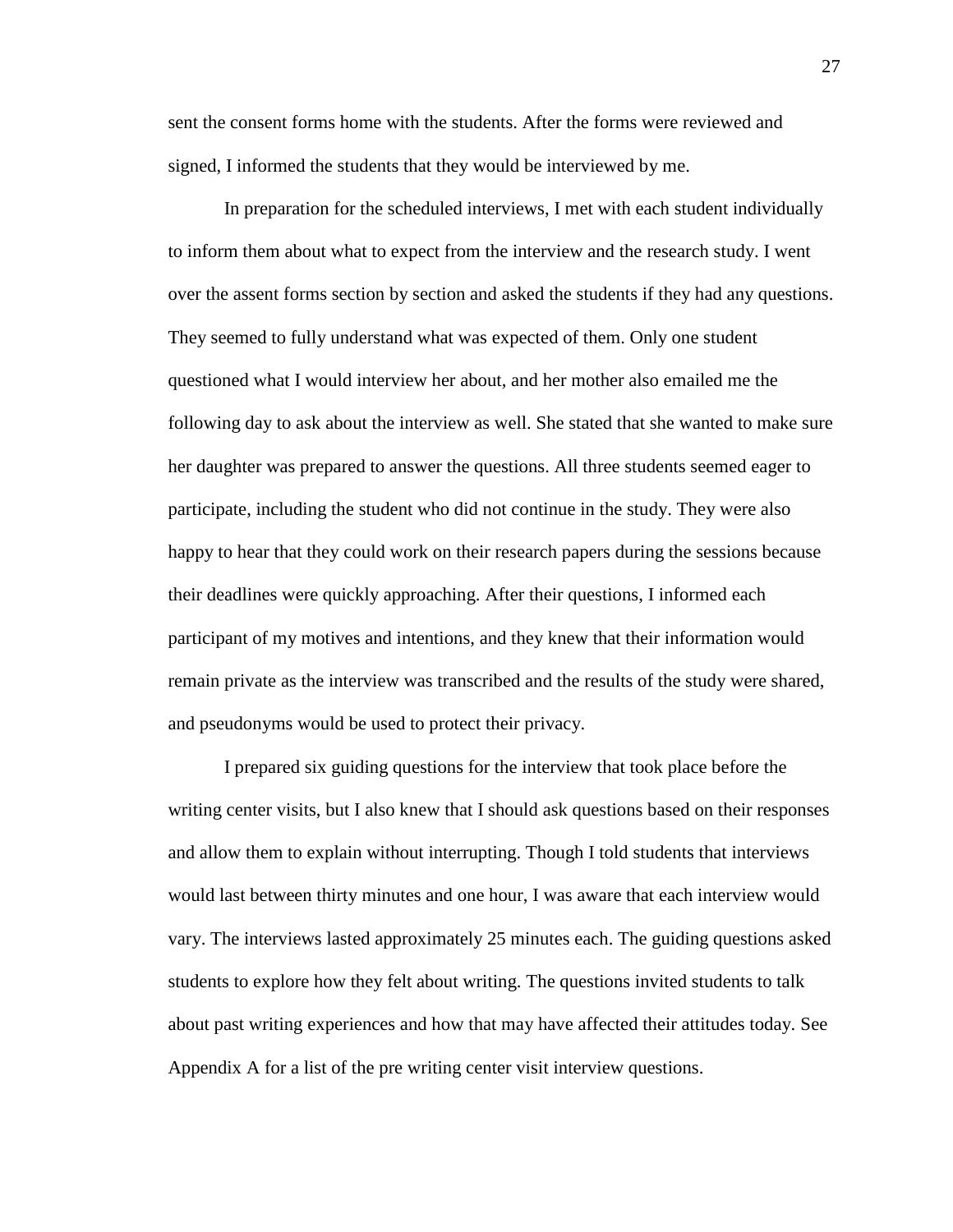There were five questions for the post-session interviews. The students were asked if they felt a change in their attitude towards writing, and other questions asked them about their overall experience at the center. The same amount of time was offered to this interview as the first one, and students were encouraged to give honest answers. Again, however, the students were brief with their responses to certain questions, and the interviews averaged twenty minutes. Unfortunately, one student, Ronald, did not complete this portion of the study. He only completed the first interview, but did not follow through with the writing center visits. When he showed up for what would have been his first session, he came straight to me and stated that he had already fixed his research paper and would wait and see if he had another writing assignment to work on. After two weeks, Ronald said that he still didn"t have anything to work on. I suggested that he work on his writing portfolio for my class with the tutors, but he claimed he had already completed most of it and didn"t need assistance. Because participation in this study is voluntary, and I did not want any of the students to feel forced to be there as that could affect the results of the study, I let him decide if and when he would visit the center. He decided not to continue in the study. See Appendix B for a list of the post writing center visit interview questions.

The writing center tutors' questions were a bit lengthier. There were seven guiding questions and four probing questions. I planned on interviewing the writing center tutors together because throughout the year, there were several occasions where they worked as a team with students, and I felt if one tutor did not remember a detail, the other tutor would be able to help. I asked them to bring their session forms to the interview. These session forms were part of their routine and had basic session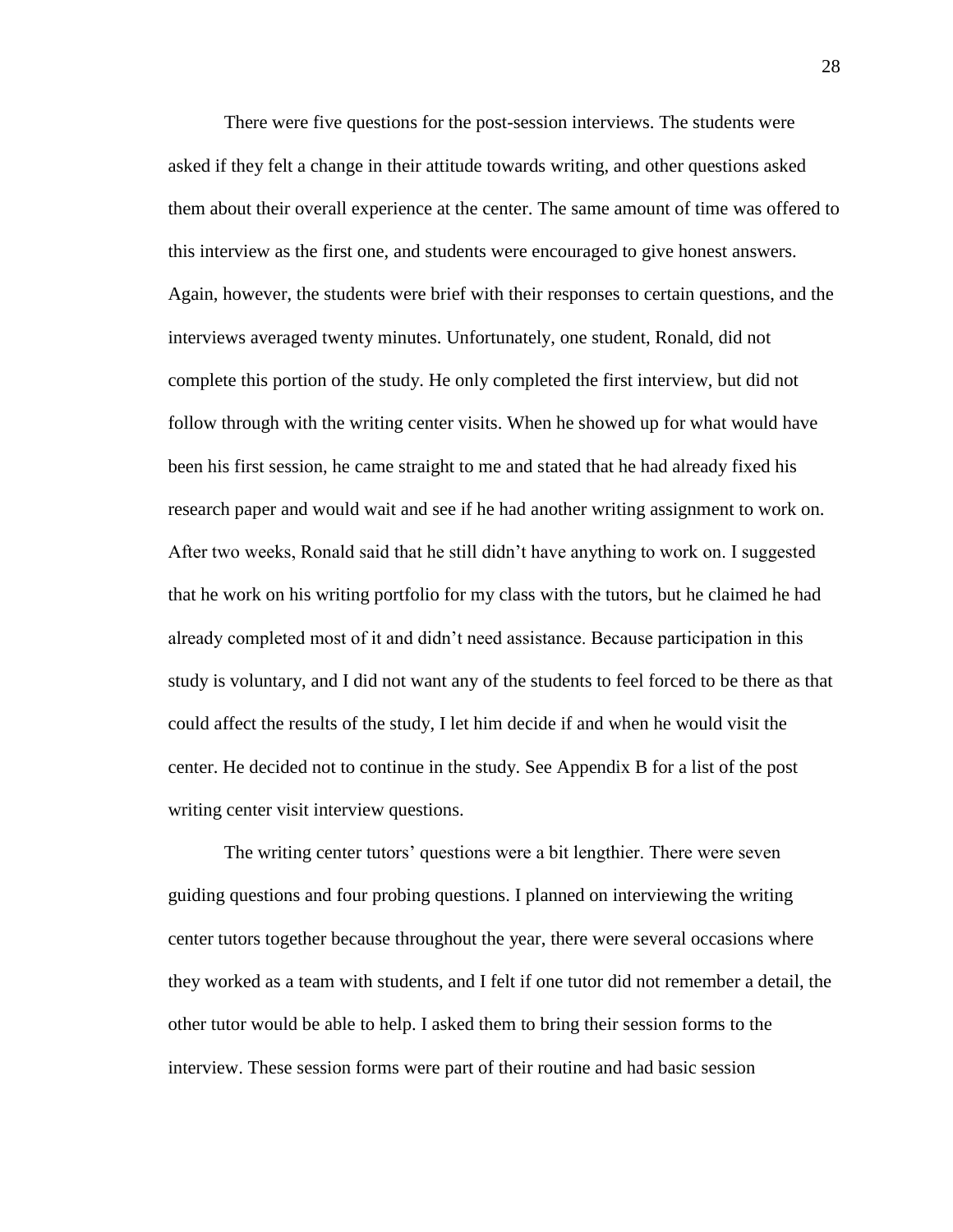information: date of the session, name of the student, reason for the visit, and type of writing assignment. These forms could have provided them with notes in the event they did not remember all of the details; however, the tutors had already stored the information in their database at the university and they did not have the information with them. The guiding questions asked the tutors to describe the sessions and to note if there was a change in the student. The probing questions were more specific and touched upon the work the student completed during the sessions. I felt those questions were important because the work assigned could have affected the student"s attitude towards writing. This interview lasted approximately 45 minutes, and the tutors offered very detailed responses. See Appendix C for a list of the writing center tutors" interview questions. *Digital-Audio Recording*

With the consent of the student participants and their parents, the interviews were recorded using Audacity, a digital-audio recording software. This program was downloaded onto the computer and exported the sound files as a WAV file that could be played back on the computer through a variety of other programs. I left the laptop partially open on the desk next to me so that it was not in the way of the face-to-face interaction. This way, the students wouldn"t feel nervous seeing a recorder in front of them and could feel a bit at ease just having a conversation with their teacher. I also used this same recording program with the writing center tutors for their interview and placed the laptop aside so it would not be intrusive.

#### *Data Analysis*

Once the interviews were completed, I transcribed the recordings. Once the interviews were transcribed, I was able to compare the students' responses before visiting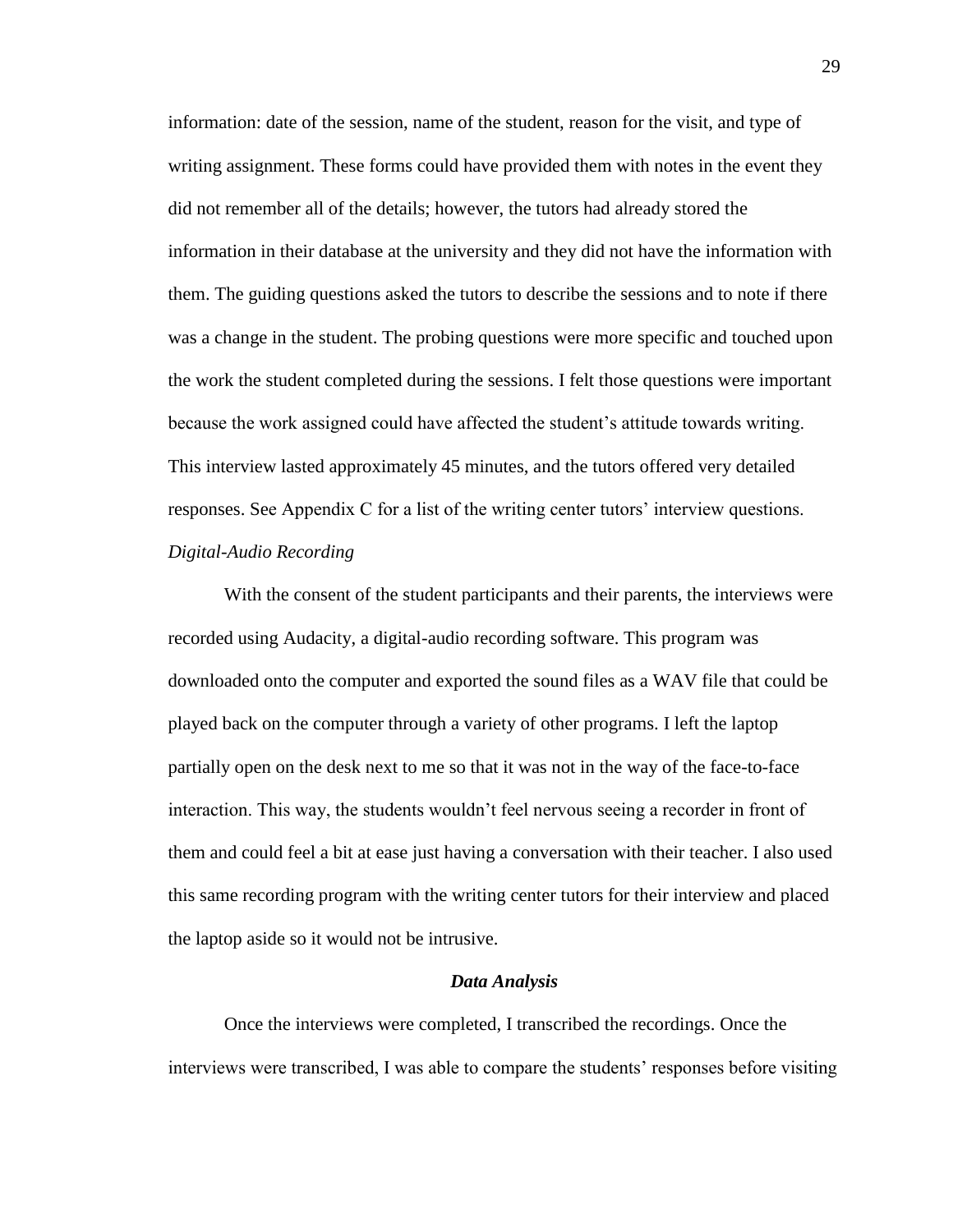the center and after completing the writing center sessions. I took note of instances where a student improved on something he or she previously stated was a problem in the first interview. I also took note of how the students viewed their own improvement and compared it to what the tutors noted as improvement. While analyzing confidence levels was difficult, I felt that comparing the responses from all different instances would offer the best results.

### **Internal Review Board**

Because the research study consisted of working with human subjects, specifically minors, it was important that I was compliant with the guidelines of the Internal Review Board at Nova Southeastern University. First, I completed virtual training sessions that discussed guidelines in dealing with human subjects. Then there were forms that had to be completed, such as the IRB protocol form, and had to be approved by the organization. This protocol form was submitted and sent back with revisions on three separate occasions to ensure that all the details of the study were fully explained. The three consent forms (adolescent, adult, and parental forms) as well as the planned email explanation to the parents were submitted and approved by the IRB before I contacted the participants about the research study. In compliance with federal regulations, I will detain all data, including the forms and recordings, for a minimum of three years.

### **Risks**

The potential for risk was minimal in this study. When I first met with the students about this research study, I informed them that to protect their privacy I was going to use pseudonyms when transcribing their interviews. I also gave them contact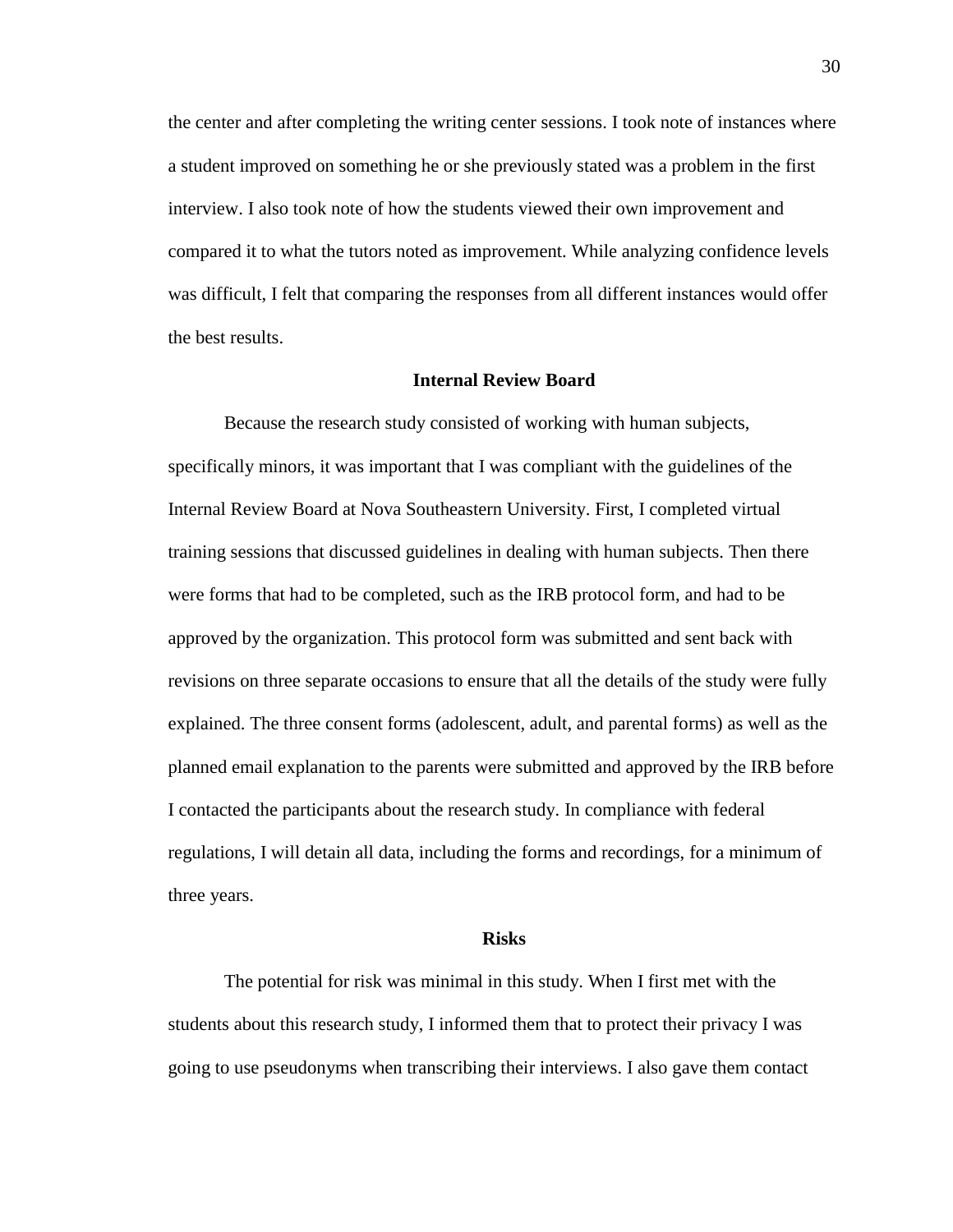information for their principal, the thesis advisor, as well as the IRB. I reassured them that if they did not want to continue participating, their grades would not be affected. When I emailed the parents, I also gave them the same contact information and let them know that their children did not have to continue the study if they chose not to. They were assured that there was no extra credit offered and their children"s grades were not going to be affected if they chose not to continue in the study, and I explained that this was not part of their coursework; this was a separate study. All of the risks and reassurances were also explained in the consent and assent forms that were signed by the students and parents.

#### **Benefits of the Study**

There are several benefits of this study. Students have the potential to benefit from this study because they will hopefully gain confidence in their writing abilities, which can in turn improve their grades in various subjects. Students may also feel confident in returning to the writing center the following school year when they see they are facing a difficult time with a writing assignment. When students enter college, they will already be familiar with writing centers and will be more likely to use the college writing centers for assistance. The high school can also benefit from the study because the positive results may mean further support for the continuation and expansion of the writing center. This research also benefits writing scholarship by adding to current discussions on writing centers in secondary institutions and their affect on students' attitudes towards writing.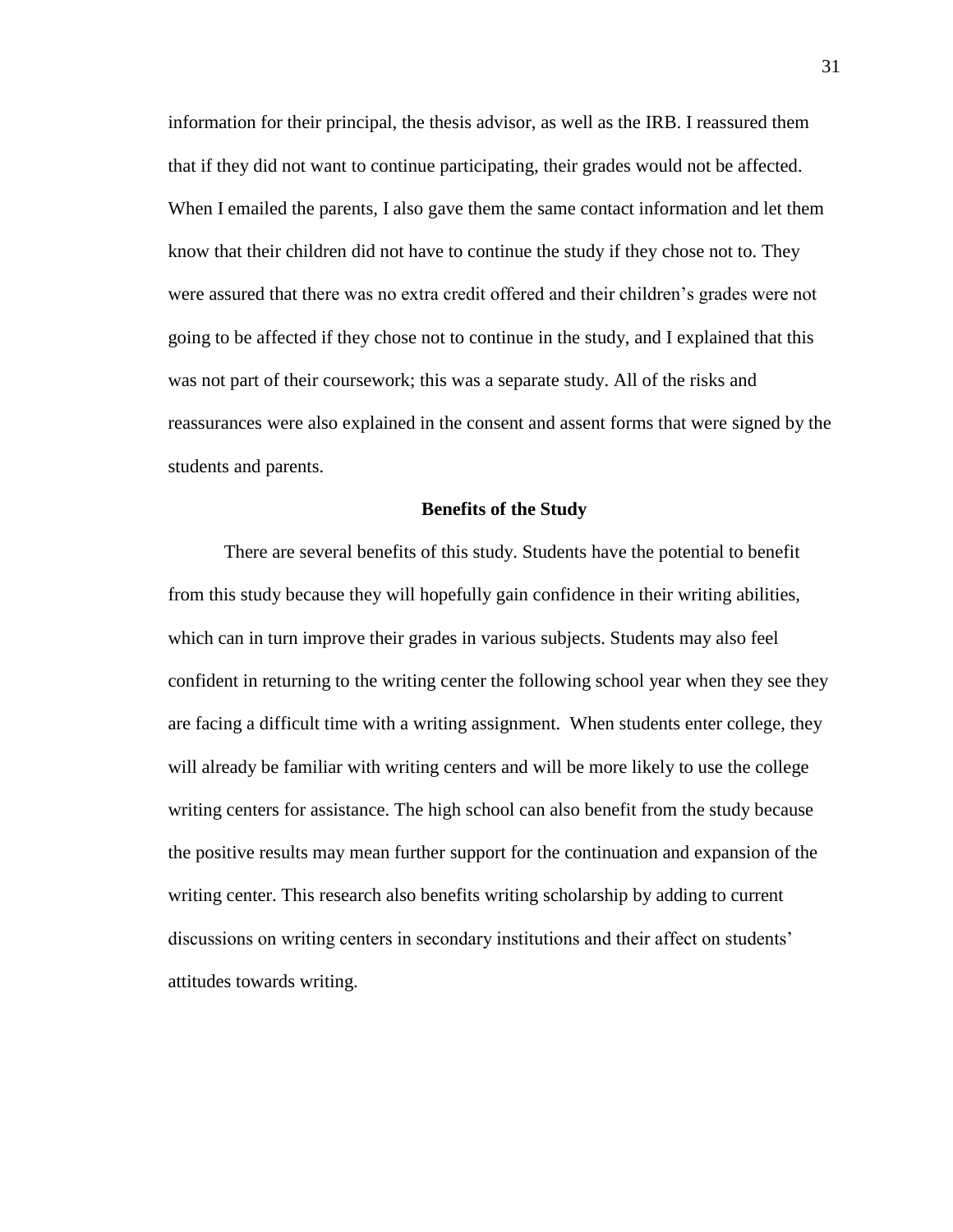### **CHAPTER 4**

# **RESULTS: INTERVIEWS**

This chapter includes results from the interviews conducted with the three student participants and two college writing center tutors. The chapter is organized according to the participants" interviews before visiting the writing center, their post-visit interviews, and the tutors' interview

### **Student-Participant Interviews Before Visiting the Center**

For the first interview, I had a few specific questions I wanted to ask the students, but, as is typical when working with human subjects, each conversation took a different turn. From each student, I wanted to learn how they felt about writing and why. While some answers may have seemed similar initially, each student had a unique take on writing and completing their assignments. The time originally scheduled for each interview was 30 minutes to one hour, but their busy schedules and unsettled nerves about being recorded caused their answers to be brief.

# *Alexa*

On April 22, 2010, Alexa was interviewed for the first time after school. During her first interview, Alexa expressed that she was nervous but had practiced interview skills with her mother the week before so she would feel prepared. This concerned me at first because I was worried that she may have been coached to give positive responses, but I continued with the interview as planned. The interview lasted twenty minutes, and Alexa tried her best to give complete answers to my questions.

Alexa expressed that she didn"t dislike writing; in fact, she enjoyed expressing herself when she could. She used to write in her journal whenever she could about friends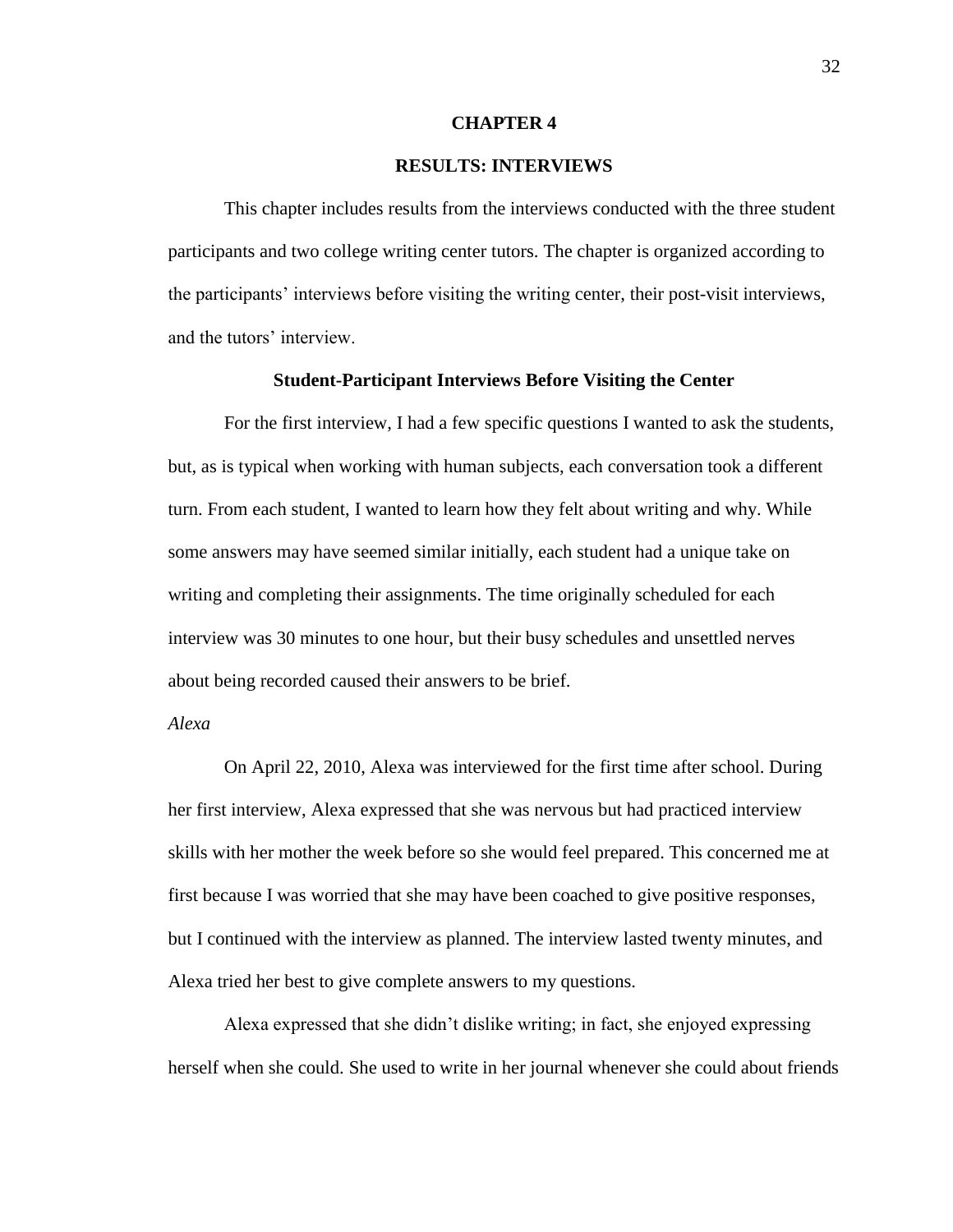and experiences and places she had been, but she just couldn"t find the time anymore and had stopped. I asked Alexa what her first reaction to an essay assignment was, and her response was similar to comments I have heard other high school students her age make: "If it"s something I like, I can jump right into it. If it"s something I don"t care for, then I"ll start it, but I don"t take any interest in it, so I"ll get bored easily." Her attitude towards all subjects tended to be positive, but sometimes there was a bit if apathy towards writing if she did not care for the assignment.

Alexa was used to the traditional methods of learning how to write an essay. So even when she struggled, she told herself that she should follow the steps that make a "good" essay: "I start with the introduction, and I work on the thesis statement. After, I"ll write my three ideas to make the body of my essay, and then I"ll use introductory words or transition words for the start of all my paragraphs." But even when she followed this method, receiving a good grade was not enough. I asked her what kind of feedback she used to get on papers from her middle-school teachers, and she answered that most of the time, a letter grade or number was the only marking. "Some will only write the grade at the end because they use a rubric. I mean, if I see an A or a 100%, then I"m just good with that. But sometimes I want encouragement, or I want them to tell me how to improve. I want them to let me know that I either did great or awesome or maybe I should have stepped it up a bit. Feedback helps me be a better writer."

I also asked Alexa what motivated her to complete assignments. She explained that grades were very important to her, so if a teacher wanted a certain format such as a specific font or word count, then she would make sure to follow exactly what was expected of her. She wanted to make sure she would get the A. If the teacher allowed her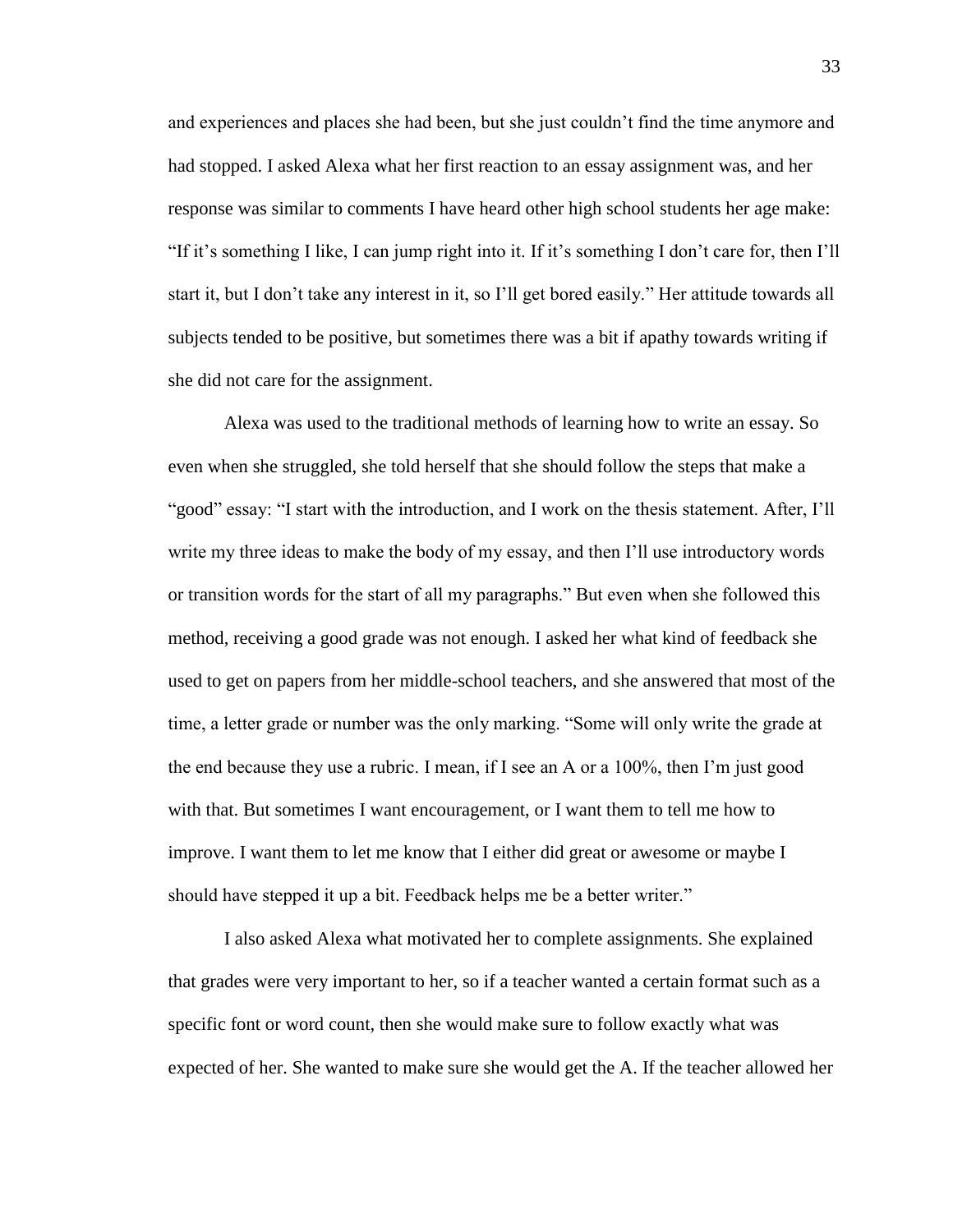to write creatively, then she would have more fun in being creative and expressive with colors and pictures. Her positive attitude towards writing seemed to come about when she was allowed creativity in an assignment, and in other more formal writing situations, grades were her source of motivation. In those cases, her positive attitude and even selfconfidence would come about after receiving the good grade instead of in starting the assignment.

My last question for her first interview was if Alexa thought a writing center would be beneficial to a student like her who strived to receive straight As in all of her work. She had high hopes that a writing center would do just that. "I think it will be beneficial because if you need help on a paper, like help on a research paper, then you have tutors there to help you."

After this interview, I felt that Alexa had a moderate amount of confidence in herself, and in turn, she had a positive attitude towards all of her subjects. But if she were to receive a marking below her expectations, then her confidence levels and positivity would decrease dramatically because grades have such a large impact on her. *Mike*

On April 27, 2010, Mike was interviewed. Out of the three student-participants, and based on my prior observations, Mike seemed to be the most apathetic towards writing. I was unsure how he would handle the interview because he seemed very nervous. He sat with his hands crossed on his knees and his foot tapped nervously on the floor. He gave fairly brief answers to the interview questions, but he did try his best, and his interview lasted just short of 20 minutes.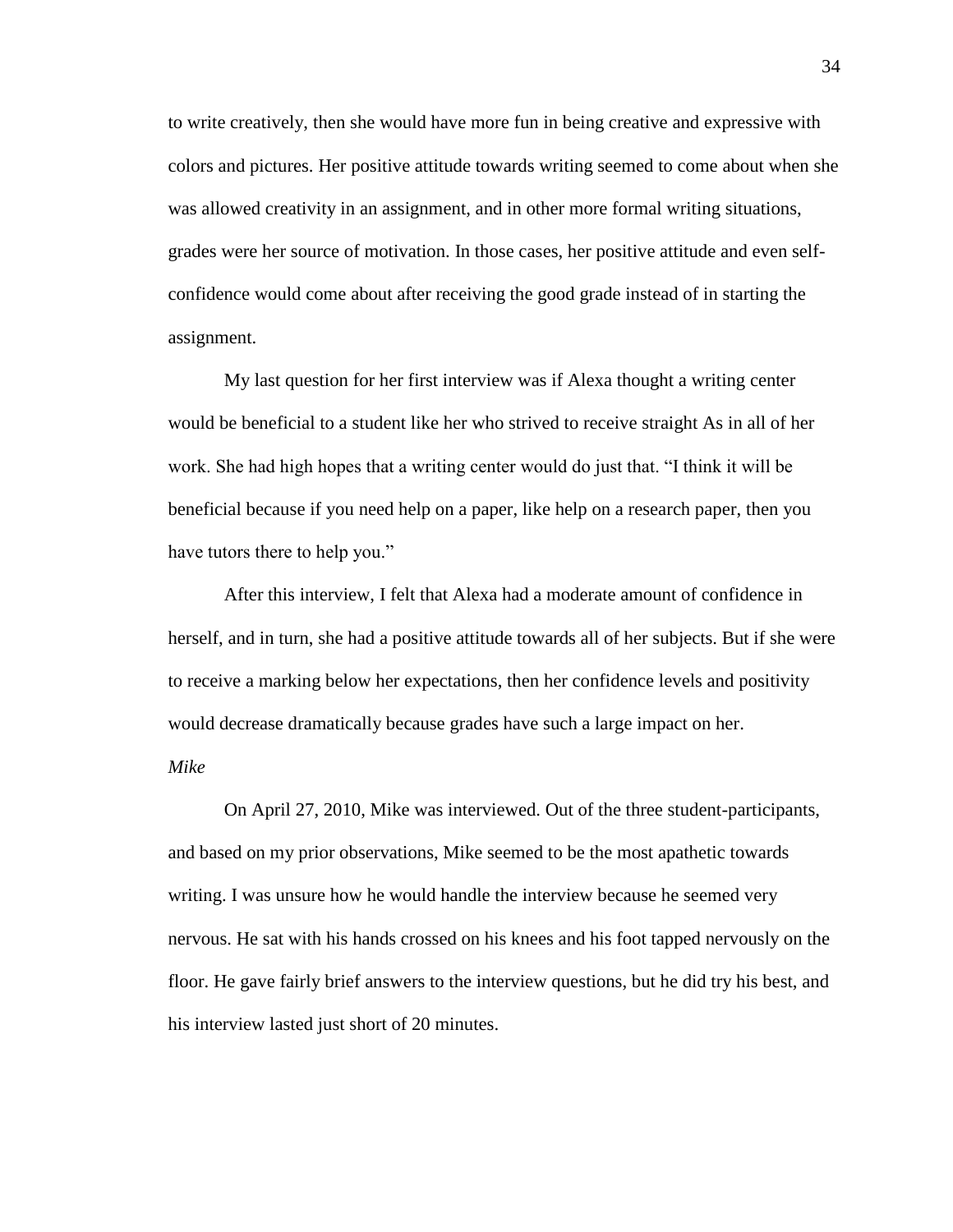When asked how he felt about writing, his first words were, "Writing is fine." After a brief moment of silence, he was able to explain himself a bit more and stated that writing is okay, but it depended on what he was asked to write about. The only thing he really liked writing about was sports because he was involved in playing basketball for the school. Even then, he still wasn"t very positive or sure of himself when completing a writing assignment. He continued to explain that he did not like expository essays because "I like to give my opinion about something. I don"t like not being able to and having to explain how something works or something like that."

When I asked him how he reacted when a teacher assigned an essay, he said his first thought was, "Why do I have to do it? I mean, writing is fine. I just don"t like to do it. Not a lot of it." I asked him if he felt writing served a purpose, and he said, "Yeah, it"s not that there's no point to the assignment. I guess I'm just lazy about it."

I asked him to identify what areas of writing he thinks he struggled in because I wanted to see if there was something behind his apathetic feelings towards writing. "I need to get into depth with my writing. That's the main problem I think," he said. So I asked, "What is your first step when you have to write an essay or paper?" and he responded that he just starts writing things down so he doesn"t forget what he wants to say. "I don't do formal outlines," he continued, "so I just sort of keep writing whatever I"m thinking." This method, however, has not helped him in his writing experiences because the method he used to write his papers had not allowed him to get into depth and be organized with his opinions. I asked him if any teacher had ever given him feedback or commented on this method, but the only comment he could recall receiving from a teacher was that he needed to get more in depth.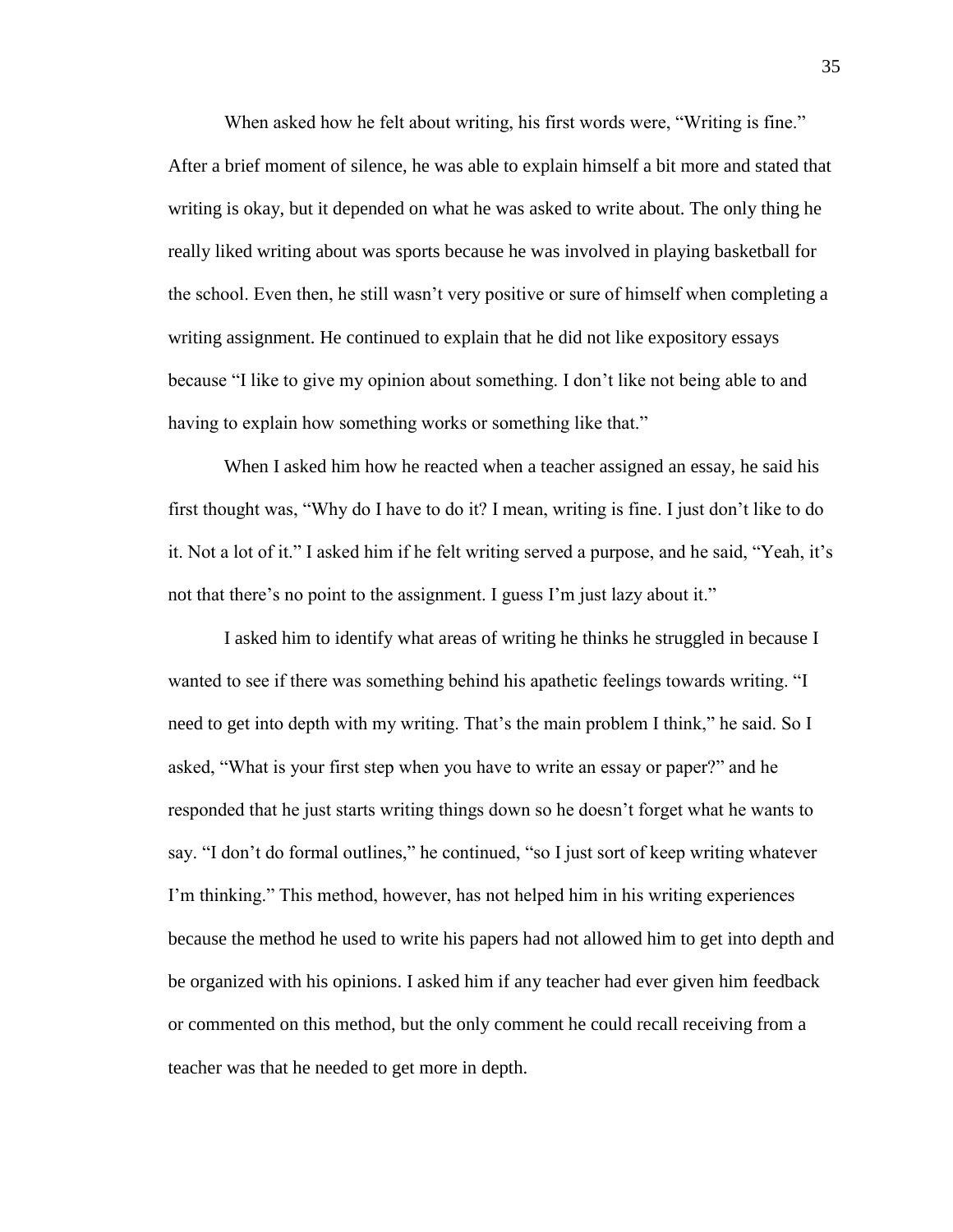After meeting with Mike, I noted that he could recognize the problem he was having with writing, but he didn"t know how to fix it. This was affecting his attitude towards writing, and this apathetic attitude was affecting his confidence in his abilities as a writer.

### *Ronald*

Ronald was interviewed on April 28, 2010, after school. Ronald"s interview was the shortest of the three, lasting only 15 minutes. The only time he was able to participate in the interview was while a writing center session was taking place, so he was a bit distracted by the others who were tutoring in the same room. I had considered moving to the library, but an SAT preparation course was taking place there, and the classrooms nearby had club meetings in session which is typical during the afternoon, so I decided that the writing center would be the least distracting of the available spaces.

During my observations of the Writing I students, I noticed that although Ronald did not like writing, he seemed to be confident in himself. His work up to that point had earned him high markings, and he had very little difficulties with lower-order concerns. I wondered why such a confident writer had apathetic feelings towards the subject.

Ronald expressed that he didn"t necessarily dislike writing; he just "finds it boring." Writing was not something he would consider doing on his free time because he would rather be doing something fun like playing video games or being with his friends. Unlike Alexa and Mike, Ronald did have negative experiences in one particular previous writing course. "I didn"t like my middle school writing teacher because I thought the assignments were dumb. They didn"t have any point. The free-writing ones were fun though because we could write funny stories and laugh when we read them out loud." I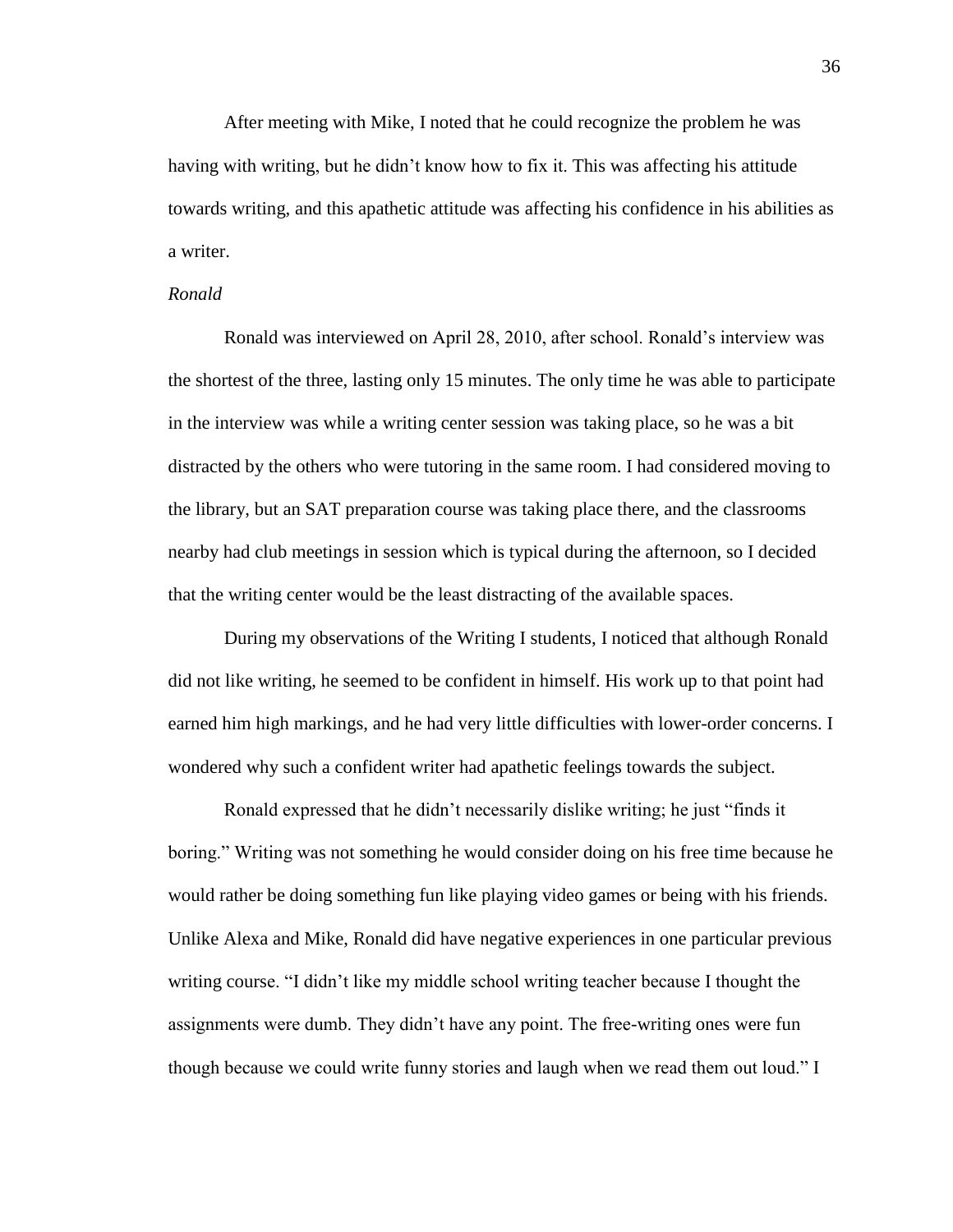asked him what he considered to be "dumb" or "pointless," and he explained that the topics seemed pointless to him because they weren"t anything he could use for the future. "The only essay I thought was worth my time was the "how-to" essay we all had to write." I asked him why, and he answered that each student had a different 'how-to' topic, so they each had a fun time learning how to do different things.

Then I asked him what he struggled with, and he said, "Research papers. I don"t know why. They"re just hard. They take too much time. But I guess they can be useful because it makes you learn about something and learn how to research on the computer." When I asked him if he thought a writing center would be beneficial to students, he said that they would if the students really needed help on an assignment. But he tended to procrastinate and wait until the last possible moment to work on an assignment, so it would be difficult for him to reap the benefits of a writing center.

Ronald did not have an issue with confidence. He felt sure of his writing abilities. But he did have an apathetic attitude towards writing, and this attitude was causing his procrastination which would affect the quality of his work. Even with his acknowledgment of procrastinating and his apathetic attitude towards writing, he still felt confident enough in himself to maintain his work habits. This was a unique feature from the other two students who seemed to be parallel in their confidence and attitude levels.

### **Student-Participant Interviews After Visiting the Center**

The purpose of the post-visit interview was to compare what their previous expectations were to what actually occurred based on their experiences by letting them talk about how their sessions went. After my previous research and informal observations, I expected to learn that visiting the center would change their attitudes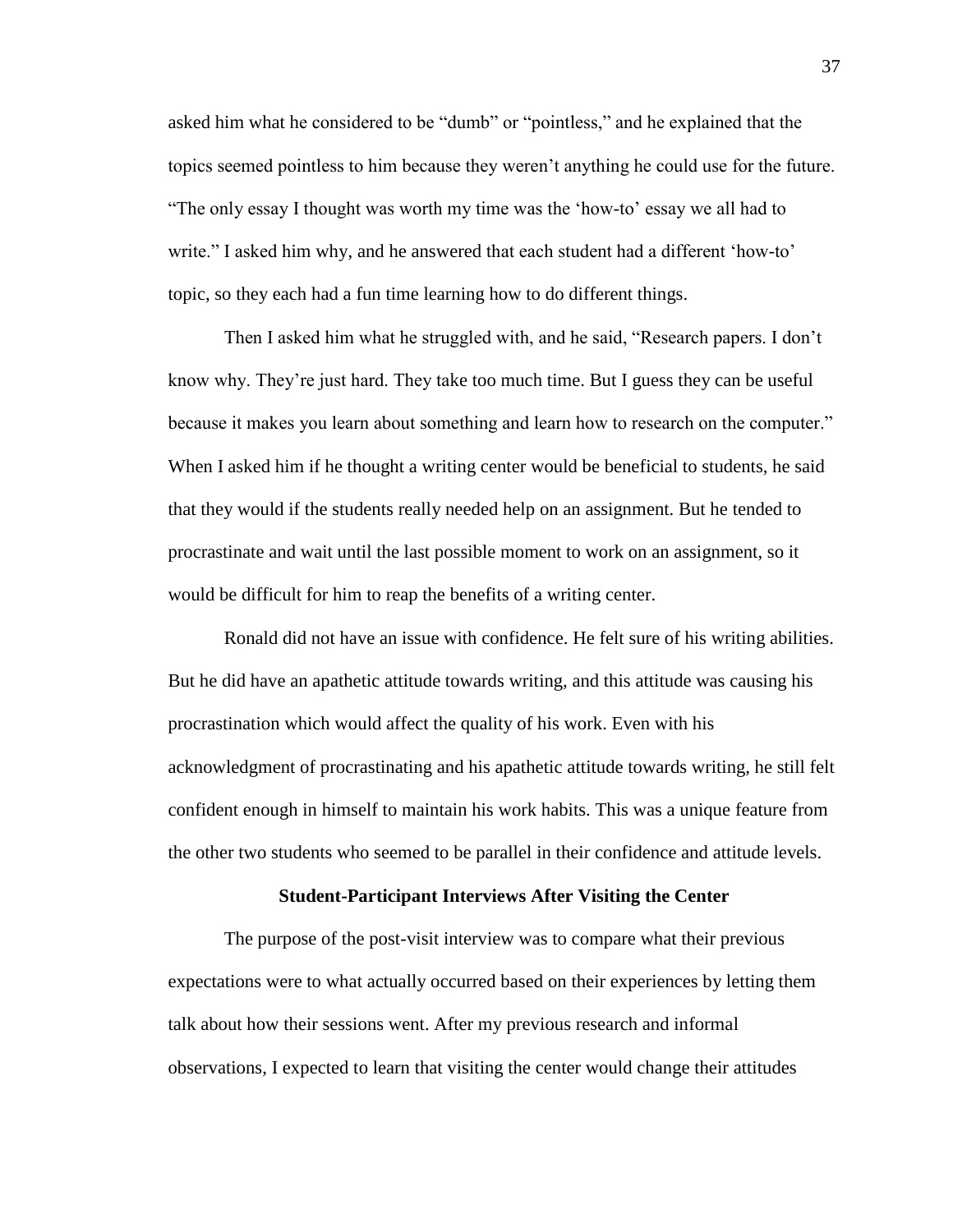about writing and improve their confidence when approaching a writing assignment. This time around, Alexa and Mike seemed less nervous in answering questions. Unfortunately, Ronald was not available for the interview because he did not continue in the research study.

# *Alexa*

After making two visits to the writing center, Alexa was ready for her final interview that took place on May 25, 2010, after school. She was able to answer most of the questions, but on a few occasions, she answered the questions in general terms using words such as "we" or "the students," and I wondered if this was the result of another evening of rehearsing answers with her mother.

Alexa found the center to be very helpful, just as she had hoped. "I got a lot of knowledge about my research paper, especially with the works cited page. [The tutor] showed me a Web site that has really good information on making a works cited page." She continued to explain that she originally thought writing a research paper was going to take a long time and be a lot of hard work, "but after working with the tutors and getting all the smaller parts done like the works cited page, writing the final draft didn"t take me long at all. It was actually fun."

I asked her if she felt confident in her writing abilities to start a research paper on her own, and she said, "To a certain point, I can work on it by myself. There are still some things that I know I"ll need help with, but now I can at least get my own ideas down on paper when I get home and get to what I really want to say." I asked, "What did the tutors do to help you feel confident?" and her response was, "Words of encouragement. Like when the tutor said, 'That introduction is really good,' then I felt like I did a good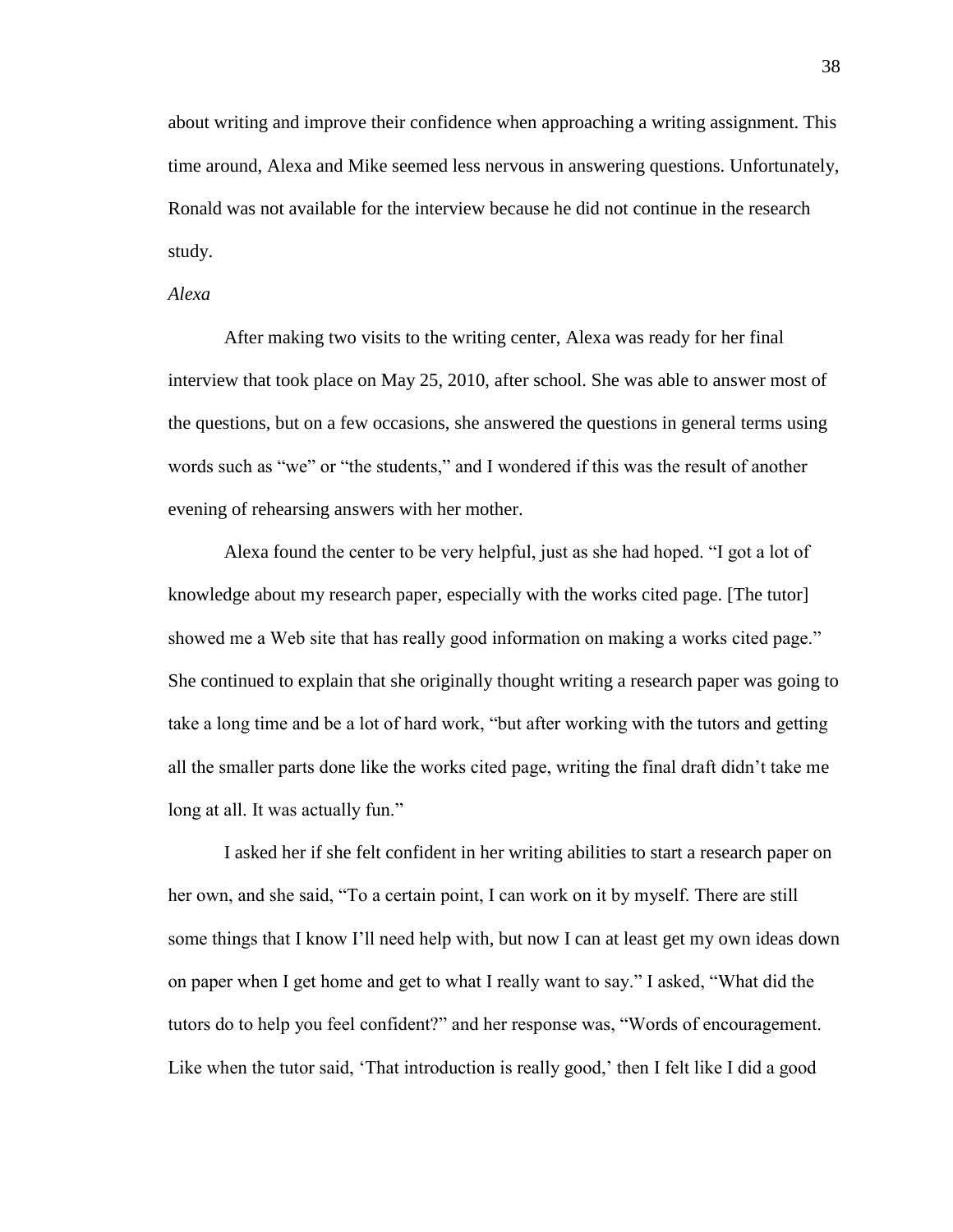job and I was confident." This feedback is what she had been missing from her middle school teachers.

She continued to explain that to her, the writing center was a time to learn. "The people are there to help expand my knowledge. I think it really works, and it does help us get better grades, and it makes us put effort into our work." Because Alexa"s focus is on getting good grades on all her assignments, I asked her what might be useful for next year"s writing center sessions, and she suggested peer tutors. Then I asked her if she would consider being a peer tutor, and she said, "I would probably be a peer tutor. Most of the time I think peers tend to listen more to people their own age, so peer tutors might be good aside from just the older tutors."

# *Mike*

After three fruitful visits to the writing center, Mike was sitting in front of me again for his final interview on May 26, 2010. Mike offered very specific examples from his tutoring sessions. "[The tutor] helped me a lot on my paper. He was smart about what to add, especially with my ethics paper." Mike had to write a paper about a video he watched in his ethics class, and his first two visits to the writing center were spent working on the paper. "I wasn"t confident the first time I came by. I wasn"t sure what to write. I wasn't specific enough and I wasn't organized. So he helped me with that." I asked him how he felt about his visits with Leo and his ethics paper, and he responded positively: "I think I have a better understanding of how to organize a paper now. I still might need some help, but I"m more confident about it now." I asked him why. "In the beginning, I would just type away whatever I was thinking. I didn"t know how to put it all together. After visiting with Leo and getting some help from my mom, I was able to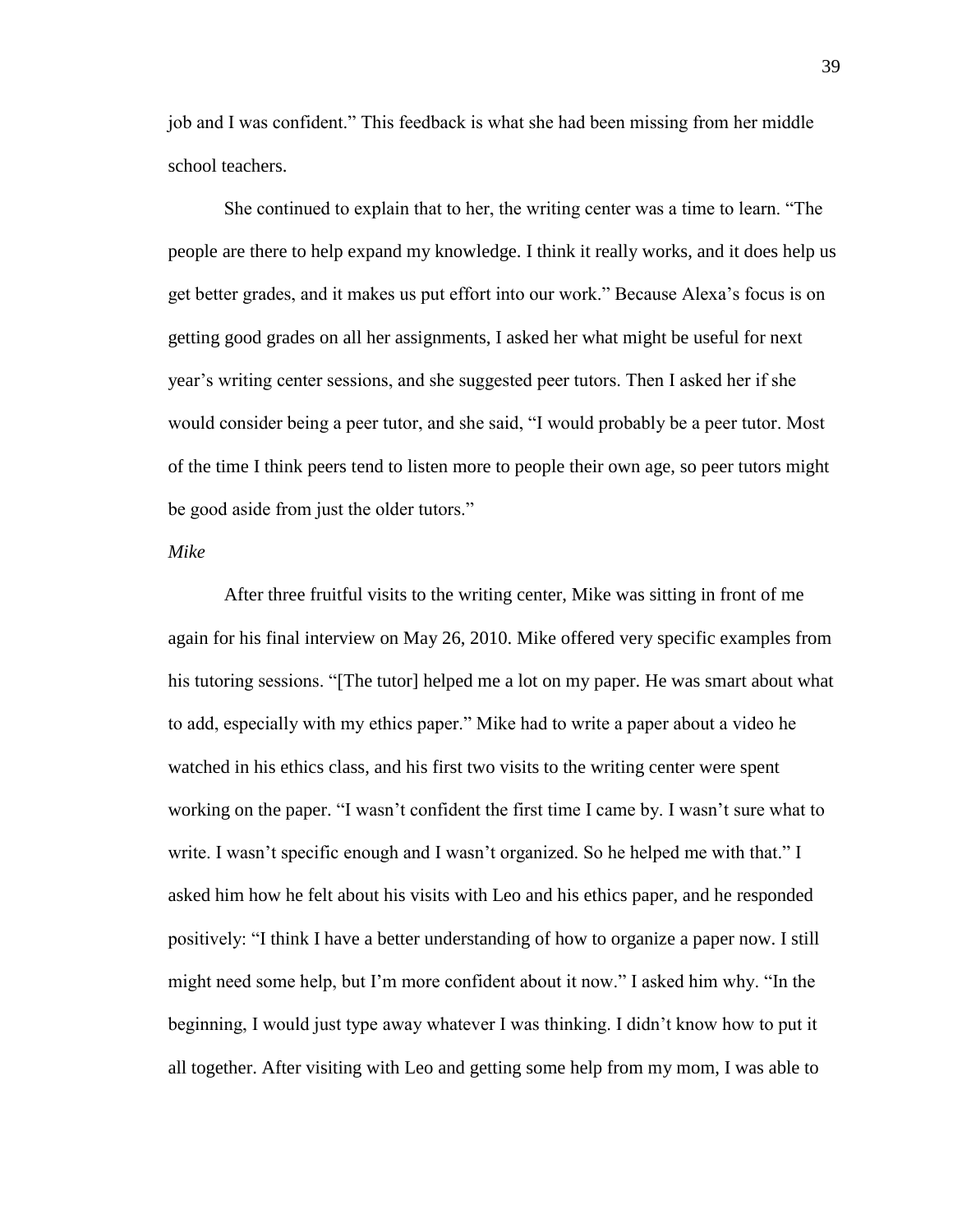see how to organize it." His response showed me that not only was he confident about completing the assignment, but there was a possibility that the next time a paper was assigned to him, he may have a positive attitude towards completing it.

He also added that working in groups helped him as well. With his English class"s research paper, he said he was able to fix the conclusion of his paper on his own without feeling too worried, and he added, "but I still had my mom double-check it the night before it was due just in case."

## **College Writing Center Tutor Interview**

### *Denise & Leo*

On May  $24<sup>th</sup>$ , I was able to sit with Denise and Leo for their interview. I was eager to see if their responses somehow would match what the students would discuss later that week. The questions were general at first and often referred to students the tutors worked with during group sessions apart from the research study, and as time passed, the questions became specifically about Alexa and Mike.

First, I asked them how their sessions throughout the school-year in the new writing center went. "A few students lingered," Denise started, "and a lot of students came by just to do what they needed to do quickly and leave. They had practice or their ride was waiting so they couldn"t stay very long." Leo offered a different perspective: "Once we were established, we were seeing repeat students who were staying for the entire hour, sometimes longer. A lot of times, they were in a state where they really needed help because they were not sure about how to do something that was due in just a few days. But even the ones who had to be here because of a requirement really put effort into their work. They were active participants." Leo continued to discuss what made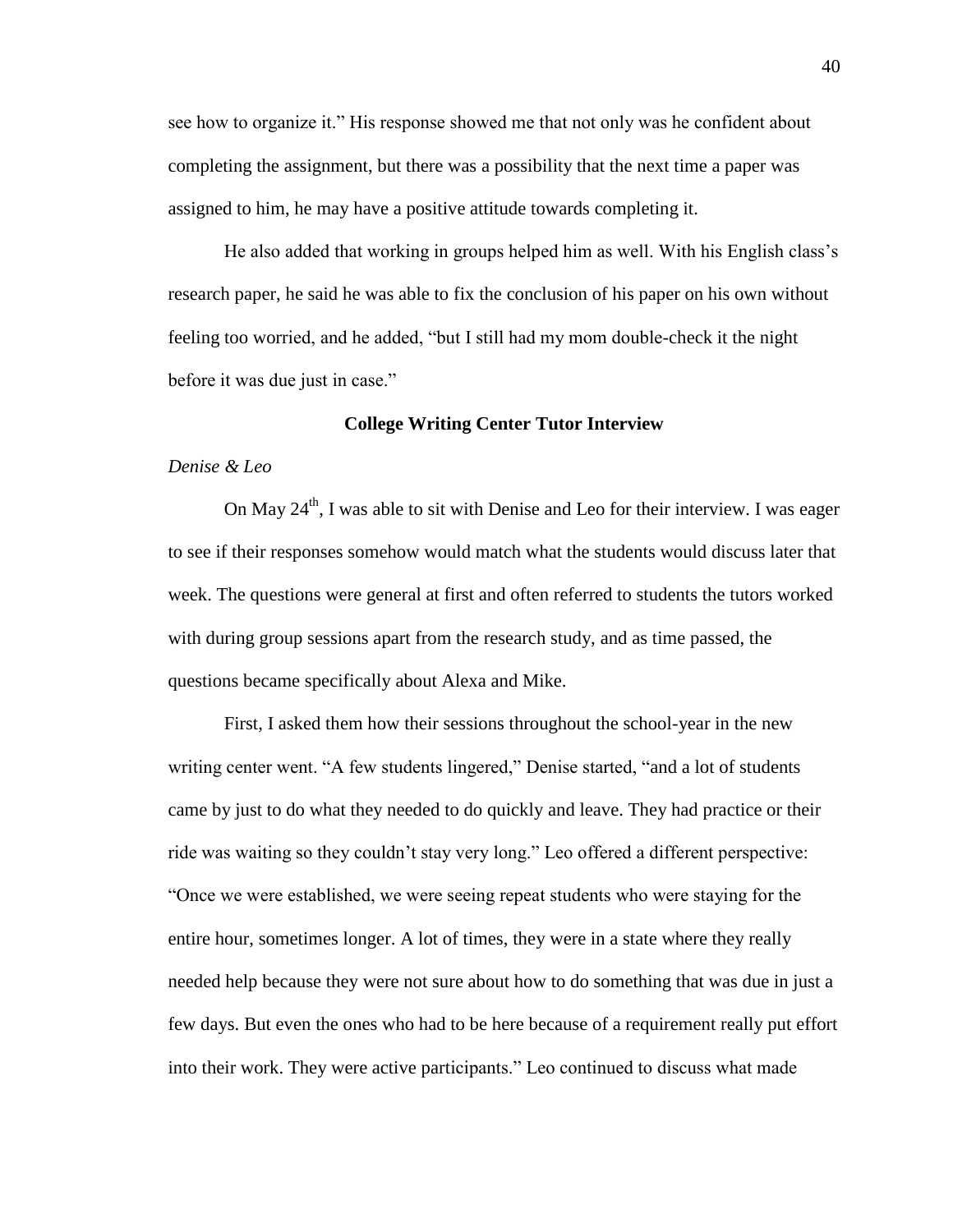students feel comfortable coming to see him: "Students who felt comfortable were the students who we worked with during the school day in group sessions. Most of them came by after school, and there was definite improvement in their writing. Within just that one hour, there was drastic change." I asked him to be more specific if possible, and we were speaking about a group of  $11<sup>th</sup>$  grade students who were not participants in the study. He answered, "The first time we worked with them in the classroom on their research papers, they were lost. I"m talking about the junior class downstairs. When we saw them a second time, they had a better understanding of what they had to do. By the third workshop visit, they were prepared and organized with a clear draft of their research paper."

Denise stepped in the conversation to discuss a possible problem the students were having initially: "They weren"t grasping what the teacher was saying. So we worked with them to figure out how to get them to understand what they needed to do, and then we integrated requirements the teacher gave them. Unfortunately, although some of the students had some great ideas, the teacher wanted the answer written in a certain way. It was like she had a response in mind already, and their responses weren"t matching that. When you're encouraged to write freely and express your opinion, then it's different. But when the teacher doesn't agree with your point of view, you receive a lower grade." Denise felt that the teacher was possibly a reason why the students felt apathetic towards writing. Leo disagreed with her analysis: "I didn"t see that problem. I saw that their evidence and support was lacking, so in that case, I can see why they received those grades. And yes they do get frustrated because they are teenagers and most teenagers are inherently apathetic towards writing. Once they hit a brick wall of 'No, this is wrong,'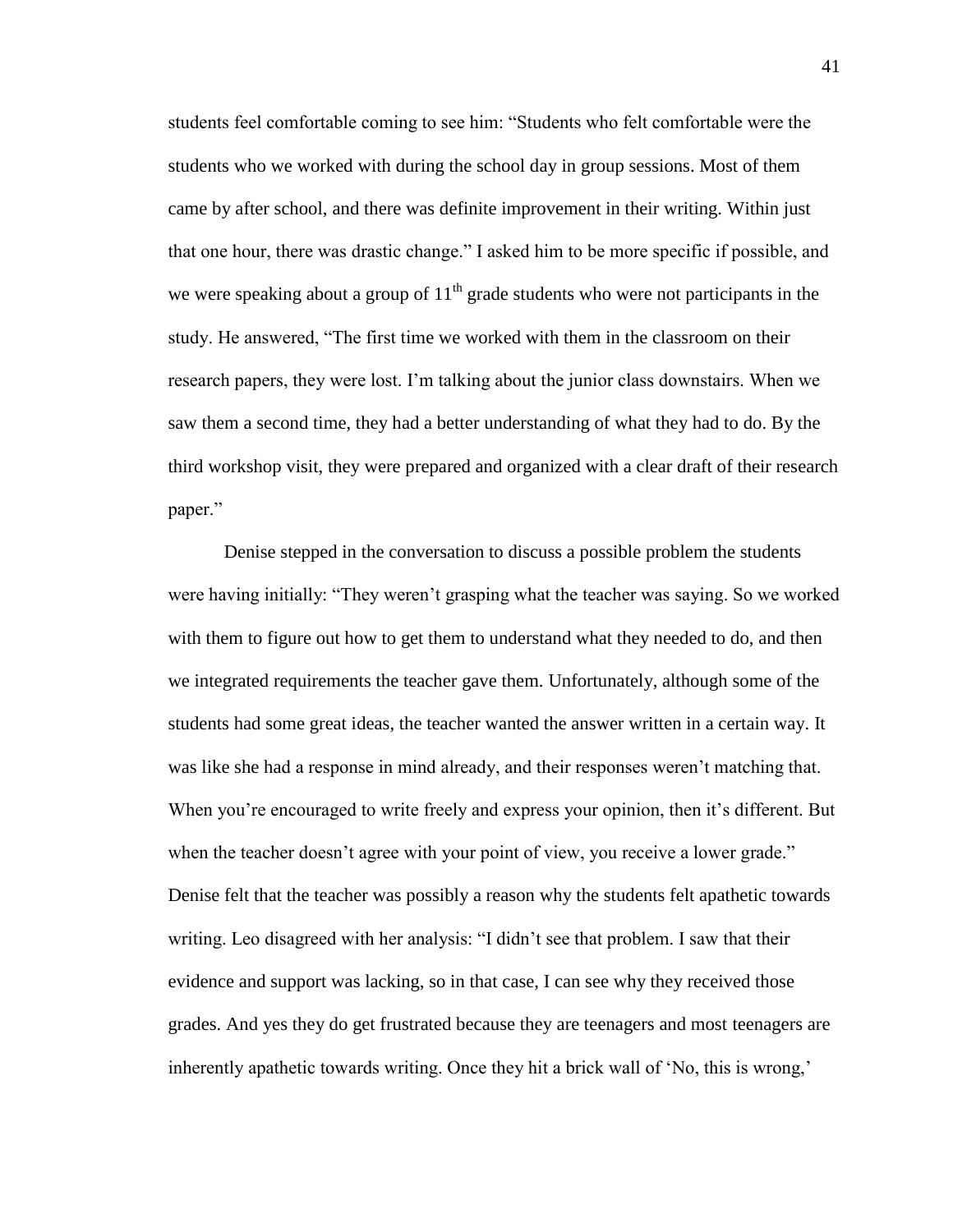just one or two times, then they get frustrated and become apathetic." I asked how students could benefit from a writing center, especially those who are apathetic towards writing. Could the writing center in fact change students' attitudes towards writing? Leo responded first: "It definitely could. But meeting the students first in the classrooms definitely helps I think because we don"t seem like figures of authority. Instead, we look like college kids who just want to help out." Denise added, "Some students were just happy that we were college students who were volunteering to help. They felt good about themselves." I thought this was the perfect opportunity to ask about Mike and Alexa.

I asked about Mike first since Leo had just finished talking about apathetic attitudes in teenagers. My question was simple: "What can you tell me about Mike"s visits to the center?" He said, "When Mike first came in for that crucifixion paper, he had a working knowledge of the material, but he just hadn"t proven his point. The second time I saw it, all he needed was pointers on how to clean up the sentences and support. I definitely saw improvement. This time he was headed in the right direction." I asked him if he was able to see the finished product, but he did not see it. "I never saw the finished product, but from the first time I saw him, when he only had one paragraph of ideas written down, to the second time, he had developed ideas. There was a significant change." Mike was an example of Leo"s previous suggestion that teenagers are inherently apathetic, but after spending time working with Leo, Leo felt that the "significant change" was apparent not only in Mike"s writing, but in his approach towards the assignment, and this change in his work could signify a positive change in Mike"s attitude.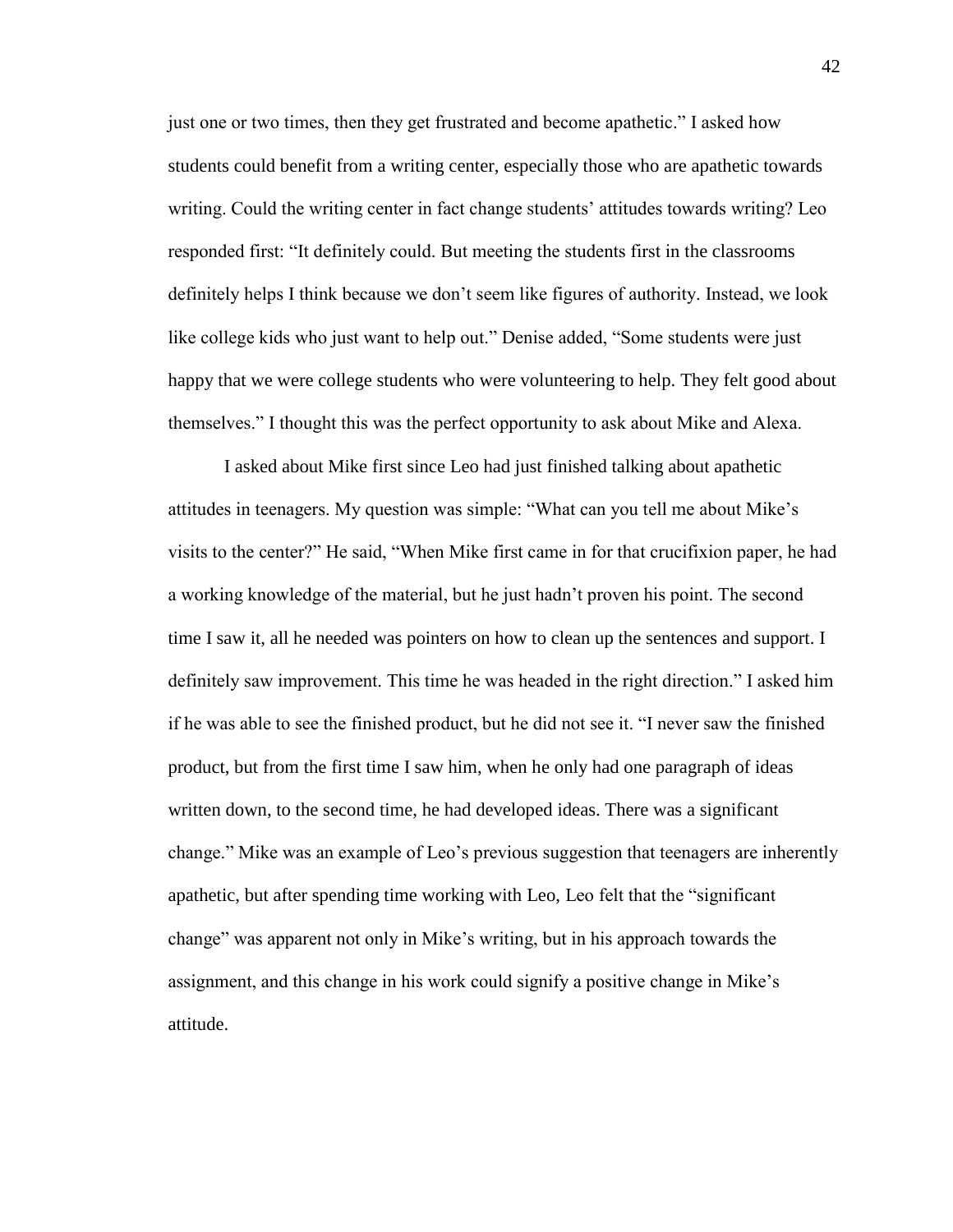When I asked Denise about Alexa, she didn"t have much information about her. It seemed as though Alexa took the useful information Denise gave her about the "works cited page" web site and worked alone the rest of the time. While I couldn"t get much information about Alexa from the tutors, I did recollect that on two occasions, Alexa came in and helped another student with his works cited page because she had found Denise's advice useful. This could also signify a change in attitude, but the extent of Alexa"s change in attitude was difficult to assess because of the limitations I had encountered with her visits to the center.

Denise talked about a group of  $9<sup>th</sup>$  grade students who came in for help with their English class research papers. "There was one student who liked the one on one attention with me because he could ask whatever questions he wanted. He knew what he wanted to talk about and he had details, but he just needed that push to do it. When I asked him questions about his ideas, then he was able to focus and realized he knew all along what he needed to do. He just needed that push to do it. When it all starts clicking, there"s an excitement in their faces." This excitement is what Denise noticed when working with this particular student and what Leo saw when visiting the  $11<sup>th</sup>$  grade classroom for the third time. I believe that moment when students realize what to do and how to do it is the start of a change in attitude towards writing.

I asked Denise and Leo if they thought anyone else benefited from this experience, and they both agreed that they learned a few things about the writing center field. Leo said, "The students aren"t the only ones who benefited from this. Just working with high school students alone is a big step for college students. We don't have this program over at [the university] for the education majors, so this would be a definite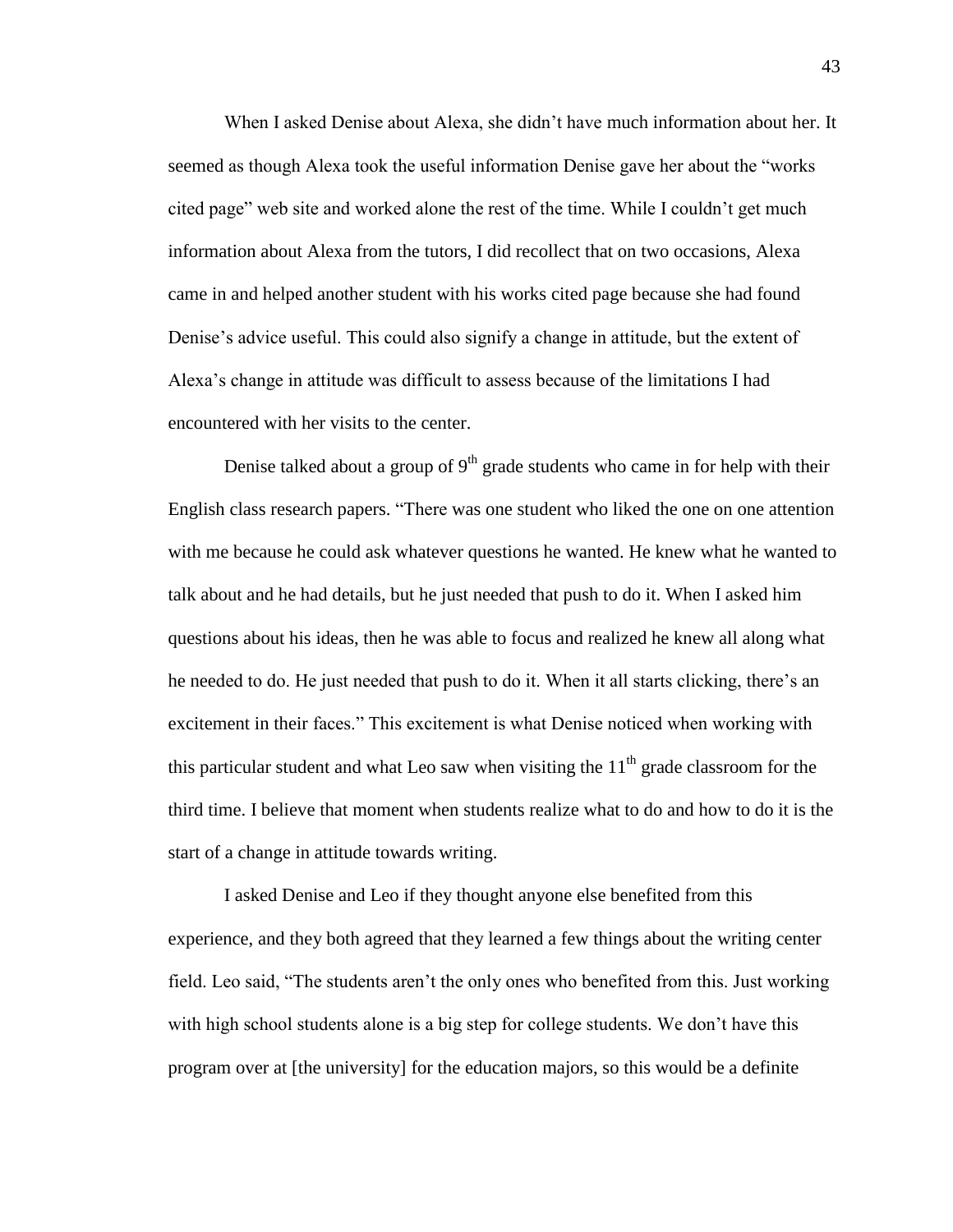benefit for them." Denise added by saying, "Working with these kids kept me on my toes. Some students understood something one way and others didn"t, so I had to come up with something new for each of them. That's how I came up with my movie trailer idea for a thesis statement, and it worked."

The interviews proved to be a helpful method of data collection for me. I was able to compare the students" responses before and after their writing center visits, and compare them to what the tutors said as well. While Ronald did not continue with the study, I was able to attain information from his first interview because in his case, his confidence in writing wasn"t as parallel to his attitude towards writing as the other student-participants. He felt pretty good about himself as a writer, but his apathetic attitude towards writing seemed to come from boredom of the topics. With Alexa and Mike, their original lack of confidence added to their apathetic attitudes towards writing, and after visiting the center, there seemed to be some improvement in both. Aside from the student-participants, Denise and Leo also benefited from this study and the overall experience. They were able to explore and exchange ideas about how their work at the writing center truly affected these students, and together, we were able to make suggestions on how next year's writing center sessions could continue to affect students' confidence and attitudes.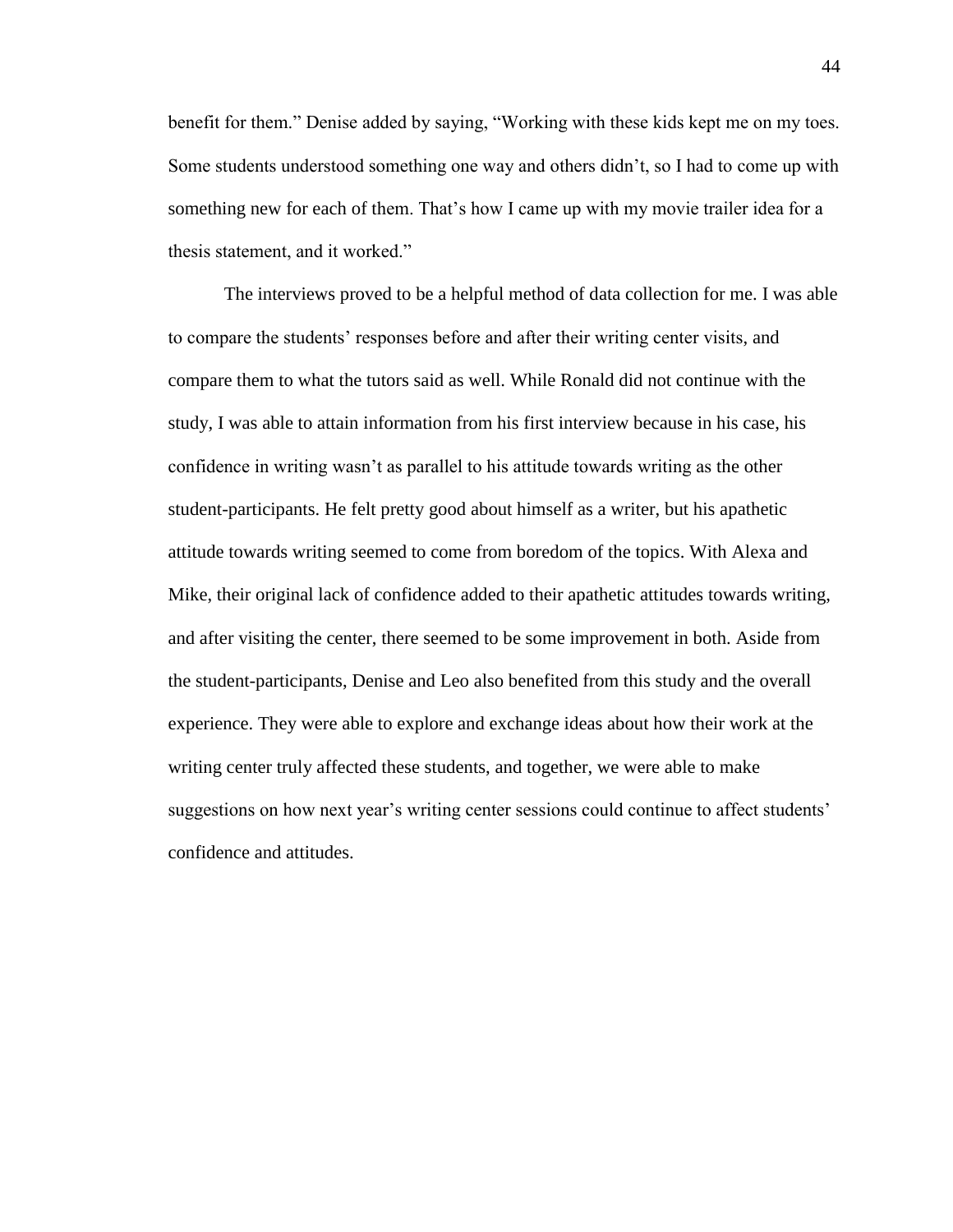### **CHAPTER 5**

# **DISCUSSION: ANALYZING STUDENTS' CONFIDENCE AND ATTITUDES TOWARDS WRITING AFTER VISITING THE WRITING CENTER**

While assessing students" confidence in and attitudes towards writing is a difficult task, I was able to make some connections between the students" responses from both the pre-visit interviews and the post-visit interviews and the tutors" reflections. I also discovered that my students' and tutors' responses reflected what was briefly discussed in the writing center literature.

### **Student-Participants**

I believe that Alexa reflected what Julie Bauer Morrison and Jean-Paul Nadeau (2003) were discussing in their article, "How Was Your Session at the Writing Center?" because she was highly concerned with visiting the center to improve her grades. It was a tool that would improve her writing and help her achieve her goal of maintaining an "A" average. But did it affect her attitude towards writing? With Alexa"s main concern being a high average, I think that a positive attitude towards writing wasn"t her top priority. She naturally had a positive outlook towards all of her subjects and her sport, but she saw the greatest benefit of the writing center visits when she received help on a lower-order concern in an assignment – formatting a works cited page. If grades were not an issue, I wonder if future writing center visits would inspire her to return to her journaling days where writing was a form of expression for her instead of just a means to get a good grade. She did, however, experience the positive feedback and criticism she was once looking for from her middle school teachers when she visited the writing center.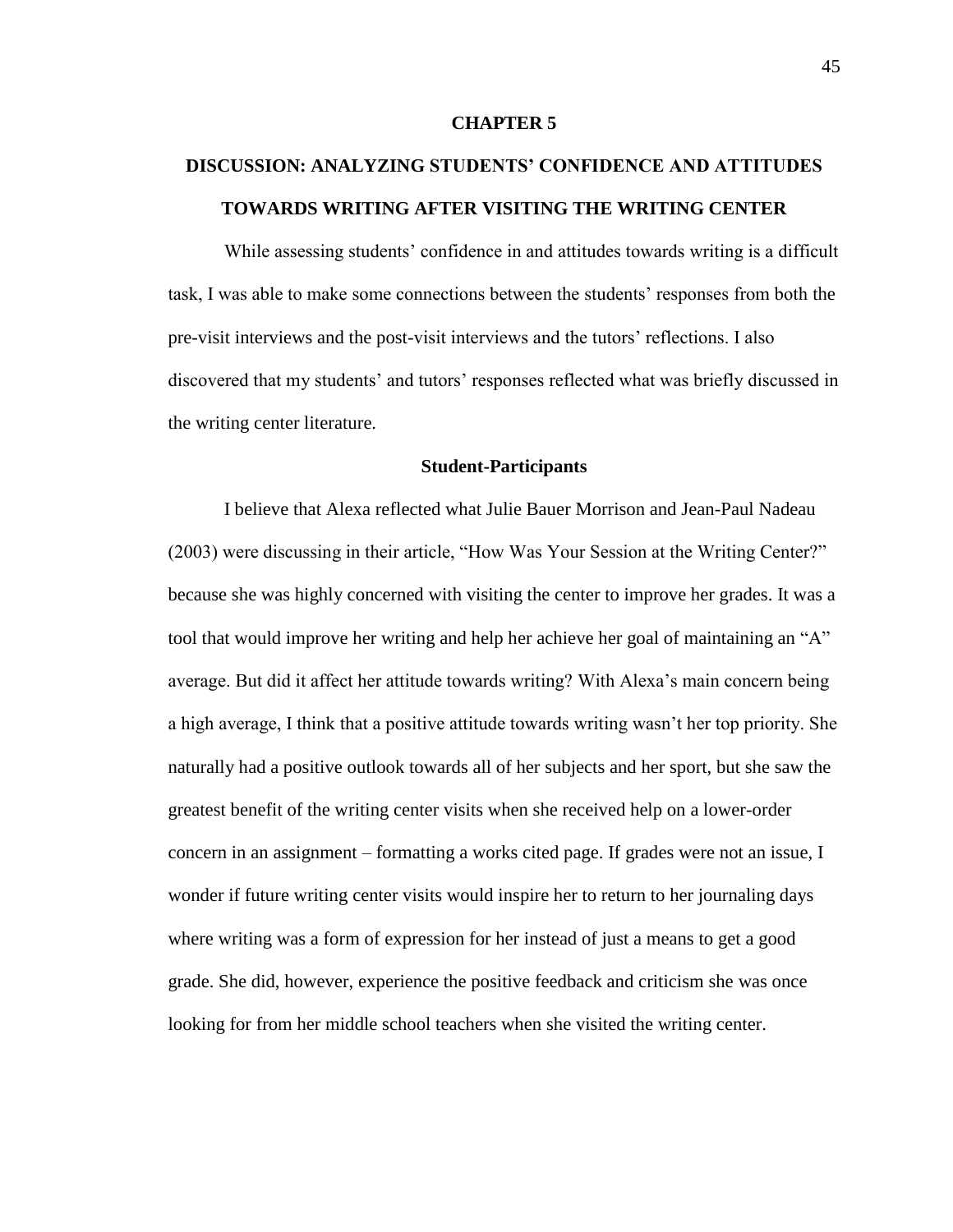Mike, on the other hand, was not concerned with getting  $A$ 's. He was not required to visit the center when he came to work on his ethics assignments. He himself noticed a change in his work after working with Leo. He realized that his method of writing down all of his thoughts without organization was actually hurting him instead of helping him. Through working one-on-one with Leo, Mike was able to understand that he would have to work on organizing his writing after he wrote down his thoughts. While he did not show Leo the finished product of his ethics paper, he did say that he was able to write the conclusion of the assignment on his own without seeking outside help because he had a clearer understanding of what to do. Mike"s realization of a problem and the remedy to fix it could be a sign of a change in attitude because he had the confidence to complete the assignment on his own. Amy Levin (1989) discussed this realization in her article, "Goals and Philosophies of High School Writing Centers" by stating that students achieve the "necessary realization that [writing] can be done" (p. 28). This realization is what happened with Mike. I feel that this study could be the concrete example that was missing from her argument.

#### **Tutors**

As Levin also discussed in that article, the tutors received their own boost in selfconfidence after working with the student-participants as well as the other students who attended sessions throughout the year. Denise stated that it was a challenge coming up with new and unique ideas for each student just to cover one topic. Each student had a different way of interpreting the assignment instructions, and she had to come up with new ways to teach it, such as her movie-trailer idea. Denise also mentioned that one of the students she worked with on multiple occasions saw the greatest benefit when he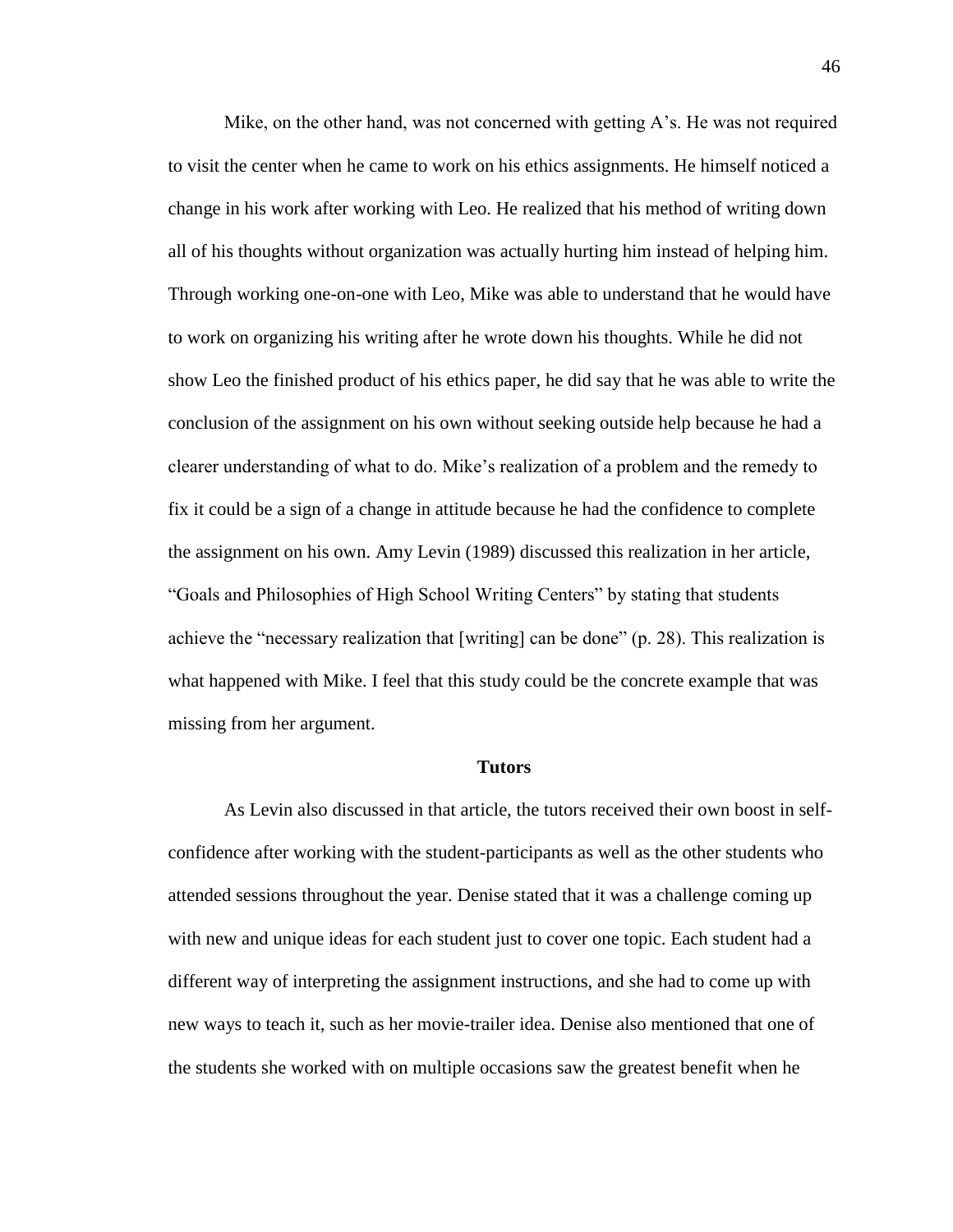worked with her on a one-on-one basis because he felt comfortable asking as many questions as he could. Levin discusses this as well in her article, stating that teachers are not always able to provide this.

Denise and Leo also discovered that working with the junior class on their research papers proved to be beneficial for the students because they felt comfortable visiting the center for help. As stated in "The Secondary School Writing Center: A Place to Build Confident and Competent Writers" by Pamela Childers, Dawn Fels, and Jeanette Jordan (2004), the students eventually saw the writing center as the "safe harbor within the sometimes stormy seas of the school day." I believe that the results of this study agree with this claim.

In their study, Morrison and Nadeau (2003) discovered that students would become frustrated when their hard work in the writing center did not translate into an A+ paper, and Denise noted a similar situation with some of the students who worked with her. At first, she would help the students write exactly what they wanted to say, but she saw negative feedback made by the teacher who seemed to want a specific response that mimicked what she felt was the "right answer." So Denise was careful not to predict grades, and she made sure to check with one of the English teachers about the assignment instructions and what was expected.

### **Limitations**

Similar to Neal Lerner's (2004) discovery that research studies are never as simple and smooth to conduct as they may initially seem, there were a few limitations while completing this study, and if I were to repeat this study, there would be a few changes.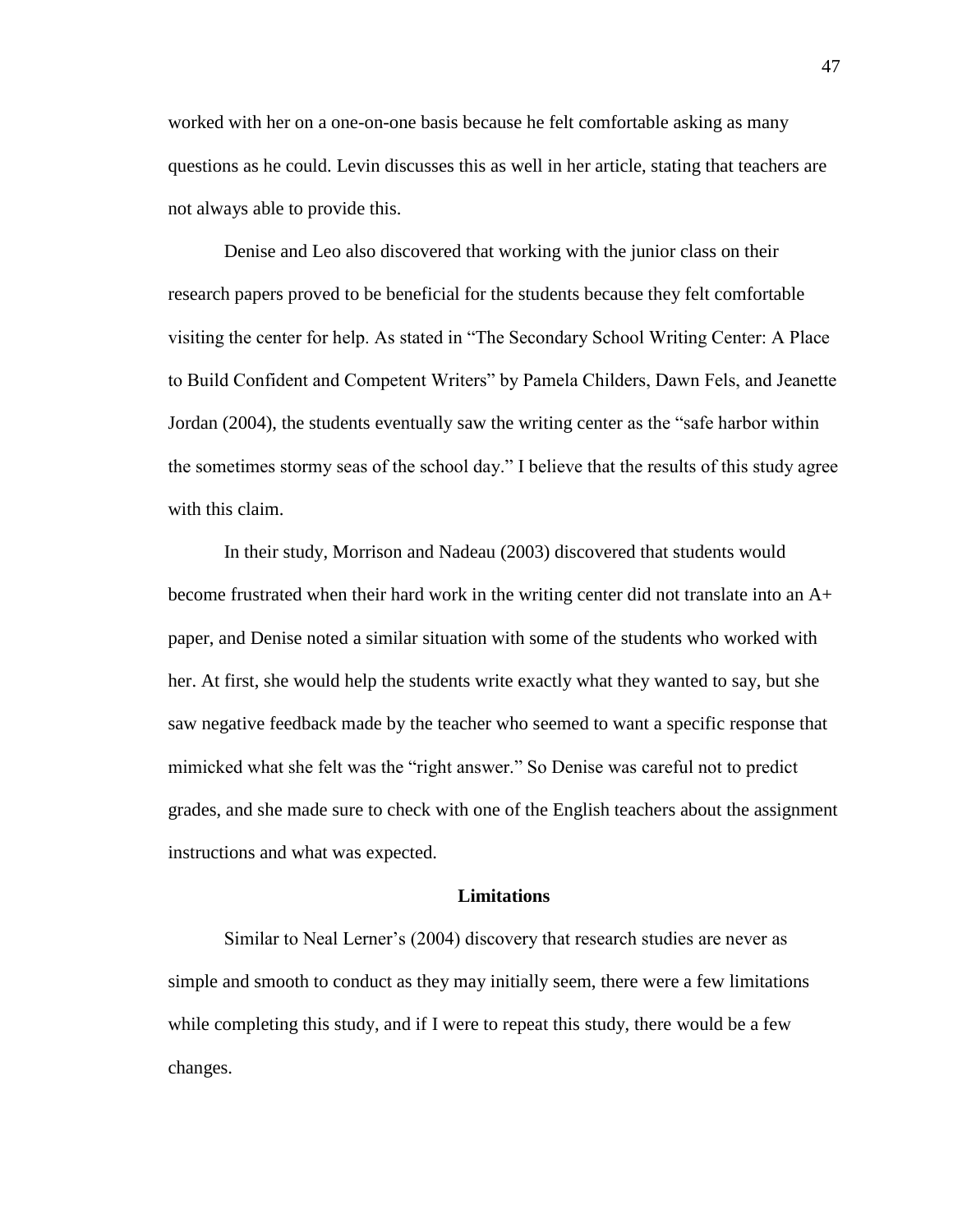The first limitation was the age group. These high school students are encouraged to participate in after school activities and sports to become well-rounded, and most of their events begin between 2:45 and 3:00 p.m. Because The Writing Center sessions begin at 2:30, one of the students, Alexa, was only available for one sit-down session with Denise, and she spent the second session working on her own to make sure she could make it to basketball practice on time. I understand their busy schedules, and I also am aware that parents often pick up their children at 3:00 so the students must be ready to go before that time. Because of this limitation, a possible solution would be opening the center during the last period of the school day so that students have an hour and a half to work with the tutors if needed and still have time to go to their activities. This could also encourage students to see the center as a place where discussion and working takes place instead of a room where tutors edit their papers.

The second limitation was how I selected the students I planned to work with. I was working with three student-participants, and unfortunately, one student did not complete the study, and there was not enough time to get another student. Originally, I felt that choosing the participants from my own students would be beneficial because they felt comfortable working with me, and they did, but along with this decision came some "flaws" I did not foresee. I allowed my students to choose which papers to take to the writing center, but they did not pick my course work because they didn"t feel that they needed more help because of the class time I gave them to complete the work. This made me rely on other teachers to work with me on encouraging students to bring their work to The Writing Center and caused a lull at the start of the study. After some time had passed, Mike brought his ethic"s paper and Alexa brought her literary research paper.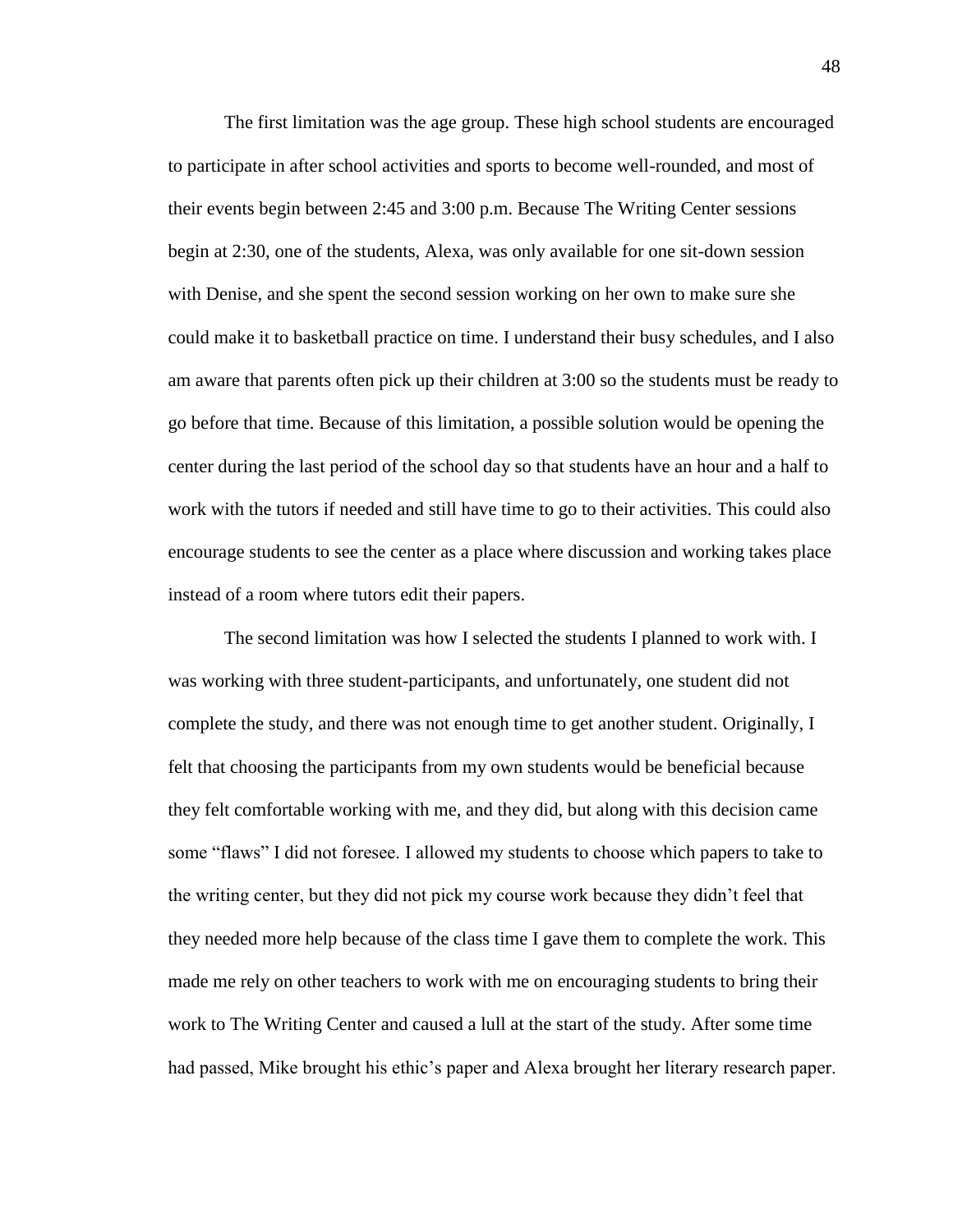Unfortunately, Ronald had received high markings on his research paper prior to the commencement of the study, and he did not see it necessary to bring another assignment to The Writing Center. Next time, I could monitor the students who visit the center and request detailed notes from the tutors. Then, after taking note of which students visited the center multiple times, I could contact them and interview them about what they have done and what they have learned. Denise and Leo had a lot to say about one particular group of students who saw them repeatedly, but they were not originally part of my study. A pilot study could have helped to iron out these issues, and I will continue to reflect on the lessons learned from this study when designing future studies. These details, such as monitoring the students who visit the center frequently and using other methods of data collection in addition to the interviews, could set the stage for a future study that could assess students" confidence towards writing with more data and possibly clearer results.

### **Implications of This Study**

This study has many benefits for my school. I will share my findings with the principal in the hopes of receiving operational writing center hours during the school day, so that students can visit the writing center during school hours instead of only after school. This way, every student on campus will have a greater chance of visiting the center for help on assignments. As I discovered in my study, the life of a teenager is filled with after-school activities, sports, and car-rides right at the bell, so showing this discovery to the principal may encourage her to open a space throughout the school day to ensure that every student gets the opportunity to visit the center.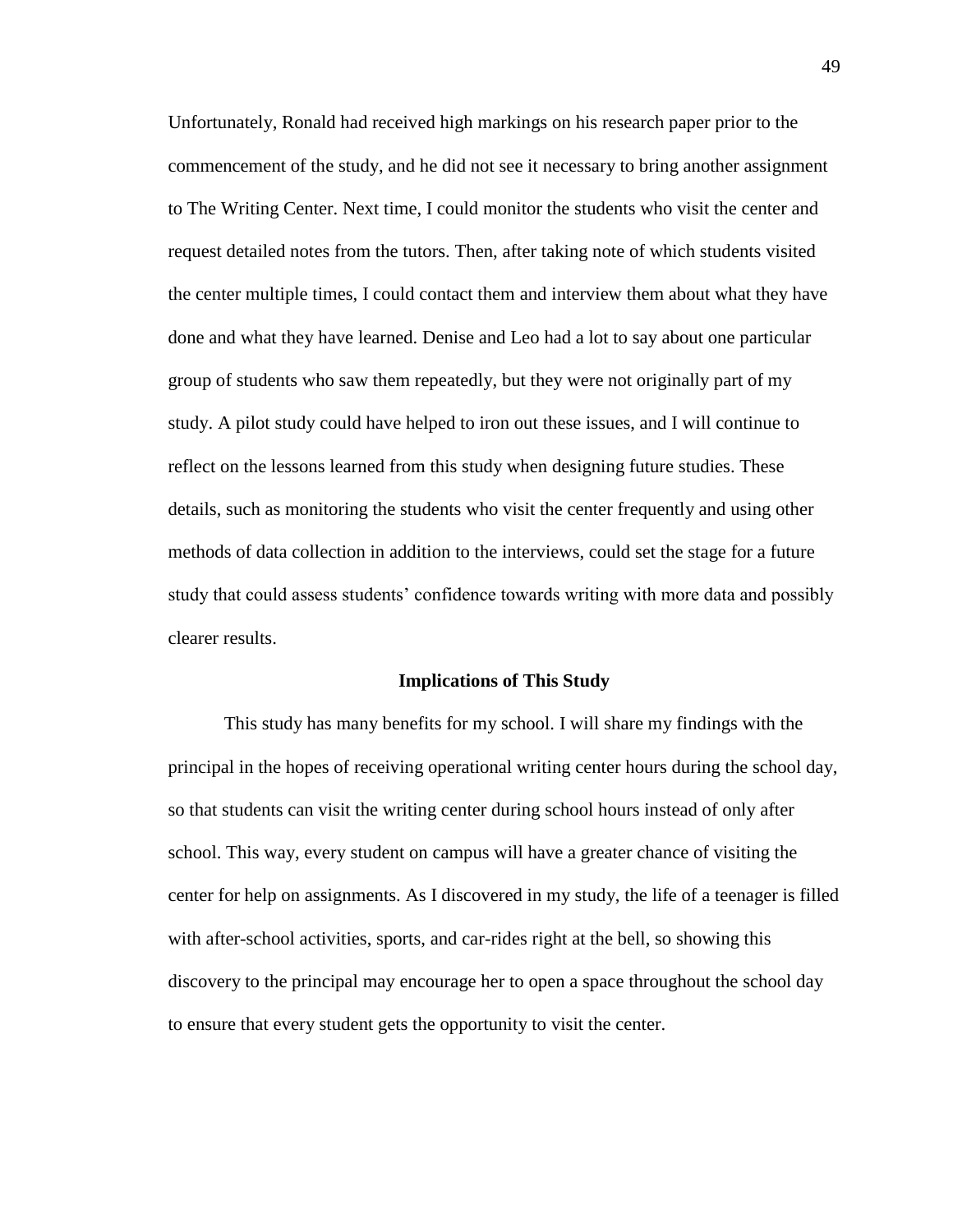During the 2010-2011 school year, I will be working with the principal and faculty to implement a Writing Across the Curriculum program. I know that teachers outside of the English department may not feel comfortable with the idea of implementing writing into their courses because written assignments may not already be a part of their course work. Teachers would have to check for lower- and higher-order concerns, and the teachers may be distracted by the grammatical errors they find and in turn would not be able to properly assess the students" written work. I can use this study to show them just how beneficial a writing center can be for them because the written work that students would turn in for a grade would be a second draft that has already been revised by the tutors. These teachers will be able to see how comfortable the students feel in working with the tutors and will hopefully continue their support of the writing center.

I also plan on sharing this research with the writing center field in the hopes that others in this field can not only encourage their own students to visit their respective writing centers, but to build on this study as well. If the writing center at Pace High School continues to be successful, I would like to present my findings to other high schools that do not have writing centers so that they can also reap the benefits. I can make a change locally by reaching out to other high schools in South Florida.

### *Call for Further Research*

I am confident that my study was successful and had a clear conclusion: after visiting the writing center, the students did gain confidence in themselves as writers, and they also gained a positive attitude towards their writing assignments. I am interested in seeing an updated study on students" confidence and attitudes, and I hope that I will have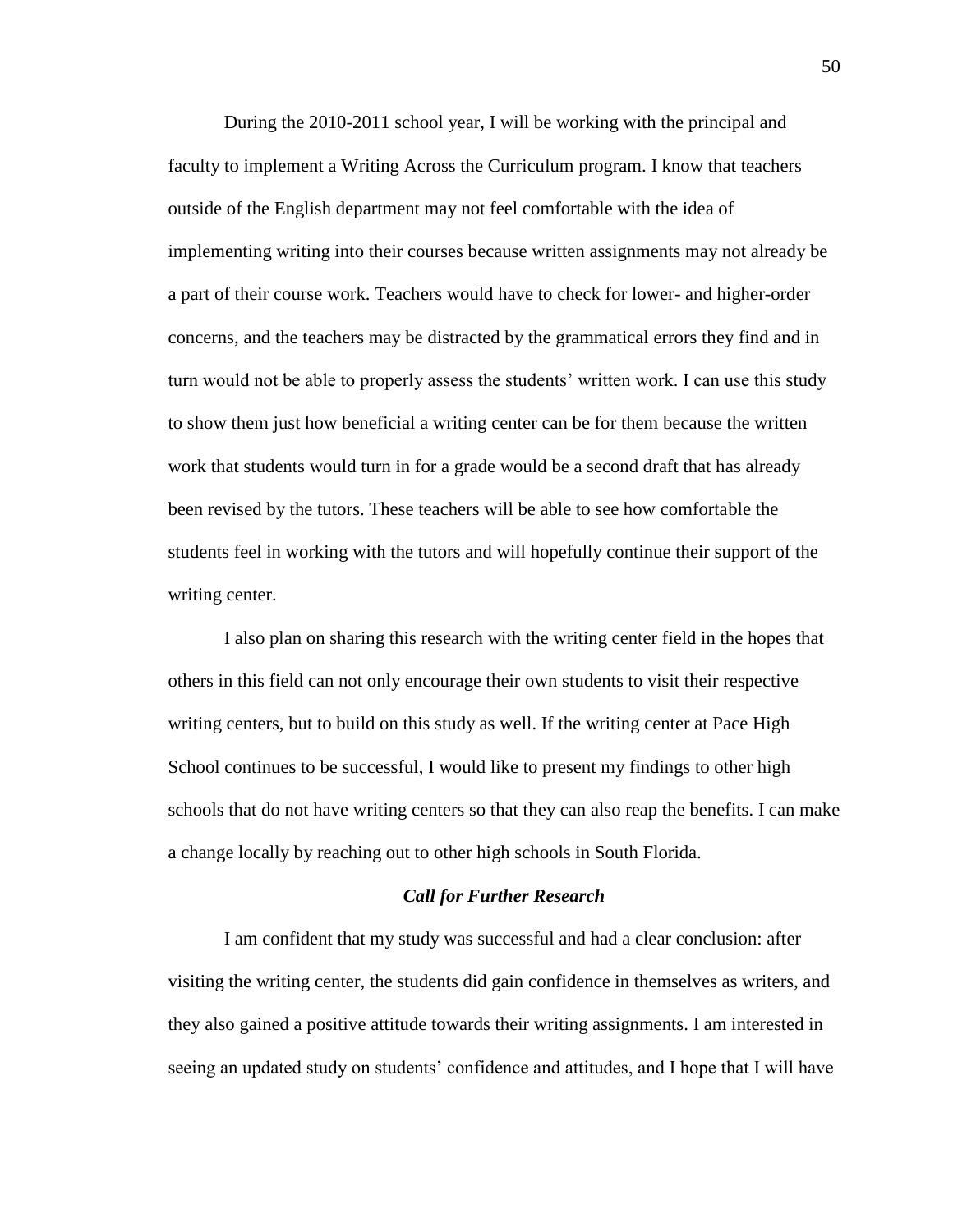the opportunity to conduct a follow-up study during the next school year. If I, or another writing center director, were to build upon this study, there are specific changes I think could be beneficial:

1. Start the study at the start of the school year. Although the initial steps of this study began in January with the IRB training sessions and forms, the actual study did not begin until early April, and we were interrupted by spring break. During this point in the school year, there seems to be a change in the atmosphere with summer vacation creeping around the corner, and students focusing only on passing their courses. If I were to start in September, I"d be able to work with students who are not pressed for time with deadlines.

2. Open the center during the school day. By having the center open only after school, I have limited the amount of time students can use the center, and based on my experience, some students require much more time than just one one-hour visit. If the center is open during the school day, then students such as athletes will have the opportunity to calmly sit and work with the writing center tutors. If they don"t have enough time to complete their assignment, then the after school hour is still available for them to continue.

3. Review the session forms on a weekly basis. This way, I can take note of the students who are frequently returning from the start of the study, and I can take note of the reasons they are visiting the center. If I see that a student is visiting the center for the same reason on multiple occasions, then I can take that opportunity to meet with the student and tutors and get detailed information on what is going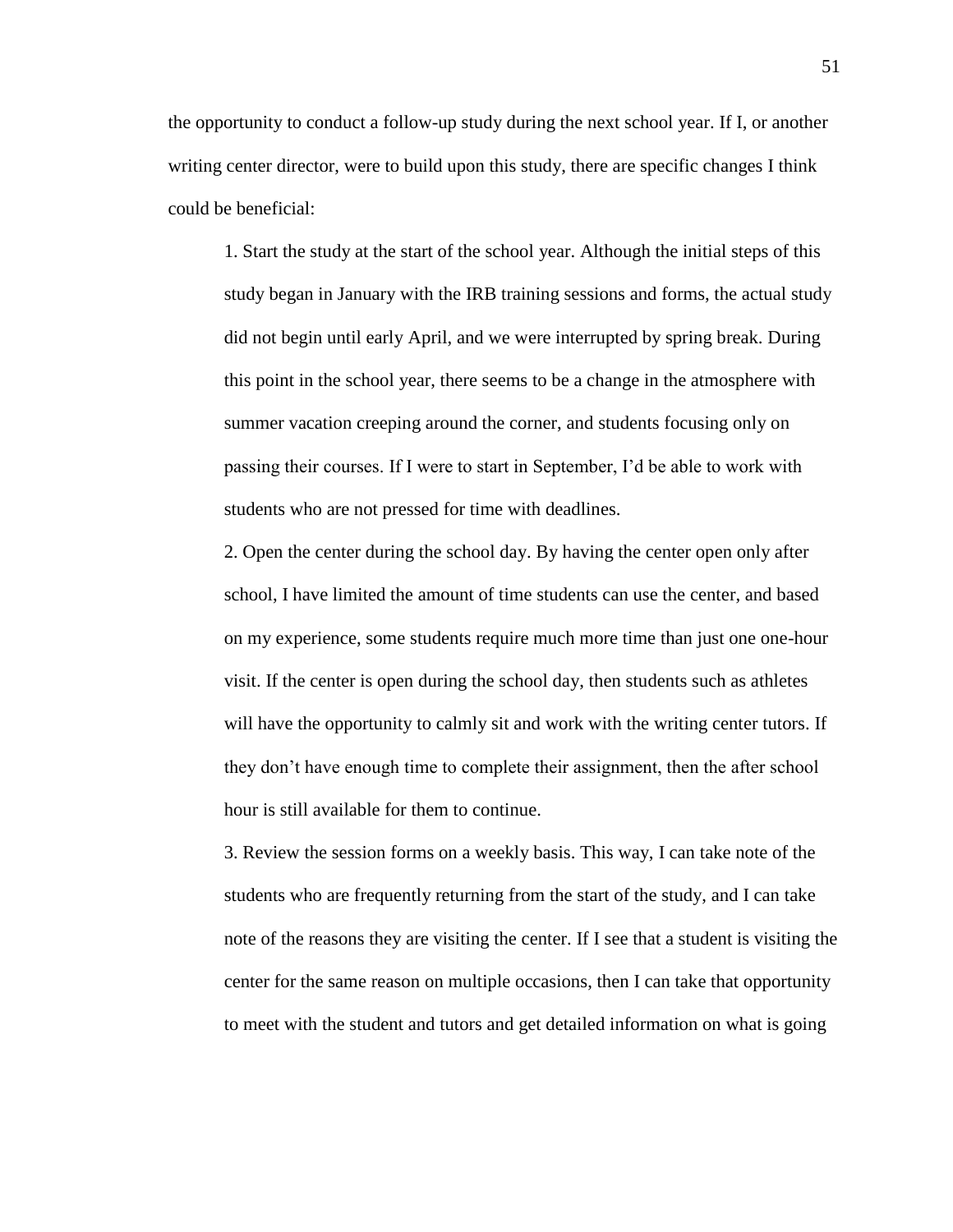on. That student would be a possible candidate for the research study because I would want to find out if this student's attitude or confidence is being affected. 4. Add quantitative data. While I don"t think a survey would be enough on its own, I do believe that a survey would be useful in addition to the interviews. Currently, I am setting up a survey for my writing center so that students can complete them once they are done with their sessions so that I have an additional tool to measure the effectiveness of the writing center. Although in 2003 Morrison and Nadeau"s study discovered that students" feedback on the writing center sometimes changed after the students" grades did not improve, the survey responses could support what the students explain during their interviews. 5. Open the population to all grade levels in the secondary school. Although I find it important to use ninth-grade students as participants, during this study I noted that a lot of our frequent visitors were  $11<sup>th</sup>$  grade students. As Leo explained during his interview, the group he worked mostly with was an  $11<sup>th</sup>$  grade group who were working on their research papers, and during their second and third visits, he saw the most improvement out of all the students he worked with throughout the school year.

### **Conclusion**

How will these two students, Mike and Alexa, work on their writing assignments next year? They both have plans to return to the writing center when their next writing assignment is given to them, but will they remember what they learned from their visits? As discussed in the review of literature in Chapter 2, there seems to be insufficient research on students" attitudes after working in a writing center. Writing centers are still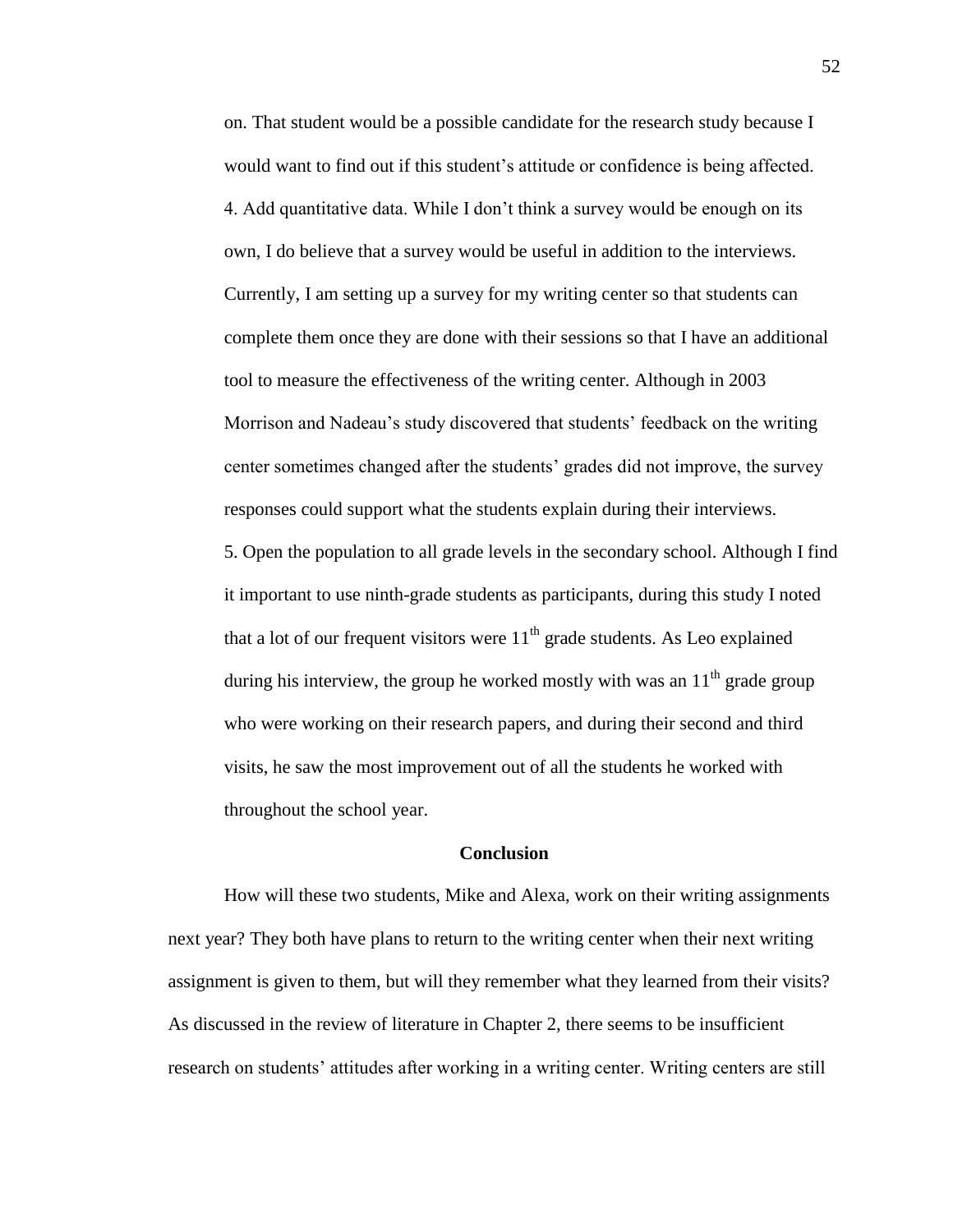seen by some as quick-fix spots where students go when they are on deadline for an assignment. But I think this study shows that when students schedule their own time to work with the tutors without pressing deadlines, they see the biggest change.

Mike had two weeks before the assignment was due, so he had time to work on it with Leo without rushing. The Writing Center tutors make it a point to work patiently with the students and wait for the students to come to a realization about what they have to do; then they work with the students to get those ideas down on paper. That realization may happen in just one hour alone, but how can this improvement be measured? I could have asked for Mike"s grades, but writing is subjective. Would those grades have reflected what he really learned from this? Instead, I had a conversation with him, and he said he felt better about what he had to do from now on. My hope is that he carries that feeling with him for the following year. Alexa had confidence to return to the center to work with a classmate on her works cited page using Denise's guidance. To me, this shows a change in her. Hopefully Ronald will give himself the opportunity to benefit form the writing center services. A student like Ronald could make great use out of working with peers. He enjoys social environments and likes choosing his own topics. The writing center could be an ideal space for him. But his confidence in his own work doesn"t allow him to have a positive attitude about it. Instead, he has confidence in his abilities because he interpreted the lack of feedback on his assignments as a sign that he had been doing a great job all along. This lack of teacher-student interaction also could have added to the apathetic attitude he has towards writing.

When a student becomes confident enough in his or her own writing abilities to teach another student, such as Alexa did, something has changed inside that person. I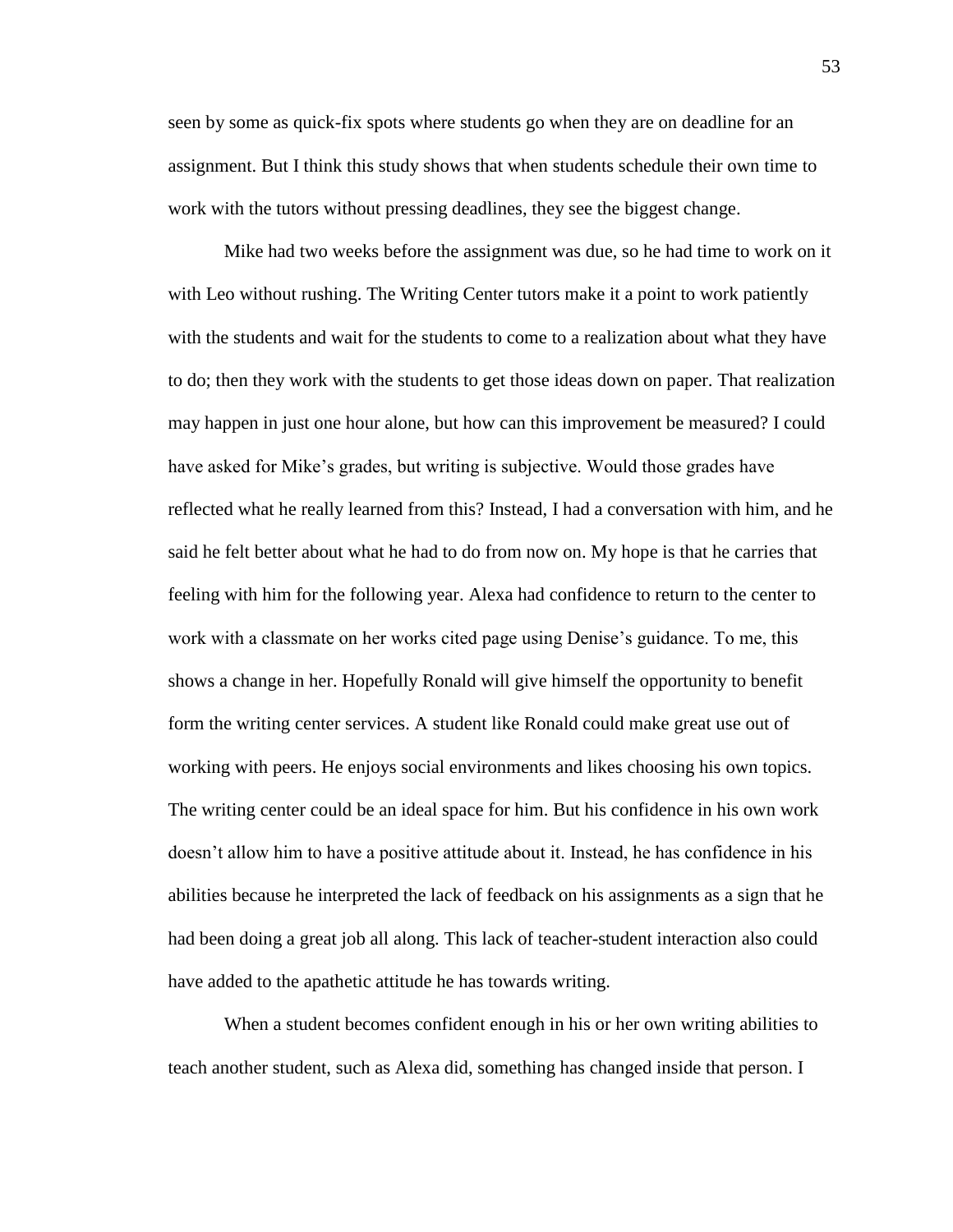believe that The Writing Center at my high school is a reflection of what Farrell-Childers (1994) calls the space "full of fertile minds with "what-ifs"" because students leave feeling more confident about themselves and the work they have completed, and I think this study explored how the writing center affected two fertile minds.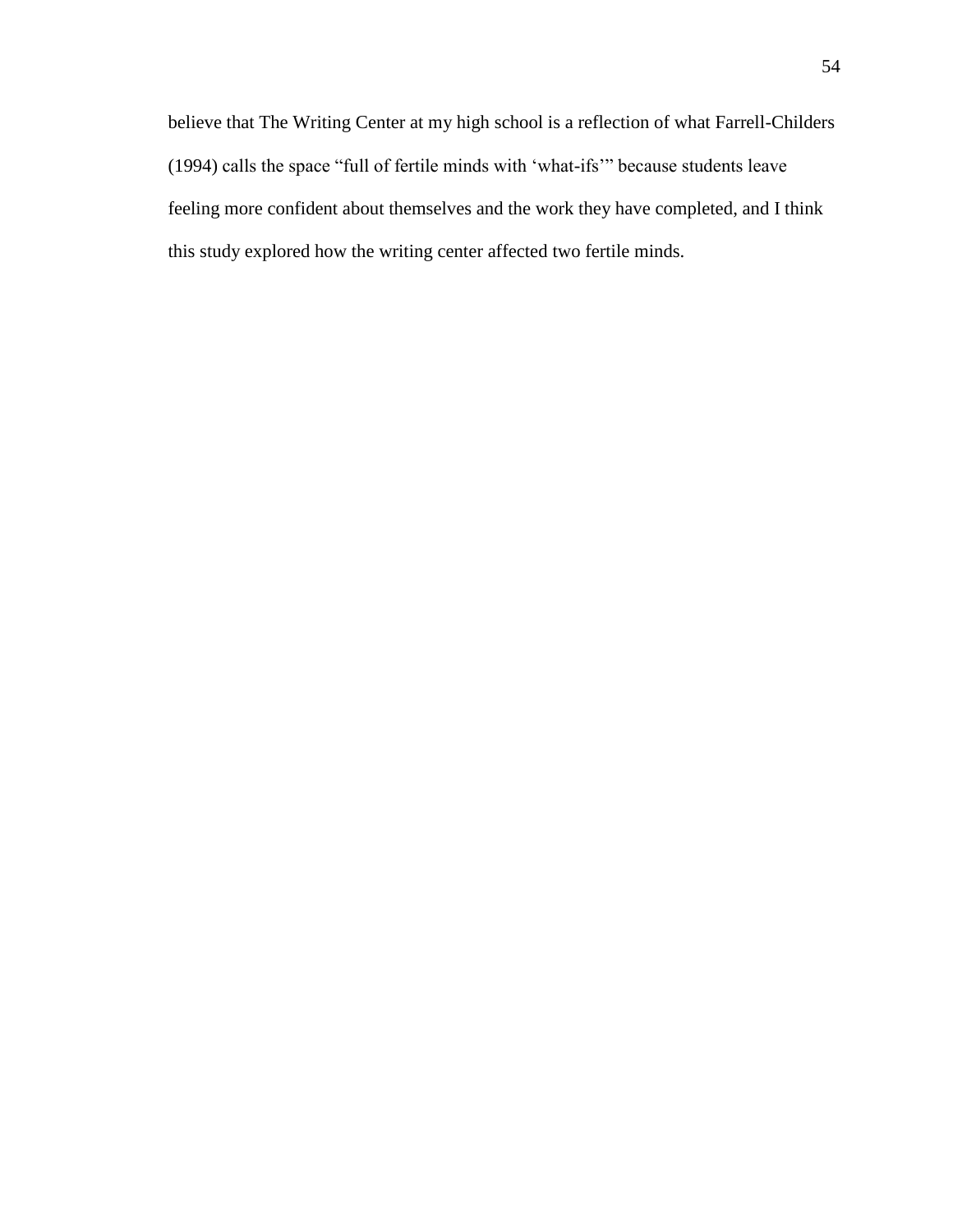### References

- Arthur-Moyer, D. W., Falda, A., Olson, J. (2002). Student-centered assessment research in the writing center. In P. Gillespie, A. Gillam, L. F. Brown, & B. Stay, (Eds.), *Writing center research: Extending the conversation* (pp. 111-132)*.*  Mahwah, NJ: Lawrence Erlbaum Associates, Publishers.
- Attitude. (2010). *Merriam-Webster Online Dictionary.* Merriam-Webster,

Incorporated. Retrieved from

http://www.merriam-webster.com/dictionary/attitude

- Beaufort, A. (2007). *College writing and beyond*. Logan, UT: Utah State University Press.
- Bottoms, L., Carter, J., McQuade, F., Upton, J., Lockward, D., Brinkley, E., … Mendenhall, C. (1987). Round table: Is there a need for writing centers in secondary schools? If so, what service should they provide? *The English Journal, 76* (7), 68-70.
- Brinkley, E. H. (1986). Writing centers in secondary schools: An idea beyond the puberty stage. *Writing Lab Newsletter, 11,* (4), 5-7.
- Childers, P. B. (2006). Bottom up or top down: A case study of two secondary school writing centers. In C. Murphy, B. Stay, (Eds.), *The writing center director's resource book* (pp. 379-392). Mahwah, NJ: Lawrence Erlbaum Associates, Publishers.
- Childers, P. B., Fels, D., & Jordan, J. (2004). The secondary school writing center: A place to build confident, competent writers. *Praxis: A Writing Center Journal, 2* (1). Retrieved from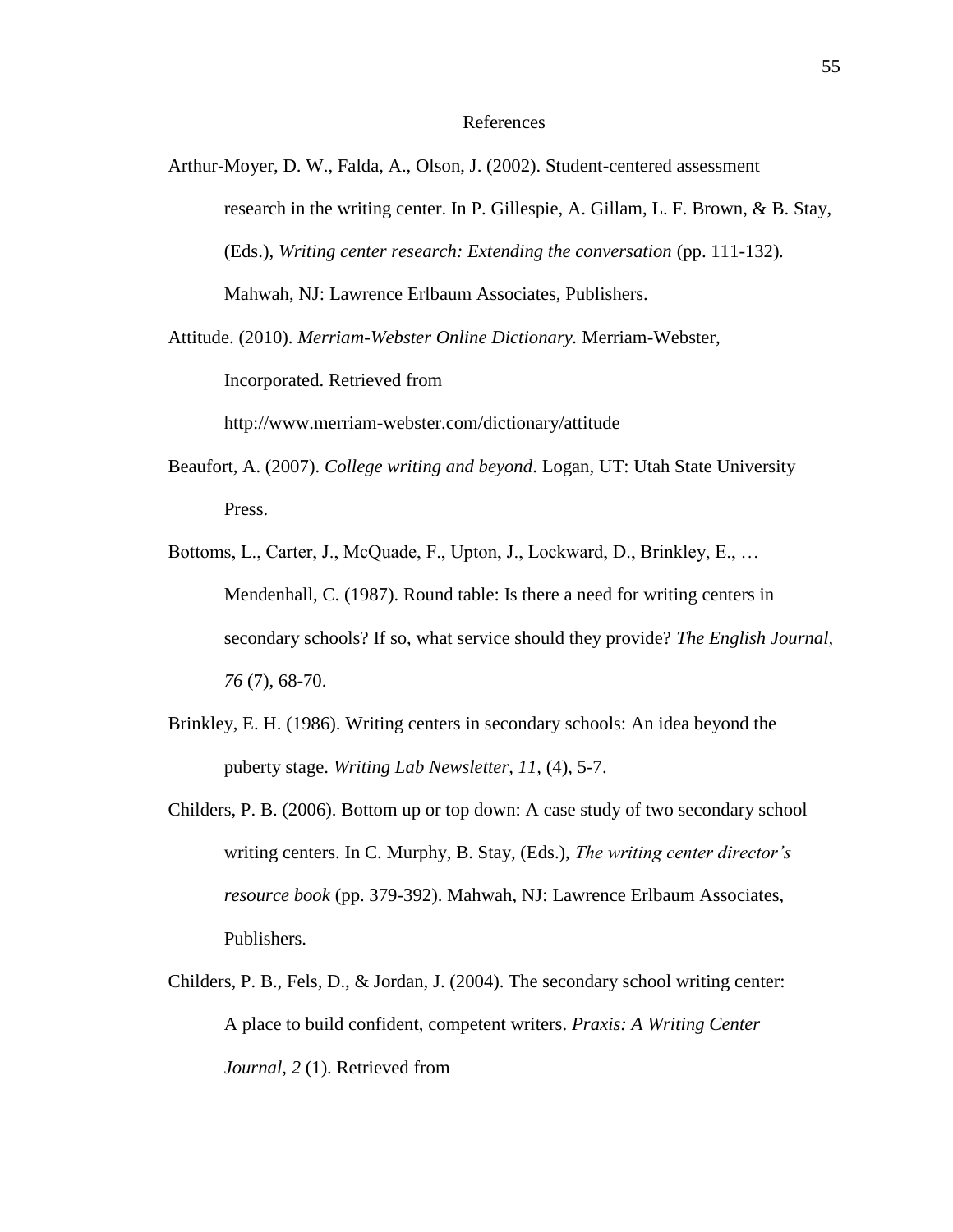http://projects.uwc.utexas.edu/praxis/?q=node/91

Confidence. (2010). *Merriam-Webster Online Dictionary.* Merriam-Webster, Incorporated. Retrieved from

http://www.merriam-webster.com/dictionary/confidence

- Farrell, P. B., & Speiser, W.A. (1989). The high school writing lab/center: A dialogue. In P. B. Farrell, (Ed.), *The high school writing center: Establishing and maintaining one* (pp. 9-22)*.* Urbana, IL: National Council of Teachers of English.
- Farrell-Childers, P. (1994). A unique learning environment. In J. A. Mullin, & R. Wallace, (Eds.), *Intersections: Theory-practice in the writing center* (pp. 111-119)*.* IL: National Council of Teachers of English.
- Fishman, J. (1980). The writing center What is its center? *The Writing Lab Newsletter, 5* (1), 1-5.
- Kent, R. (2006). Creating student-staffed writing centers, grades 6-12. *Praxis: A Writing Center Journal, 4* (1). Retrieved from http://projects.uwc.utexas.edu/praxis/?q=node/121
- Lerner, N. (2002). Insider as outsider: participant observation as writing center research. In P. Gillespie, A. Gillam, L. F. Brown, & B. Stay, (Eds.), *Writing center research: Extending the conversation* (pp.53-72). Mahwah, NJ: Lawrence Erlbaum Associates, Publishers.
- Levin, A. K. (1989). Goals and philosophies of high school writing centers. In P. B. Farrell-Childers, (Ed.), *The high school writing center: Establishing and maintaining one* (23-30)*.* Urbana, IL: National Council of Teachers of English.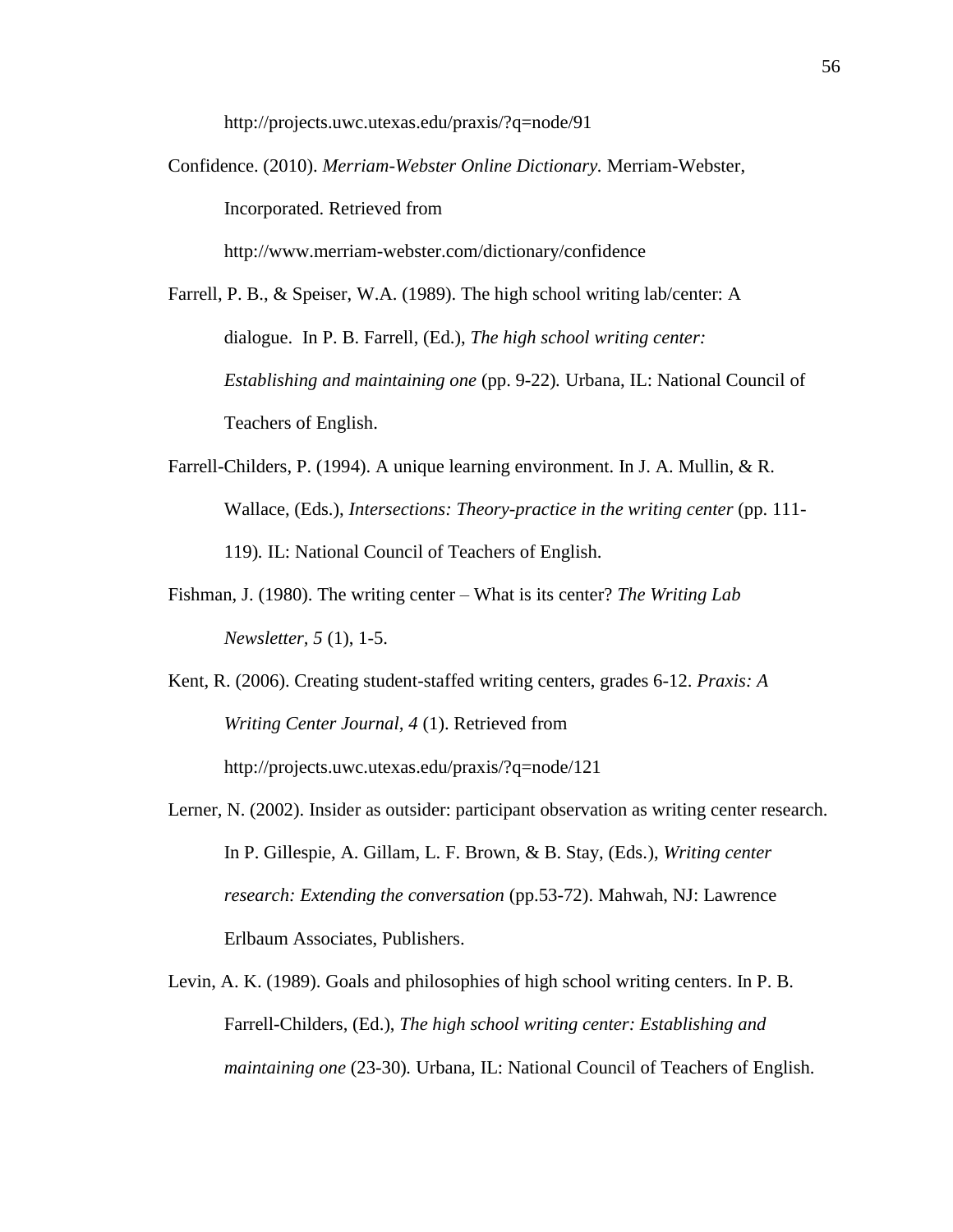McAndrew, R. A. & Reigstad, T. J. (2001). *Tutoring writing: A practical guide for conferences.* Portsmouth, NH: Boynton/Cook Publishers.

Mohr, E. (2006). Imagine yourself in a…*The Writing Lab Newsletter, 25* (1), 4-7.

Morrison, J. B. & Nadeau, J. (2003). How was your session at the writing center? Pre- and post-grade student evaluations. *Writing Center Journal, 23* (2).

Nagle, M. (2006). Write on! Peer mentoring encourages students to be authors. *UMaine Today Magazine, 4* (6)*.* Retrieved from http://www.umainetoday.umaine.edu/issues/v6i4/write.html

North, S. (1984). The idea of a writing center. *College English, 46* (5), 433-446.

- Sommers, N. (2006). Across the drafts. *College Composition and Communication*, *58* (2), 248-257.
- Treglia, M. O. (2008). Feedback on feedback: Exploring student responses to teachers written commentary. *Journal of Basic Writing, 27* (1), 105-137.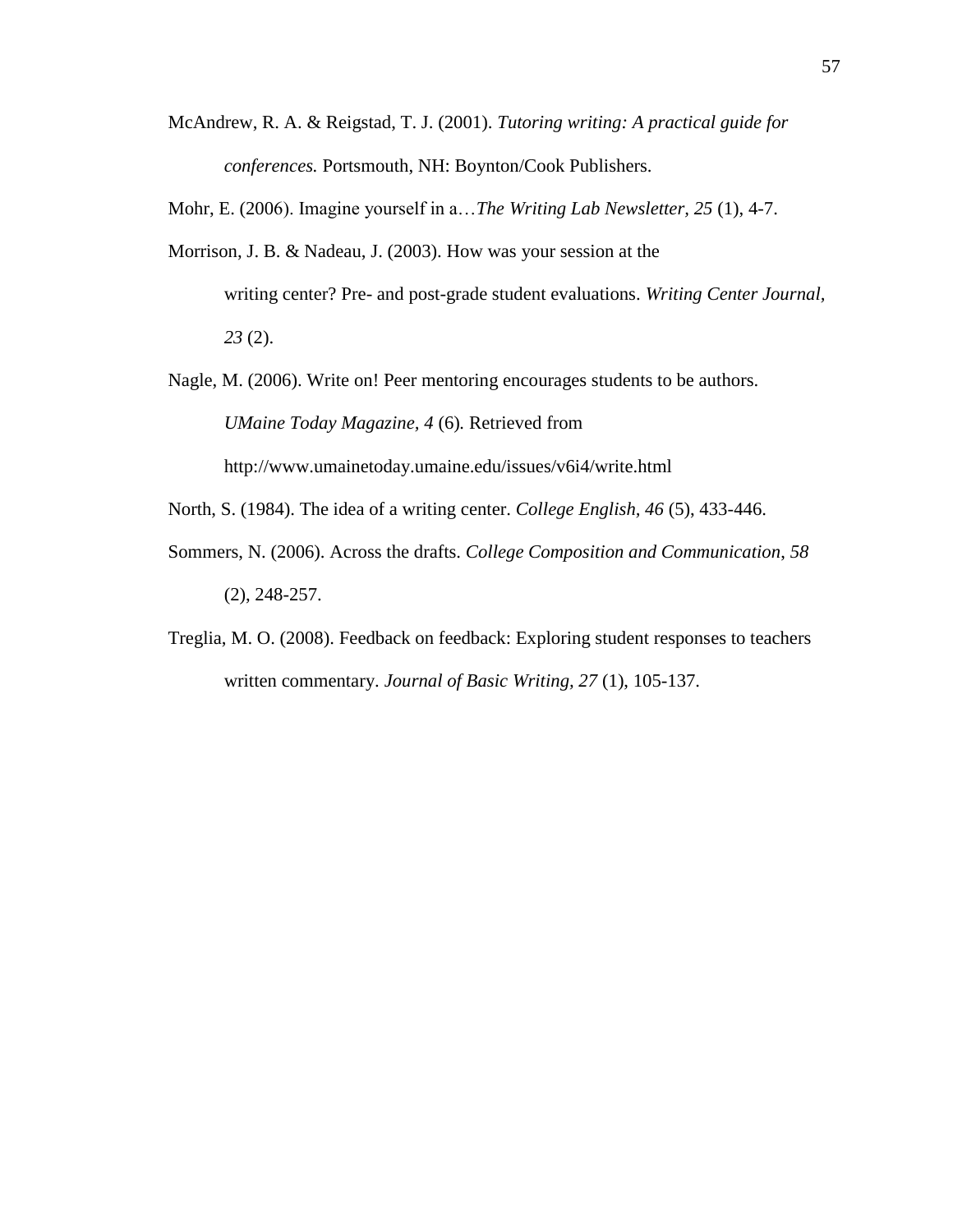# **APPENDIX A**

# **Student Participant Interview Before Writing Center Sessions**

Research Study: "Re-Centering Students' Attitudes about Writing"

Guiding Questions

- 1. Tell me how you feel about writing.
- 2. Why do you feel that way?
- 3. When your teacher assigns an essay, what's your first reaction?
- 4. What"s your plan to complete that assignment?
- 5. Do you write on your spare time?
- 6. Tell me about a past experience that involved a writing assignment with negative comments or a bad grade.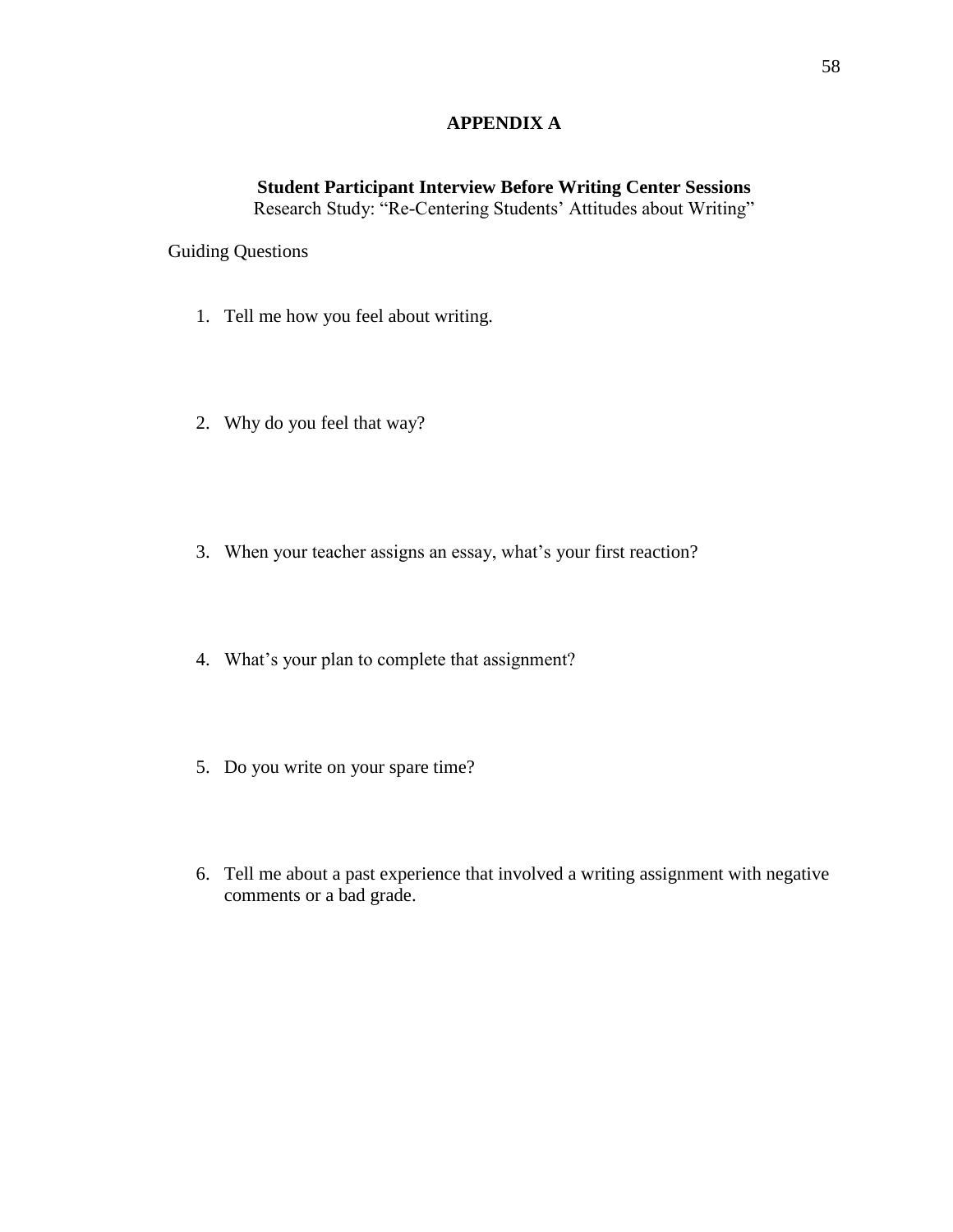# **APPENDIX B**

# **Student Participant Interview After Writing Center Sessions**

Research Study: "Re-Centering Students" Attitudes about Writing"

Guiding Questions

- 1. How did it go?
- 2. Did you feel a change in how you approach a writing assignment?
- 3. What made you feel this way?
- 4. Was there something new you learned at the center?
- 5. What, if anything, would have helped you feel comfortable or more positive about writing?
- 6. Would you return to the writing center in the future?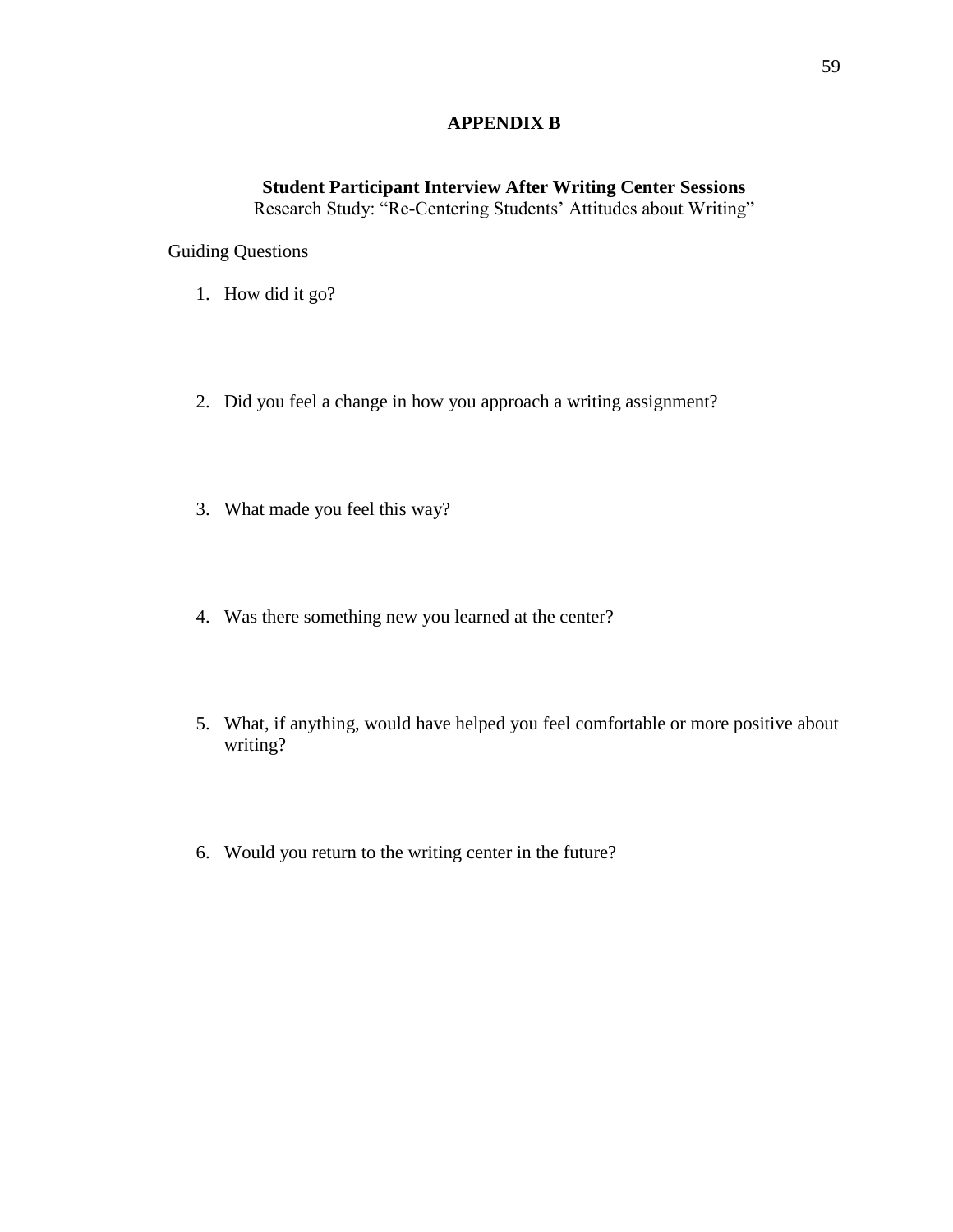# **APPENDIX C**

# **Writing Center Tutor Participant Interview Questions After Sessions** Research Study: "Re-Centering Students' Attitudes about Writing"

# Guiding Questions

- 1. How do you feel about this first year at the writing center?
- 2. How did the sessions go with your students?
- 3. What were the students working on during their sessions?
- 4. Was their improvement in their work by the third visit?
- 5. Overall, does the student seem more confident or positive about working on a writing assignment? (Why/why not?)
- 6. What do you think were the factors that contributed to their confidence?
- 7. Is there anything else you think might be important for me to know about regarding your sessions?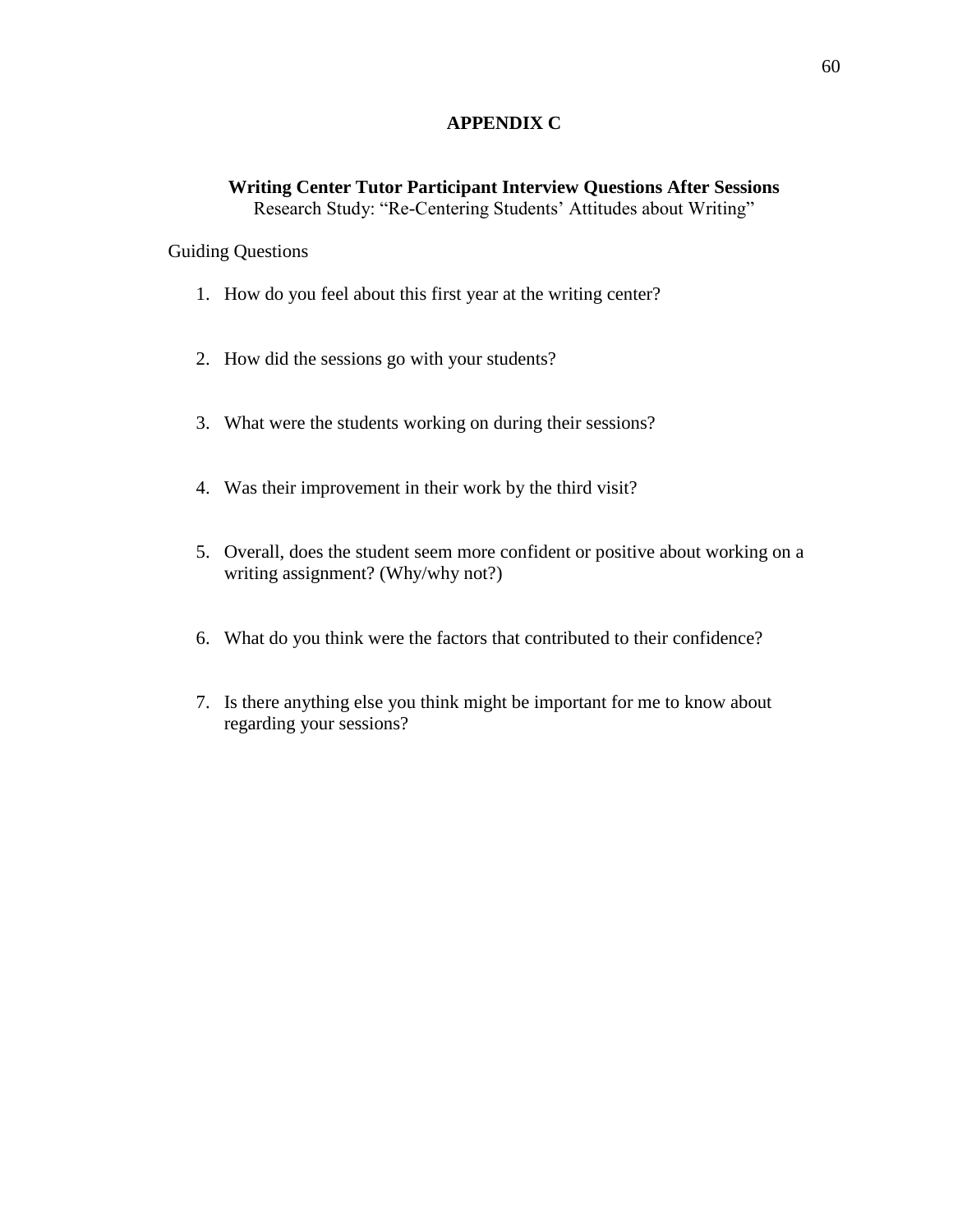# **APPENDIX D**

# **Assent Form for Participation in the Research Study Entitled Re-Centering Students' Attitudes about Writing**

Funding Source: None.

IRB approval #

Principal investigator: Co-investigator: Katherine Palacio, B.A. Shanti Bruce, Ph. D. PO Box 266705 3301 College Ave. Weston, FL 33326 Nova Southeastern University 305-490-2209 Fort Lauderdale, FL 33314

954-262-8355

**School** Nova Southeastern University 15600 NW 32 Ave. Office of Grants and Contracts Miami, FL 33054 (954) 262-5369/Toll Free: 866-499-0790 305-623-7223 IRB@nsu.nova.edu

Institutional Review Board Monsignor Edward Pace High

### **What is a research study?**

This is a research study to see if working with tutors in a writing center can change your negative attitude about writing into a positive attitude.

### **Why is this study being done?**

The purpose of this study is to see if a writing center can help students become confident in their writing so that they can work better in future classes without feeling frustrated about writing assignments.

#### **What will happen to me?**

You will be interviewed twice for about 30 minutes to one hour by Mrs. Katherine Palacio before you start the tutoring sessions with the college tutors from St. Thomas University. She will ask you a few questions about your past writing experience. Your answers will be recorded with a tape-recorder that will be reviewed by Mrs. Palacio and possibly Dr. Shanti Bruce, her research advisor. This interview will be transcribed which means there will be a typed version of it, but a fake name will be used. Dr. Bruce will review this typed version. Then you will go to three tutoring sessions at the writing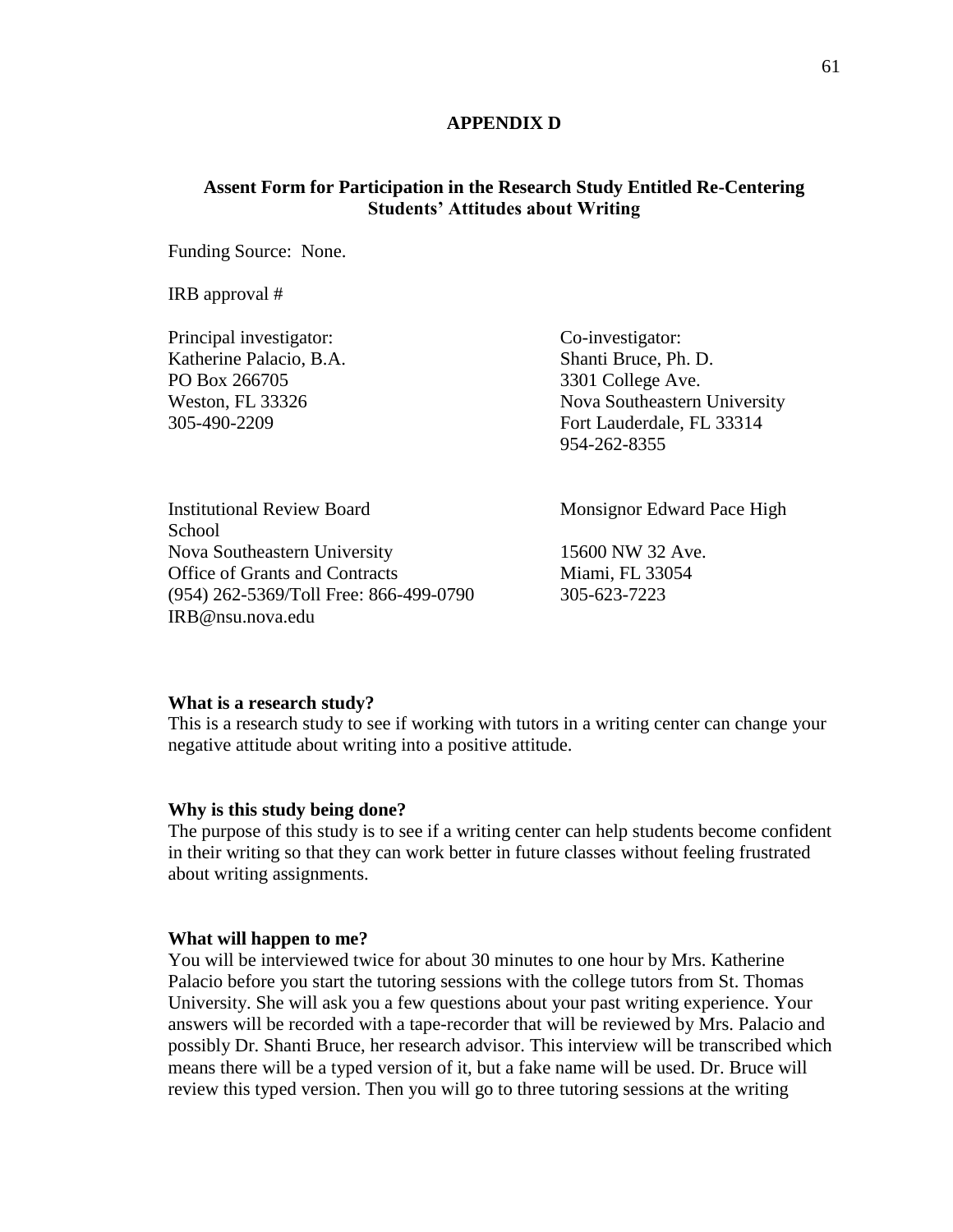center. You can choose which dates you will go: Tuesdays and Wednesdays are your options, from 2:30 to 3:30 on either day. You will bring in writing assignments and work with the tutors on discussing how you did on the assignment and how you feel about the assignment. You will practice different techniques that will help you feel more confidence about your work and help you understand what is expected of you by your teacher. When you have completed your three sessions, you will be interviewed a second time for 30 minutes to one hour by Mrs. Palacio, and this will also be transcribed and reviewed by Dr. Shanti Bruce. You will be asked for your honesty about the writing center experience. The college tutors will also be interviewed by Mrs. Palacio about the tutoring sessions.

### **What are the good things about being in the study?**

- There are a lot of good things about being in this study:
- 1. You"ll learn how to work with negative feedback on your assignments.
- 2. You"ll learn how to work with peers and tutors other than your teacher.
- 3. You"ll understand the writing process.
- 4. You"ll hopefully gain a positive outlook towards writing that will benefit your future.

#### **Will being in the study hurt me?**

We don't think you will be hurt by this study.

### **How long will I be in the study?**

You will be asked to visit the center three times, and each session lasts one hour. You will also spend approximately one hour for the pre and post interviews. The first interview will take place before the tutoring sessions, and the second interview will take place after the sessions. The sessions occur every Tuesday and Wednesday from 2:30 – 3:30, and they end the first week of May. So you would make your visits before May.

#### **Do I have other choices?**

This is voluntary, so you do not have to participate.

#### **Will people know that I am in the study?**

The only people who will know about this study are Mrs. Katherine Palacio, as well as your parent or guardian, and the writing center tutors. Anything you tell us or do for us might be found out by someone else, but we will do everything we can to keep it confidential.

#### **Whom should I ask if I have questions?**

You should always speak with your parent or guardian, but if you have other questions, you may contact Mrs. Katherine Palacio.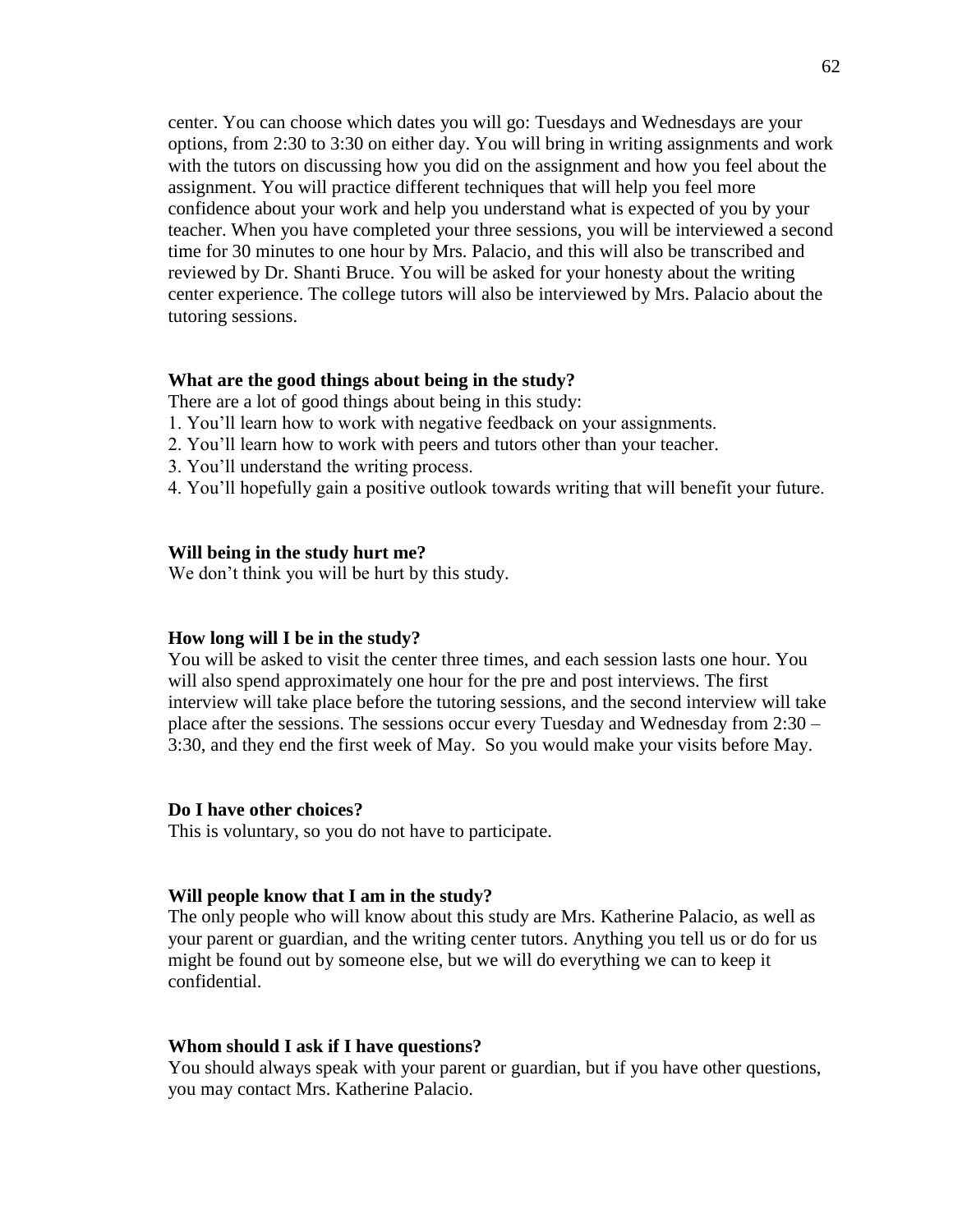# **Is it OK if I say "No, I don't want to be in the study"?**

You do not have to be a part of this study if you don't want to. Your grade will not be affected by this. Grades and extra credit have nothing to do with this study. There is no punishment for not participating.

# *Do you understand and do you want to be in the study?*

I understand. All my questions were answered.

\_\_\_\_\_\_\_\_\_\_\_\_\_\_\_\_\_\_\_\_\_\_\_\_\_\_\_\_\_\_\_\_\_\_\_\_\_\_\_\_\_\_

\_\_\_\_\_\_\_\_\_\_\_\_\_\_\_\_\_\_\_\_\_\_\_\_\_\_\_\_\_\_\_\_\_\_\_\_\_\_\_\_\_\_ \_\_\_\_\_\_\_\_\_

 $\Box$  I want to be in the study.

 $\Box$  I don't want to be in the study.

Your name

Your signature Date

Signature of person explaining the study Date

\_\_\_\_\_\_\_\_\_\_\_\_\_\_\_\_\_\_\_\_\_\_\_\_\_\_\_\_\_\_\_\_\_\_\_\_\_\_\_\_\_\_ \_\_\_\_\_\_\_\_\_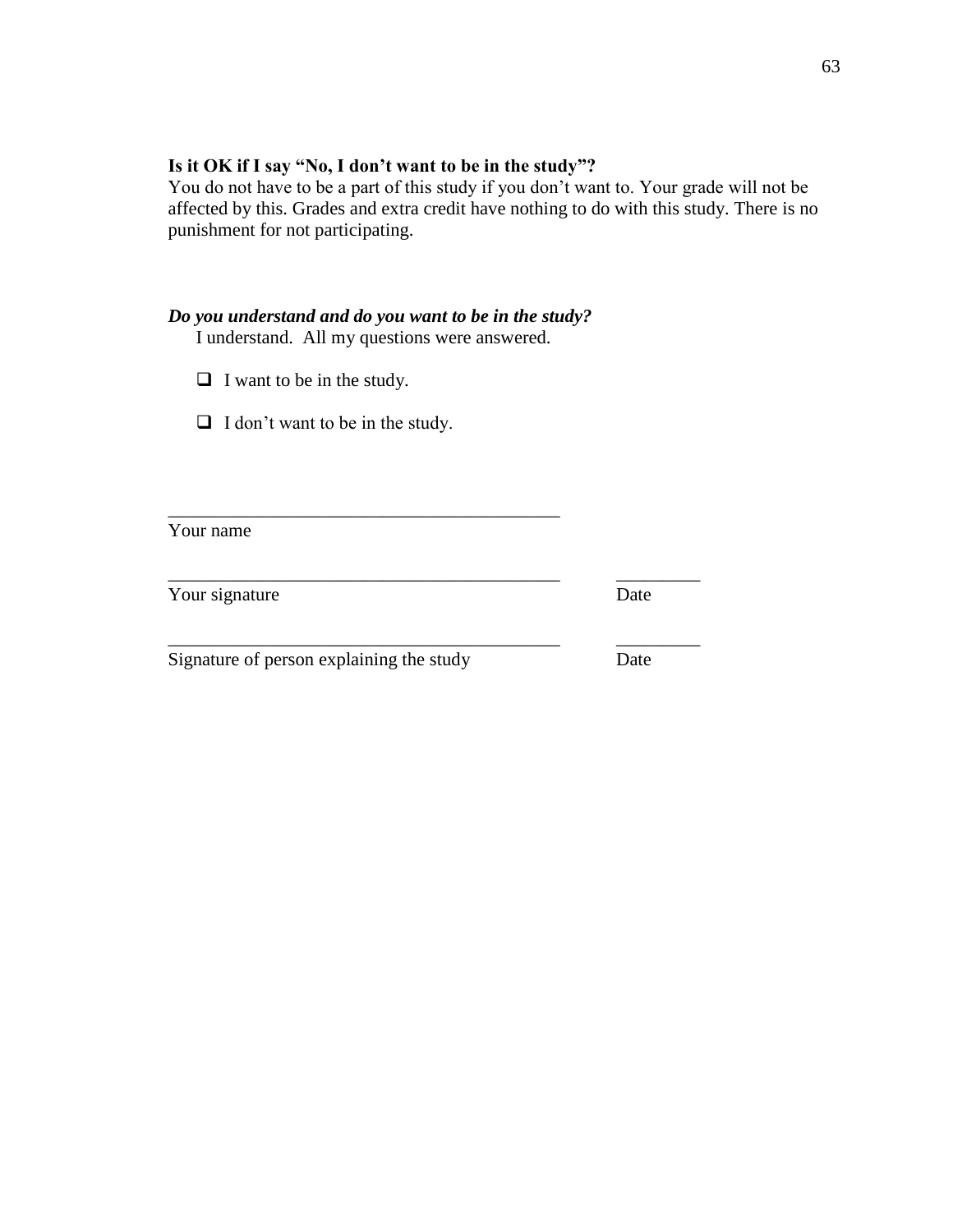### **APPENDIX E**

# **Parent/Guardian Consent Form for Participation in the Research Study Entitled "Re-Centering Students Attitudes about Writing"**

Funding Source: None.

IRB protocol #:

Principal investigator: Co-investigator: Katherine Palacio, B.A. Shanti Bruce, Ph.D. PO Box 266705 3301 College Ave.

Weston, FL 33326 Nova Southeastern University 305-490-2209 Fort Lauderdale, FL 33314 954-262-8355

For questions/concerns about your research rights, contact: Human Research Oversight Board (Institutional Review Board or IRB) Nova Southeastern University (954) 262-5369/Toll Free: 866-499-0790 [IRB@nsu.nova.edu](mailto:IRB@nsu.nova.edu)

Site Information: Monsignor Edward Pace High School 15600 NW 32 Ave Miami, FL 33054 305-623-7223

#### **What is the research about?**

You are being asked to let your child participate in a research study. Students will be asked to attend writing tutoring sessions to see if their attitudes about writing change in a positive way. The current college writing center tutors from St. Thomas University will conduct the tutoring sessions. They will also be interviewed about the writing center sessions. Three students will be asked to participate.

### **What will my child be doing?**

Your child will be interviewed twice for thirty minutes to one hour each by Mrs. Katherine Palacio. The first interview will take place before the three sessions and will be about his or her past experience with writing teachers. The responses will be kept confidential. After the interview, your child will be asked to attend three tutoring sessions, either on Tuesdays or Wednesdays, between 2:30 and 3:30. The purpose of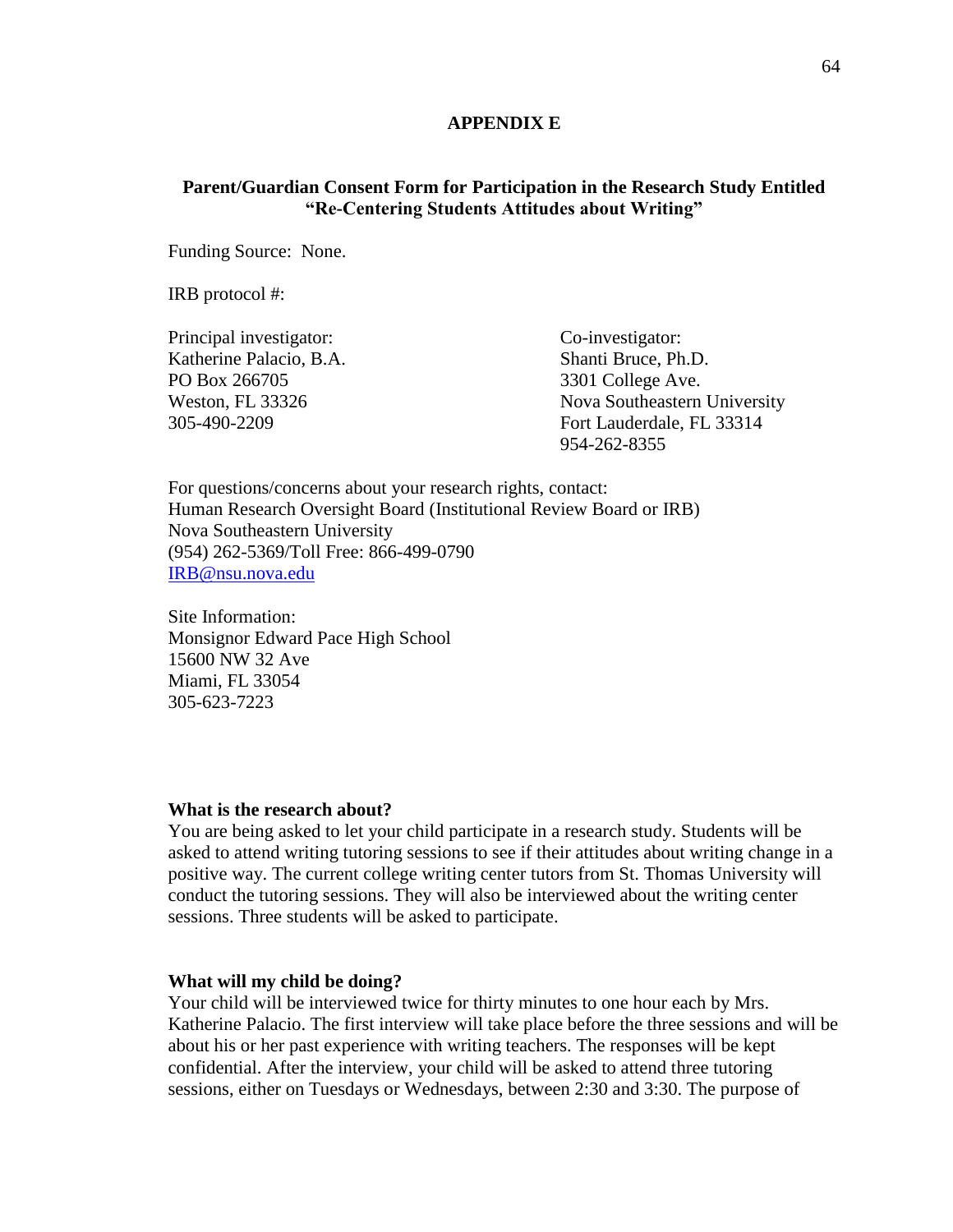these sessions is to offer your child the positive experience of working with others on a writing assignment. After the three sessions, your child will be interviewed a second time by Mrs. Katherine Palacio to see if he or she has felt a change in his or her attitude about writing. Your child will be encouraged to be honest, and if he or she is uncomfortable sharing information, then your child will not have to do so.

### **Is there any audio or video recording?**

The interview will include a digital-audio recording. Mrs. Katherine Palacio will listen to the audio tapes and type up notes from the recordings. If needed, her research advisor, Dr. Bruce, or her university"s human research oversight board, called the Institutional Review Board (IRB), may also listen to the recordings. The reason the recording is being made is to ensure that the information typed is correct. A pseudonym will be used in transcription, and that will be reviewed by Dr. Shanti Bruce. The recording will be kept for a minimum of three years from the end of the study, at which point the recording will be erased.

Because your child"s voice will be potentially identifiable by anyone who hears the recording, your child"s confidentiality for things he or she says on the recording cannot be guaranteed although Mrs. Katherine Palacio will try to limit access to the recording as described in this paragraph.

#### **What dangers are there for (me and/or) my child?**

There are no dangers in this study.

#### **What good things might come about for (me and/or) my child?**

There are several benefits:

- 1. Students will learn how to work with negative feedback.
- 2. Students will learn how to work with peers.
- 3. Students will understand the writing process.
- 4. Students will hopefully gain a positive outlook towards writing.

### **Do I have to pay for anything?**

There are no costs for your child"s participation in this study.

# **Will I or my child receive compensation in the form of payment, grades, or extra credit?**

There are no payments made for your child"s participation in this study. Your child"s grades will not be affected in any way, and your child will not receive extra credit. In no way will your child be influenced or persuaded to participate. This is strictly voluntary and we do not want the responses to be influenced.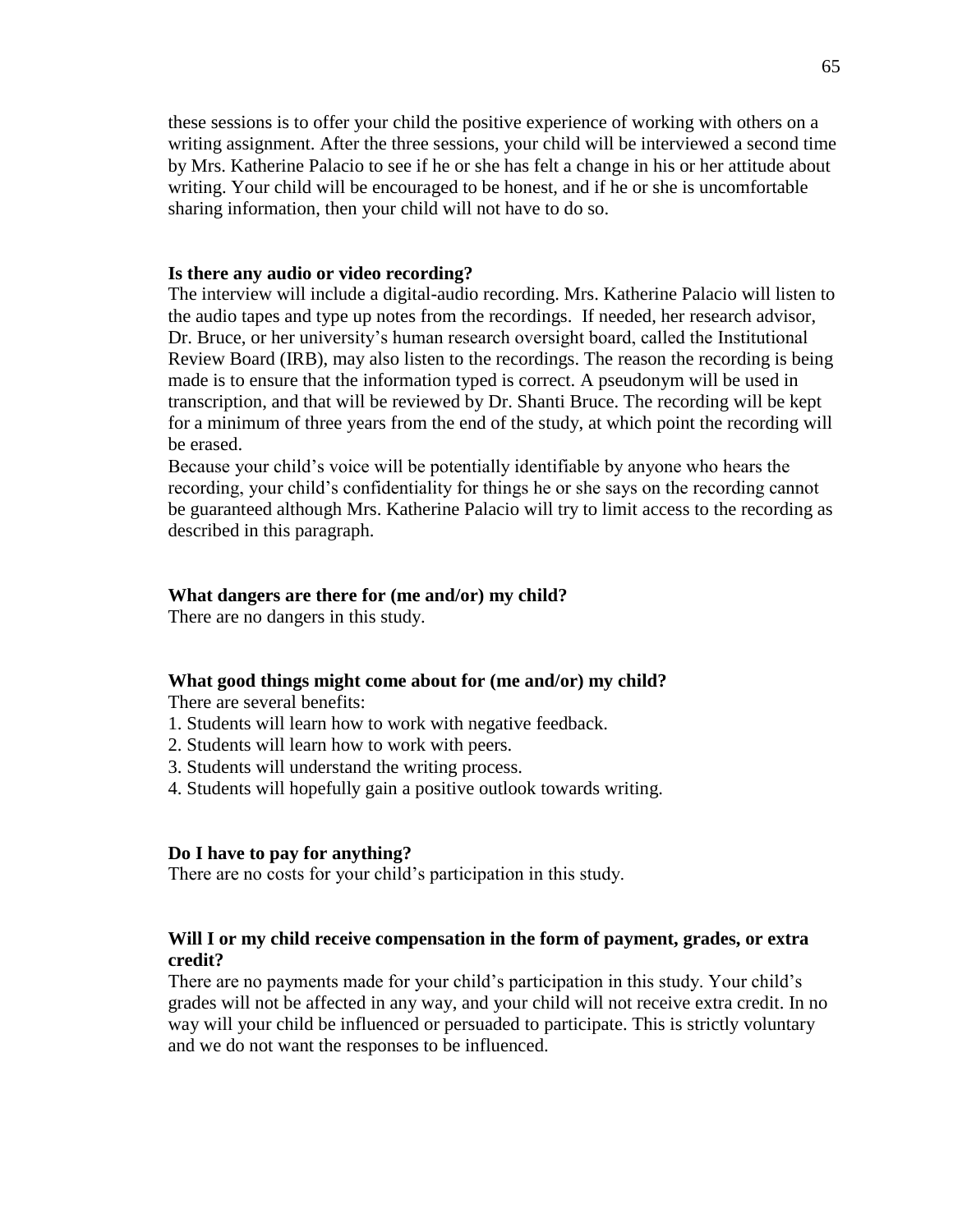### **How will my (and/or my child's) information be kept private and confidential?**

All information obtained in this study is strictly confidential unless disclosure is required by law. The IRB, regulatory agencies, Mrs. Katherine Palacio and her thesis advisor, Dr. Shanti Bruce may review research records. Records will be kept for a maximum of three years, at which point the documents and recordings will be erased.

# **What if I do not want my child to be in the study or my child doesn't want to be in the study?**

You have the right to refuse for your child to participate or withdraw your child at any time. Your child may also refuse to participate or withdraw. If you do withdraw your child, or your child decides not to participate, neither you nor your child will experience any penalty or loss of services that you have a right to receive. If you choose to withdraw your child, or he/she decides to leave, any information collected about your child **before** the date of withdrawal will be kept in the research records for 36 months from the conclusion of the study and may be used as a part of the research.

## **Voluntary Consent by Participant:**

By signing below, you indicate that

- this study has been explained to you
- you have read this document or it has been read to you
- your questions about this research study have been answered  $\bullet$
- you have been told that you may ask the researchers any study related questions in the future or contact them in the event of a research-related injury
- $\bullet$ you have been told that you may ask Institutional Review Board (IRB) personnel questions about your study rights
- you are entitled to a copy of this form after you have read and signed it  $\bullet$
- you voluntarily agree for your child to participate in the study entitled "Re- $\bullet$ Centering Students Attitudes about Writing"

Child's Name: Parent"s/Guardian Signature: \_\_\_\_\_\_\_\_\_\_\_\_\_\_\_\_\_\_\_\_\_\_\_\_\_\_\_\_\_ Date:\_\_\_\_\_\_\_\_\_\_\_\_ Parent's/Guardian Name: <br>
Date: Date: Signature of Person Obtaining Consent: Date: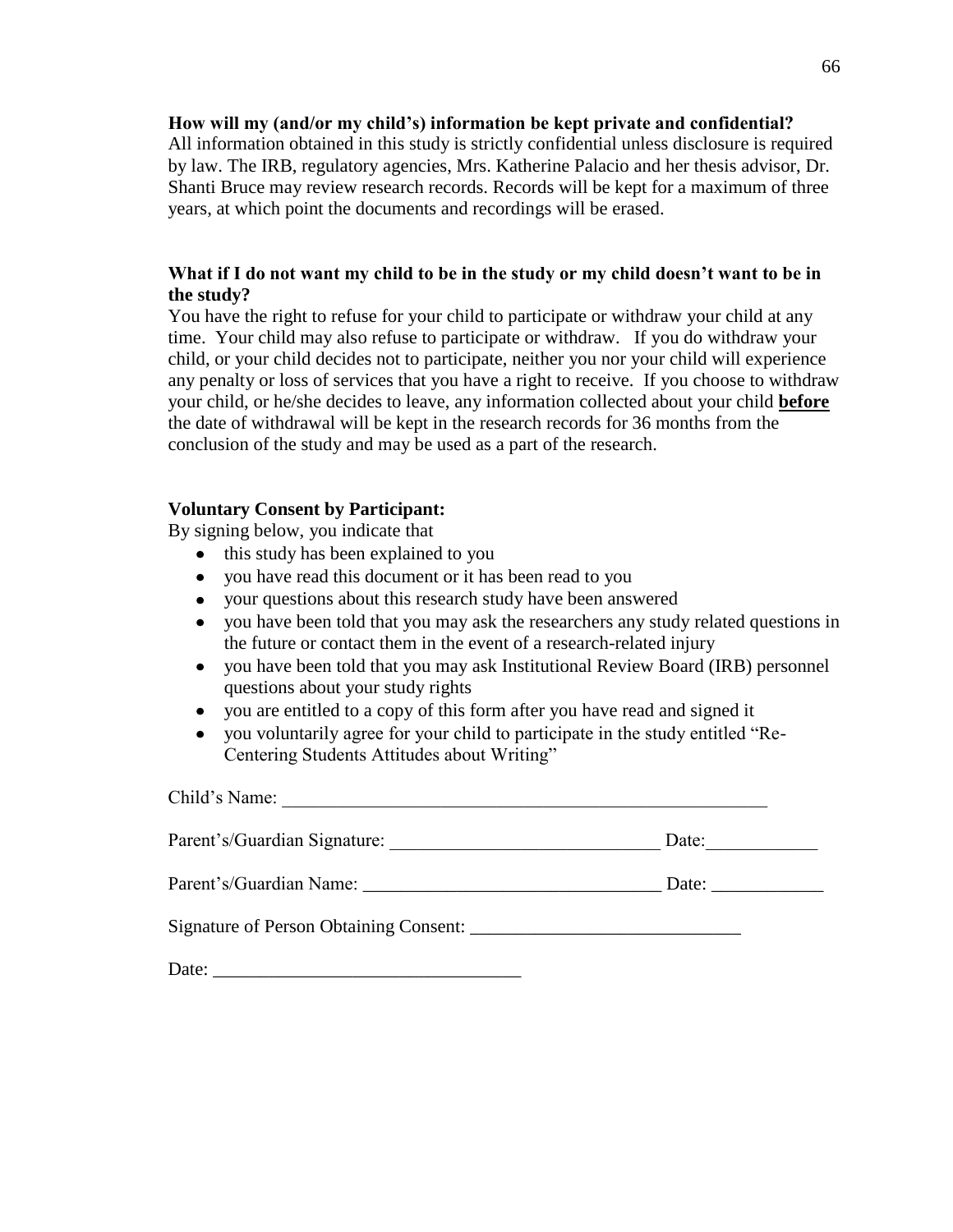### **APPENDIX F**

# **Consent Form for Participation in the Research Study Entitled "Re-Centering Students' Attitudes about Writing"**

Funding Source: None.

IRB protocol #:

Principal investigator Co-investigator Katherine Palacio, B.A. Shanti Bruce, Ph. D. PO Box 266705 3301 College Ave.

Weston, FL 33326 Nova Southeastern University 305-490-2209 Fort Lauderdale, FL 33314 954-262-8355

For questions/concerns about your research rights, contact: Human Research Oversight Board (Institutional Review Board or IRB) Nova Southeastern University (954) 262-5369/Toll Free: 866-499-0790 [IRB@nsu.nova.edu](mailto:IRB@nsu.nova.edu)

Site Information Monsignor Edward Pace High School 15600 NW 32 Ave Miami, FL 33054 305-623-7223

#### **What is the study about?**

This is a research study to see if students with negative or apathetic feelings towards writing can improve their attitudes about writing by visiting a writing center and working with tutors.

### **Why are you asking me?**

You are an adult college writing center tutor with experience in this field, and you have experience working with the adolescent high school population. You already tutor students from this school twice a week, so for this study, three students from Mrs. Katherine Palacio's writing classes will visit the writing center on three occasions to work with you.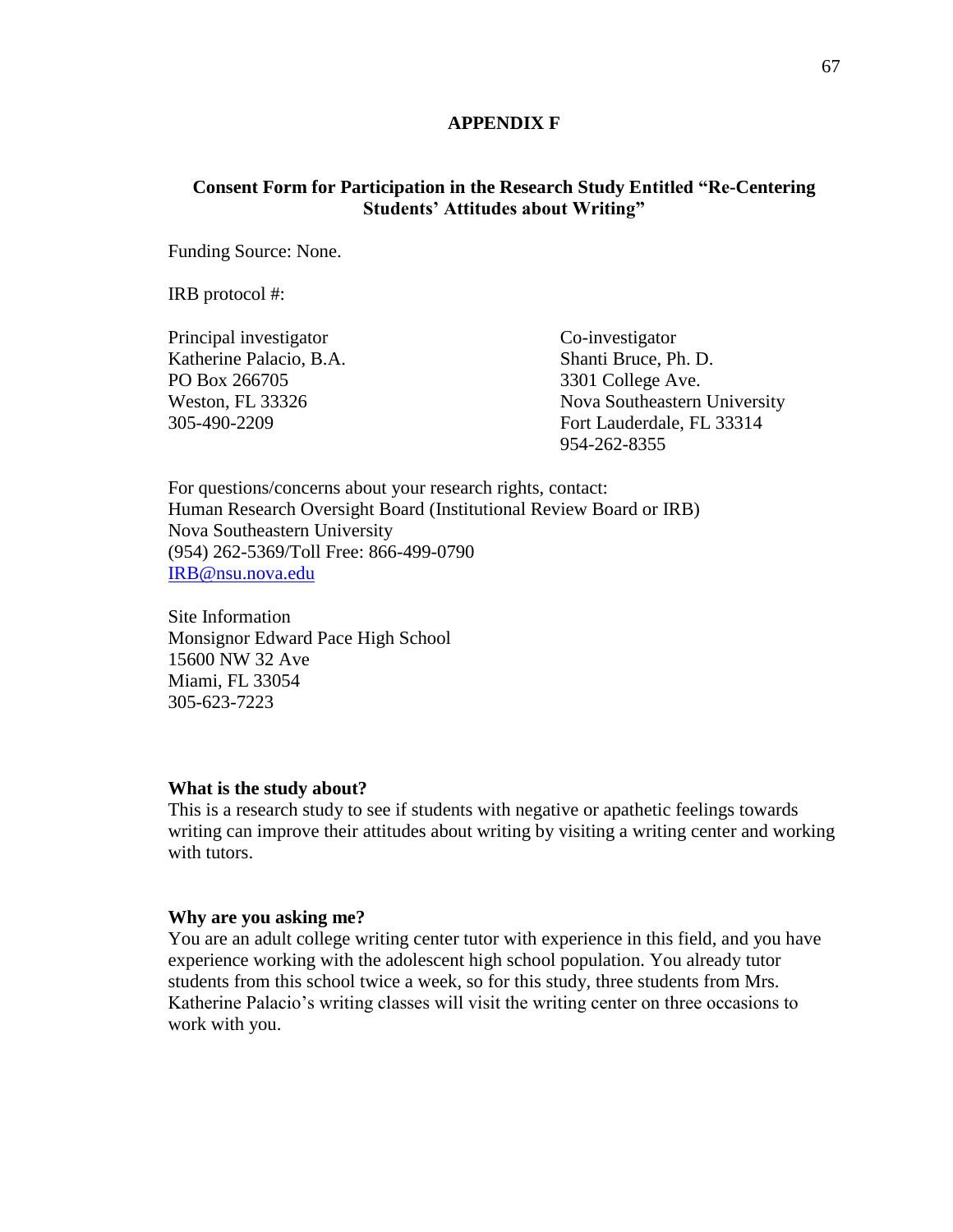### **What will I be doing if I agree to be in the study?**

You will continue with your scheduled tutoring hours at the writing center on Tuesdays and Wednesdays, from 2:30 – 3:30. You will be given the names of the three student participants beforehand so you will be able to distinguish between participants and nonparticipants that visit the center. The three student participants will be visiting the center to work with you on any writing assignment they are struggling with, or for general writing practice exercises. They will make a total of three visits for the purpose of this study. These students have negative or apathetic feelings towards writing, so the purpose of these visits is to see if their attitudes change. You will be asked to work with them for up to one hour each visit. After the three visits per student have been completed, Mrs. Palacio will interview you for approximately one hour. During this interview, you will be asked to share your opinion on the students' attitudes towards writing.

#### **Is there any audio or video recording?**

This research project will include a digital-audio recording of the interview following the students" visits that will be reviewed by Mrs. Palacio and possibly Dr. Shanti Bruce, her research advisor, and the IRB. The recording will be transcribed and reviewed by Mrs. Palacio and Dr. Bruce and possibly the IRB. The digital-audio recording will be transferred to a personal computer. After the three-year retention period, the recording will be erased from the computer and the recording device. After the retention period, the transcription will be shredded. Because your voice will be potentially identifiable by anyone who hears the recording, your confidentiality for things you say on the recording cannot be guaranteed although Mrs. Katherine Palacio will try to limit access to the recording as described in this paragraph.

### **What are the dangers to me?**

There are minimal dangers in this study, and some risks may be unforeseeable. If you have any questions about the research, your research rights, or have a research-related injury, please contact Mrs. Palacio or Dr. Bruce. You may also contact the IRB at the numbers indicated above with questions as to your research rights.

#### **Are there any benefits for taking part in this research study?**

There are no direct benefits for taking part in this research study.

### **Will I get paid for being in the study? Will it cost me anything?**

There are no costs to you or payments made for participating in this study.

## **How will you keep my information private?**

The digital-audio recording will be erased after the three-year retention period. The recording will be transferred to the computer, and after the retention period, the computer file will also be erased. After the retention period, the transcription will be shredded. All